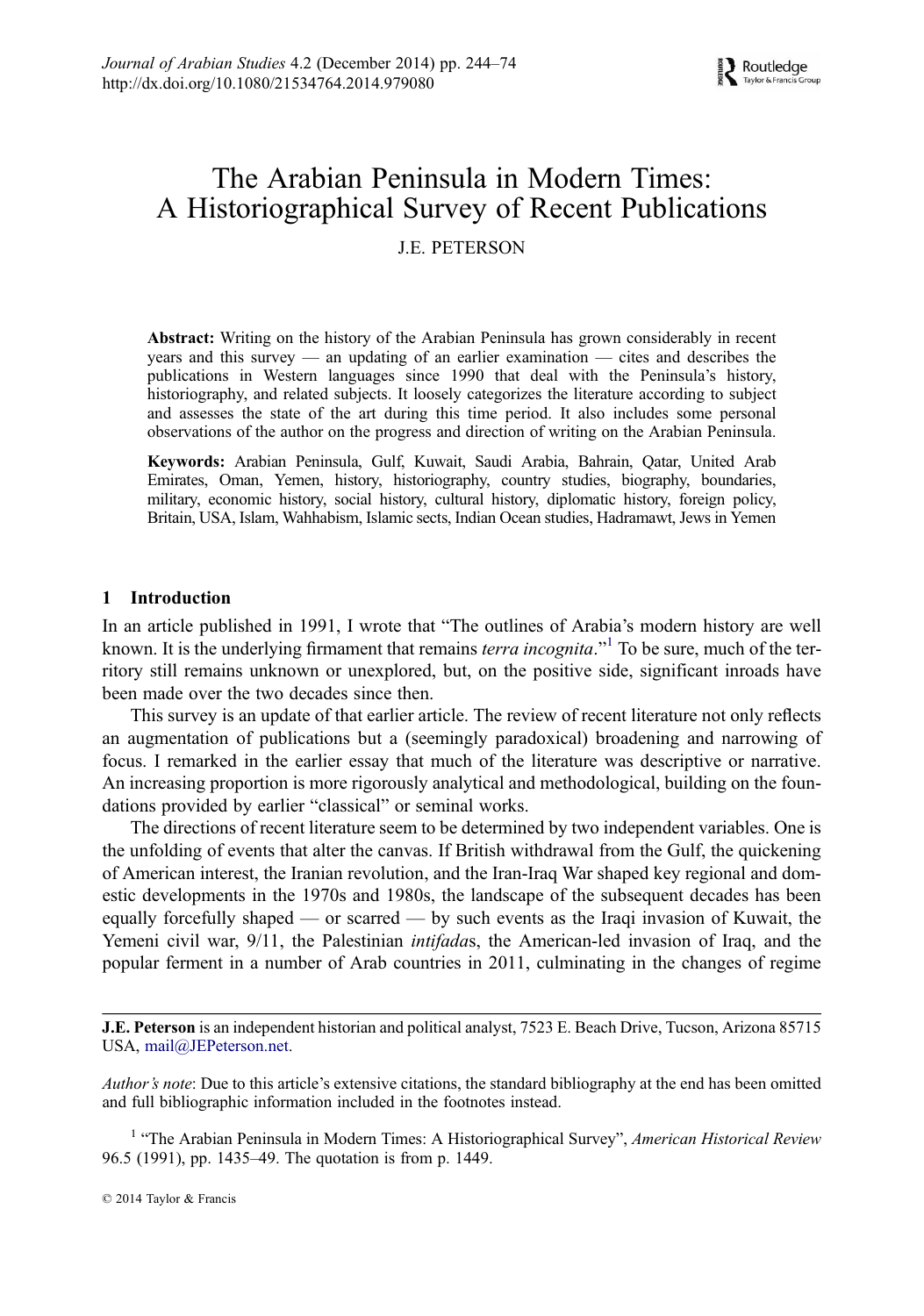in Tunisia, Egypt, and Libya, as well as a civil war in Syria. Inevitably this has had enormous impact on both the selection of subjects and the approaches taken to studying them. As a prominent example, the Iranian Revolution and subsequent events focused more attention on the political role of Islam and virtually dealt a death knell to the emphasis on the role of the military and secular ideologies. Surprisingly, discussion of the topic of a "new middle class", although perhaps more pertinent than ever, has disappeared as well. More recently, the attacks of 11 September 2001 and the emergence of the global threat of al-Qaʿidah and its allies have more tightly focused attention on militant and extremist Islamists. Much of this writing has been policyoriented and geared to impressing policy-makers and/or the general public. Nevertheless, solid scholarly work has begun to distinguish this field.

My earlier article also remarked on the recent emergence of fragile and seemingly transitory states, given the fact that only two of the seven present states of the Peninsula existed in 1935. From the vantage point of the beginning of the twenty-first century, it appears that the process of state formation has taken deep root. Now the question is how will these states evolve given the pressures of socioeconomic development, political liberalization, globalization and erratic oil prices, socialization and Islamism, and vulnerability to external developments.

Second, another conclusion from my earlier article was that "historical scholarship [on the Arabian Peninsula] has yet to move beyond the comfortable horizons of country studies and political analysis" (p. 1436). Fortunately, there has been a deepening in the specificity of topics examined, the analytical and methodological tools used, and the quality of scholarship brought to bear on the region. Yemen has long been a popular subject and specialized centers cater to the relevant scholars. In the late 1980s, an attempt to create a Society for Gulf Arab Studies within the Middle East Studies Association eventually foundered due to the lack of interest. Perhaps now with the emergence of a critical mass concerned with the Gulf side of the Peninsula, the newer Association for Gulf and Arabian Peninsula Studies will be more successful.

It only seems prudent to begin with a few caveats — or explanations. My interpretation of what is "historical" will be rather broad for some tastes. It does seem important, though, to bring in a broader perspective on scholarly studies in the Arabian Peninsula. Thus, works that fall within the disciplines of political science, anthropology, and economics will find themselves cited in the following pages. All the references I will cite are in Western languages, since works in Arabic and Persian are ably covered by in essays by Fahad Ahmad Bishara and Gholam Reza Vatandoust.<sup>2</sup> Most of these works are in English, undoubtedly reflecting the long and deep relations between Britain and the Gulf and Arabian Peninsula, as well as English being the nexus for academic writing today. But that should not obscure the recognition that there is an expanding body of literature in other Western languages, particularly French and German.

Reflecting my own interests, the restricted space for this survey, and logical continuation of the terms of my article mentioned earlier, the selection of works for citation is limited to the modern period and geographically to the Arabian Peninsula. Undoubtedly I have missed many pertinent and valuable publications. I beg the reader's indulgence and welcome comments and suggestions.

Who are these authors? In my earlier article, I made reference to the many books and articles written by a combination of foreign (heavily British) officials posted to the region and a cadre of intrepid travelers. These are the foundation stones upon which later work and subsequent generations of scholars and other observers have been able to build. We shall not see their like again.

<sup>&</sup>lt;sup>2</sup> "Narrative and the Historian's Craft in the Arabic Historiography of the Gulf" and "The Historiography of the Persian Gulf: A Survey of the Nineteenth and Twentieth Century Persian Sources", respectively in The Persian Gulf in Modern Times: People, Ports, and History, edited by Lawrence G. Potter (New York: Palgrave Macmillan, 2015).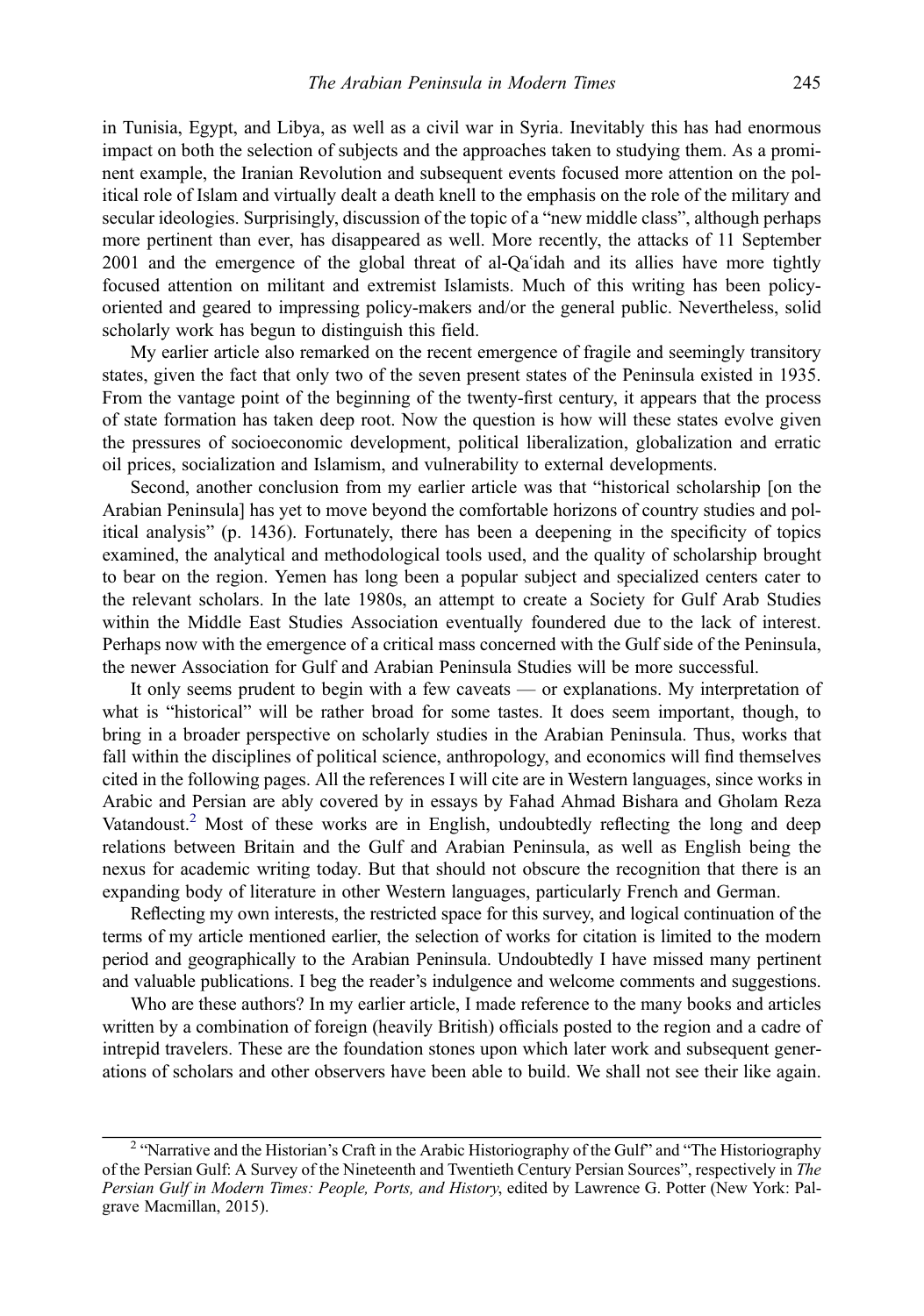For at least some, questions may remain about their politics and their attitudes toward the peoples and culture of the region, but there can be little doubt about their dedication to accurate and often minute description, analysis, and translation. The sympathy and close identification of others is beyond doubt, among them Miles, Thesiger, Ingrams, Wilson, Lorimer, Cox, and Philby.

To be sure, there are diplomats today who publish on the region — and not always on policyoriented matters. Many find it more convenient to write after their retirement. These may include subjects in which they have had personal interests, as well as memoirs and *mea culpas*, for example, Bernard Burrows and Glen Balfour-Paul.

Of course, a very significant and welcome development has been the growing emergence of scholars from the region. Many have done very competent doctoral work, some of which has been published in book or article form. Unfortunately, the majority seem subsequently to either pursue non-scholarly occupations or get caught in a social environment that deadens the scholarly impulse. There are disadvantages as well as advantages to being from the region or country on which one researches and writes.

There is also the curious phenomenon of scholars who have published on the Arabian Peninsula but then have disappeared from the literature. Some have pursued similar or other interests in a different geographic region, some maintained a scholarly interest in the subject only during and perhaps immediately after their doctoral dissertation/thesis work, and some have abandoned scholarly pursuits altogether. This was perhaps understandable in earlier times when access was extremely difficult. But it is surprising to see this phenomenon continuing into the last two decades.

There has always been a problem of access to the countries of the Peninsula in order to carry out scholarly research and fieldwork. Notably, this has eased in recent years. For example, access to Saudi Arabia was almost impossible and those who gained it tended either to work in the kingdom or have a personal connection with someone who did. In the last decade or so, however, the number of young scholars who have spent time in Saudi Arabia has burgeoned. Their ability to research and write intimately on their areas of specialization owes much to the liberalization of attitudes in the Peninsula to scholars. Many problems remain — for indigenous scholars as well as foreign ones — but progress has been made. In the meantime, scholars such as Assem Dessouki, Paul Dresch, Alexander Knysh, Madawi al-Rasheed, Jane Bristol-Rhys, and Jörg Matthias Determann have contemplated the writing of history in and about the Arabian Peninsula and published their conclusions in recent years.<sup>3</sup>

Prior to the 1990s, historical study of the region often and necessarily relied upon archives principally (although not exclusively) those found in London. The passage of time has altered this necessity. The multiplicity of secondary sources and their extensiveness has enabled many new

<sup>&</sup>lt;sup>3</sup> Paul Dresch, "Imams and Tribes: The Writing and Acting of History in Upper Yemen", in Tribes and State Formation in the Middle East, edited by Phillip S. Khoury and Joseph Kostiner (Berkeley: University of California Press, 1990), pp. 252–87; Assem Dessouki, "Social and Political Dimensions of the Historiography of the Arab Gulf", in Statecraft in the Middle East: Oil, Historical Memory, and Popular Culture, edited by Eric Davis and Nicolas Gavrielides (Miami: Florida International University Press, 1991), pp. 92–115; Madawi al-Rasheed, "Political Legitimacy and the Production of History: The Case of Saudi Arabia", in New Frontiers in Middle East Security, edited by Lenore G. Martin (New York: St Martin's Press, 1998), pp. 25–46; idem, "The Capture of Riyadh Revisited: Shaping Historical Imagination in Saudi Arabia", in Counter-Narratives: History, Contemporary Society, and Politics in Saudi Arabia and Yemen, edited by Robert Vitalis and Madawi al-Rasheed (New York: Palgrave, 2004), pp. 183–200; Alexander Knysh, "The Sada in History: A Critical Essay on Hadrami Historiography", Journal of the Royal Asiatic Society, Series 3, 9.2 (1999), pp. 215–22; Jane Bristol-Rhys, "Emirati Historical Narratives", History and Anthropology 20.2 (2009), pp. 107–21; Jörg Matthias Determann, Historiography in Saudi Arabia: Globalization and the State in the Middle East (London: I.B. Tauris, 2013); idem, "Dynastic Periodization and Its Limits: Historiography in Contemporary Arab Monarchies", Der Islam 91.1 (2014), pp. 94–113.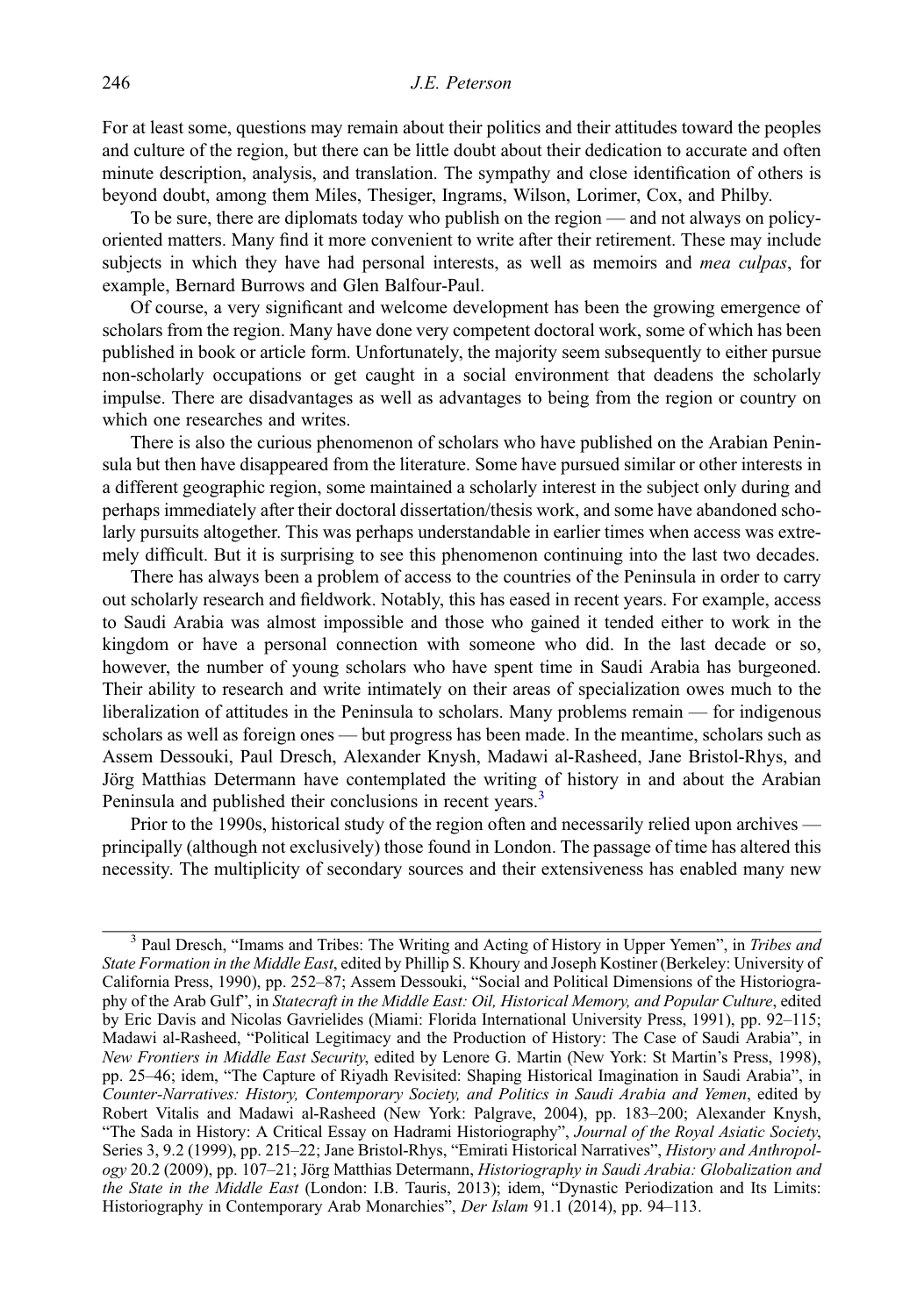directions to be pursued. External archives still dominate but these now include a growing number of state archives, such as Portuguese, Dutch, Russian, and especially Ottoman collections. The missing dimension is the difficulty in gaining access to the archival collections of regional states.<sup>4</sup>

While archives in the Peninsula remain closed or non-existent, there is more written material available in the Peninsula. Many government departments provide data on the Web. Newspapers are freely accessible. Some oral history collections do exist. A few commercial firms have allowed researchers to examine their archives. Above all, access to people is easier and often more productive.

Also in the farther realm of caveat, some classes of publication seem to be routinely overlooked. Let us not forget new editions. Some may be recent publications of works written a considerable time ago (as the dissertation of George Rentz), while others may be updates or reworkings of earlier books (Frauke Heard-Bey's survey of UAE history). Some "coffee table" books are just that, pretty objects to decorate the room. But the value of many other "coffee table" books should be recognized, both for the original work that has gone into the writing and for the value of the illustrations they contain. Furthermore, there has been a burgeoning of conferences on the region, organized both by outside groups (such as Gulf/2000) and by institutions within the region. This represents a far cry from such lonely beacons as the 1969 Oxford conference published as The Arabian Peninsula: Society and Politics<sup>5</sup> and the earlier annual conferences of the Center for Arab Gulf Studies at the University of Exeter.

#### 2 Political history

#### 2.1 Country studies

One segment of literature that remains popular is the steady stream of country studies of various sorts. Some of these are reinterpretations, updates, or broader overarching studies of the Peninsula's constituent countries, often building upon or extending "classic" works published before 1990. Other studies concentrate on a particular period or slice of a country's history, most frequently on the twentieth century and especially since roughly 1970. In addition, a few view the country's history through the prism of a particular theory or aspect. Somewhat surprisingly, regional and comparative studies on a countrywide level remain a persistent lacuna.<sup>6</sup>

Not surprisingly for monarchies, a frequent focus has been on the leadership role of monarchs and ruling families as a frame for the political direction and evolution of the country. Such studies can be either contemporary (i.e. starting in the early or mid-twentieth century and running up to the present or reasonably so), or focusing on particular reigns or historical periods. There are

<sup>&</sup>lt;sup>4</sup> I am self-consciously pleased that my work in researching and writing the official history of the Sultan's Armed Forces (SAF) in Oman resulted in my creation of the SAF Archives, carefully preserved within the office of the Minister Responsible for Defence Affairs even though it will be many years before anyone is allowed to use them.<br><sup>5</sup> Derek Hopwood (ed.), *The Arabian Peninsula: Society and Politics* (London: George Allen and

Unwin, 1972).<br><sup>6</sup> One of the few works, albeit a short one, to tackle the job is Frauke Heard-Bey's centenary lecture for

the Royal Society for Asian Affairs, "The Gulf in the Twentieth Century", Asian Affairs 33.1 (2002), pp. 3– 17. One could also include Hala Fattah's examination of trade in Iraq and the Gulf, The Politics of Regional Trade in Iraq, Arabia, and the Gulf, 1745–1900 (Ithaca, NY: State University of New York Press, 1997). Sheila Carapico has written a sweeping introduction to the study of the region in "Arabia Incognita: An Invitation to Arabian Peninsula Studies", in Counter-Narratives: History, Contemporary Society, and Politics in Saudi Arabia and Yemen, edited by Robert Vitalis and Madawi al-Rasheed (New York: Palgrave, 2004), pp. 11–34. Of course there are a number of survey and introductory works that cover the region, especially with chapters by various authors. As these are secondary in nature, they are not discussed here.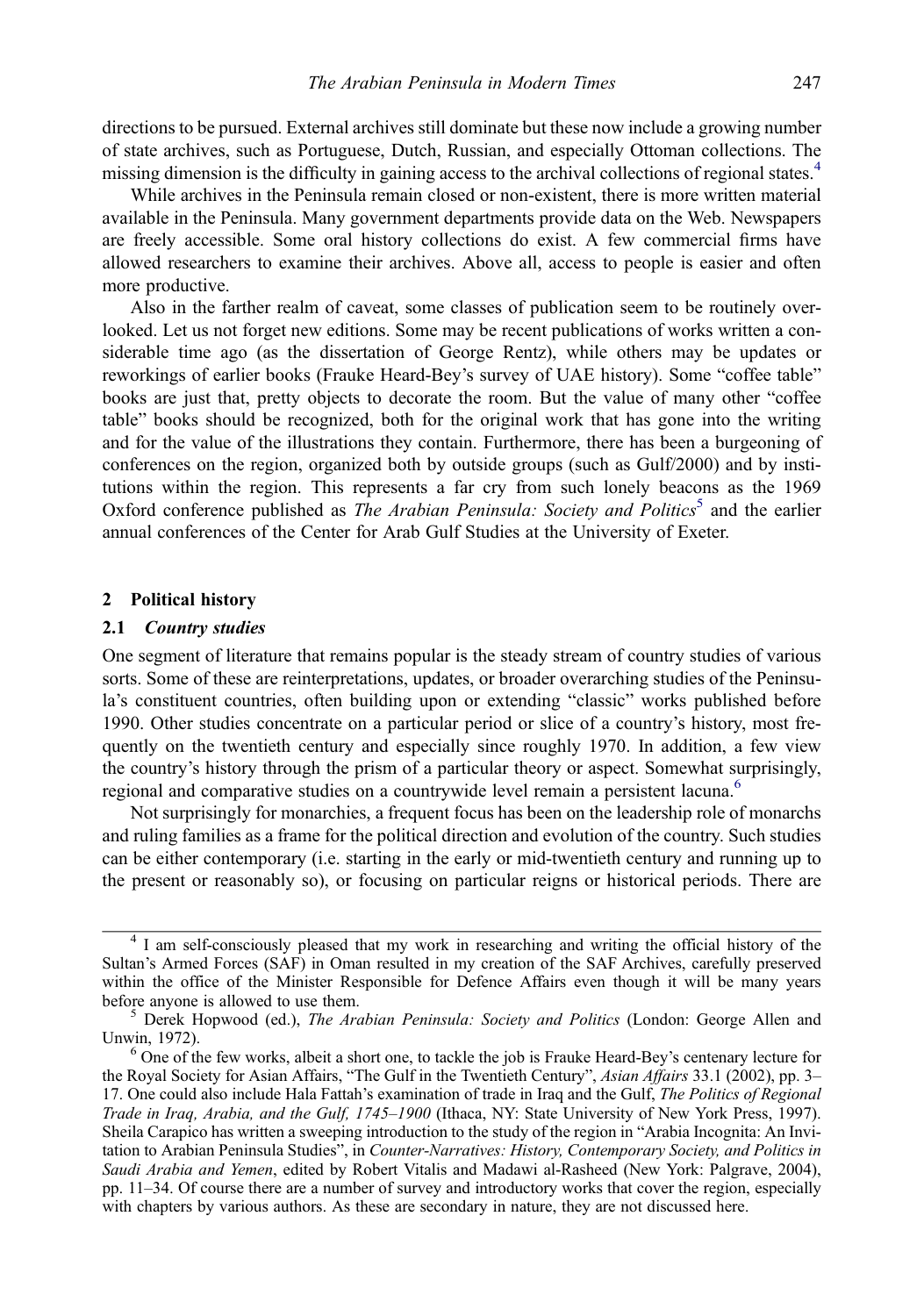numerous examples of the former. As one might expect, the strongest focus has been on Saudi Arabia and Oman.

The formation of the Saudi state, in its three distinct phases, continues to provide fertile ground for analysis, as the works by Abdulaziz al-Fahad, Alexei Vassiliev, Pascal Ménoret, and Madawi al-Rasheed demonstrate.<sup>7</sup> Another approach has been to choose a particular formative period in a country's history, as Joseph Kostiner has done.<sup>8</sup> In the meantime, changes in Saudi society, politics, and socioeconomic development have been explored by Tim Niblock, Michel Nehme, and Mordechai Abir.<sup>9</sup> Saudi Arabia continues to grapple with the succession process. The glacial pace of change in the kingdom quickened a little when ʿAbdullah finally became king on the death of Fahd in 2005. But the aging line of sons of King 'Abd al-'Aziz will not last much longer and there still is no established mechanism to moving beyond another generation, as Joseph Kéchichian relates.<sup>10</sup>

Oman's leadership problem is the opposite of Saudi Arabia — there are not many choices. The reign of the enigmatic and reclusive Saʿid b. Taymur has drawn increasing attention in recent years with studies by Uzi Rabi, Francis Owtram, and Abdullah al-Wuhaibi.<sup>11</sup> The transition to a modernizing régime under Sultan Qabus has been analyzed by Calvin Allen and Lynn Rigsbee, as well as myself.<sup>12</sup>

The smaller Gulf States have been the subject of relatively less attention. The enduring experiment of the UAE, contrary to many expectations at its inception, has had to cope with the necessity of balancing the interests and quirks of seven different but simultaneous rulers, as Andrea

(New York: Oxford University Press, 1993); idem, "Transforming Dualities: Tribe and State Formation in Saudi Arabia", in Tribes and State Formation in the Middle East, edited by Phillip S. Khoury and Joseph Kostiner (Berkeley: University of California Press, 1990), pp. 226–51.<br><sup>9</sup> Mordechai Abir, Saudi Arabia: Government, Society and the Gulf Crises (London: Routledge, 1993);

Michel G. Nehme, "Saudi Arabia 1950–80: Between Nationalism and Religion", Middle Eastern Studies 30.4 (1994), pp. 931–43; idem, "Political Development in Saudi Arabia: Empty Reforms from Above", International Sociology 10.2 (1995), pp. 155–71; Tim Niblock, Saudi Arabia: Power, Legitimacy and Survival (London: Routledge, 2006).<br><sup>10</sup> Joseph A. Kéchichian, *Succession in Saudi Arabia* (New York: Palgrave, 2001).

<sup>11</sup> Abdullah M.F. al-Wuhaibi, "Oman Under Sultans Taimur and Saʿid, 1913–1970", PhD thesis (University of Cambridge, 1995); Francis Owtram, A Modern History of Oman: Formation of the State Since 1920 (London: I.B. Tauris, 2004); idem, "L'Oman et l'Occident: la formation de l'État omanais depuis 1920", in L'Oman contemporain: État, territoire, identité, edited by Marc Lavergne and Brigitte Dumortier (Paris: Éditions Karthala, 2002), pp. 55–73; Uzi Rabi, The Emergence of States in a Tribal Society: Oman under Said bin Taymur, 1932–1970 (Eastbourne, East Sussex, UK: Sussex Academic Press, 2006). Rabi also examines the "alternative" and older form of government in Oman through its last *imam* in "The Ibadhi Imamate of Muhammad bin 'Abdallah al-Khalili (1920–54): The Last Chapter of a Lost and Forgotten Legacy", Middle Eastern Studies 44.2 (2008), pp. 169–88.

 $^{12}$  Calvin H. Allen and W. Lynn Rigsbee, II, Oman Under Qaboos: From Coup to Constitution, 1970– 1996 (London: Frank Cass, 2000); J.E. Peterson, The Emergence of Post-Traditional Oman (Durham, UK: Institute of Middle Eastern and Islamic Studies, University of Durham, 2004); idem, "Oman: Three and a Half Decades of Change and Development", Middle East Policy 6.2 (2004), pp. 125–37. Another work is Miriam Joyce, The Sultanate of Oman: A Twentieth Century History (Westport, CT: Praeger, 1995).

<sup>&</sup>lt;sup>7</sup> Alexei Vassiliev, *The History of Saudi Arabia* (London: Saqi Books, 2000; originally published in 1998 as The History of Saudi Arabia, 1745–1994); Madawi al-Rasheed, A History of Saudi Arabia, 2nd edn (Cambridge: Cambridge University Press, 2002; 2010); Abdulaziz H. al-Fahad, "The Imamah vs. the Iqal: Hadari-Bedouin Conflict and the Formation of the Saudi State", in Counter-Narratives: History, Contemporary Society, and Politics in Saudi Arabia and Yemen, Robert Vitalis and Madawi al-Rasheed (New York: Palgrave, 2004), pp. 35–76; and Pascal Ménoret, L'énigme Saoudienne: Les Saoudiens et le monde, 1744–2003 (Paris: Éditions de la Découverte, 2003; trans. and published as The Saudi Enigma: A History (London: Zed Books, 2005).<br><sup>8</sup> Joseph Kostiner, *The Making of Saudi Arabia, 1916–1936: From Chieftaincy to Monarchical State*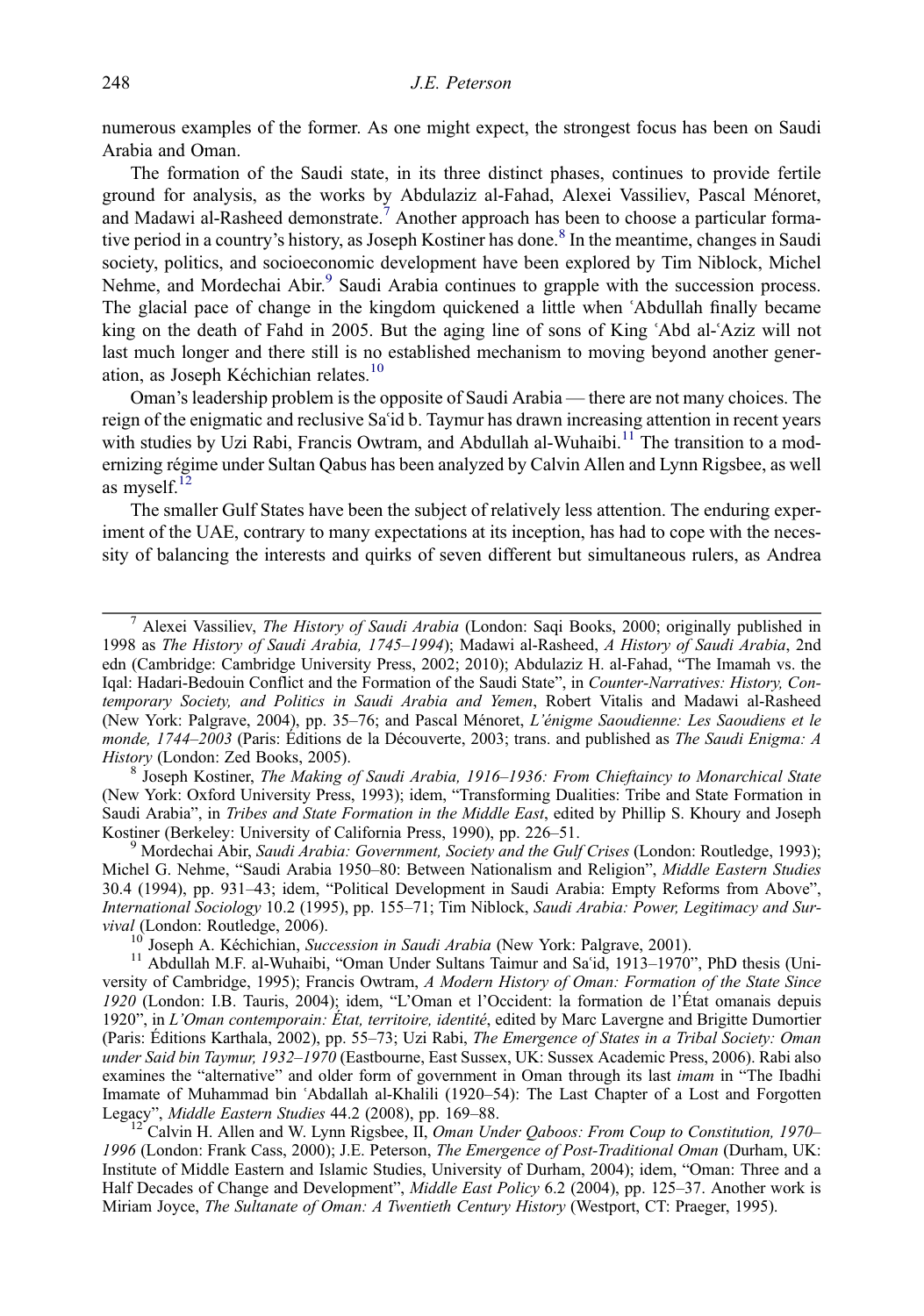Rugh and Henrik Van Der Meulen show.<sup>13</sup> Kuwait's experience has also been unique in another direction, beginning with the consolidation of power in the hands of the al-Sabah and Kuwait's willingness to contemplate political participation, along with being the leader in the Gulf in the learning experience of development. These themes are explored in Kamal Osman Salih's articles, Abdullah Alhajeri's thesis, B.J. Slot's books, and the studies by Jacqueline Ismael and Mary Ann Tétreault. Kuwait was also the first country in the Peninsula to create the outlines of a welfare state, as Sulayman Khalaf and Hassan Hammoud detail.<sup>14</sup> The broad scope of Qatari history, including the emergence of the ruling Al Thani in the mid-nineteenth century, is the subject of the works of Habibur Rahman and Allen Fromherz.<sup>15</sup> Pithy but comprehensive portraits of all five countries are to be found in Rosemarie Said Zahlan's The Making of the Modern Gulf.<sup>16</sup>

Prior to 1990, authors tended to concentrate on one or the other Yemen. Since 1990, Yemen has achieved a long ambition for unification, marred by the expulsion of Yemeni workers from Saudi Arabia and the loss of nearly all aid in 1990–1991. It suffered through a civil war provoked by the South's attempt to secede in 1994, and an unresolved state of hostilities in the far north in the 2000s. The following decade brought more destabilization with the emergence of the Huthi forces in the north, agitation for autonomy if not independence in the south, heightened activities by al-Qaʿidah in the Arabian Peninsula, and popular protests that eventually brought down longtime president ʿAli ʿAbdullah Salih. The country continues to face almost unsurmountable problems of poverty, alienation, Islamist extremism, corruption, and a growing lack of water. Paul Dresch's survey of Yemeni history brings the story of Yemen up to date through the post-unification era, thus supplementing and extending earlier country studies. His book complements Sheila Carapico's study of civil society in both separate and unified Yemen.<sup>17</sup>

<sup>&</sup>lt;sup>13</sup> Hendrik Van Der Meulen, "The Role of Tribal and Kinship Ties in the Politics of the United Arab Emirates", PhD dissertation (Tufts University, Fletcher School of Law and Diplomacy, 1997); and Andrea B. Rugh, The Political Culture of Leadership in the United Arab Emirates (New York: PalgraveMac-Millan, 2007). <sup>14</sup> Sulayman Khalaf and Hassan Hammoud, "The Emergence of the Oil Welfare State: The Case of

Kuwait", Dialectical Anthropology 12.3 (1987), pp. 343–57; Kamal Osman Salih, "Kuwait: Political Consequences of Modernization, 1750–1986", Middle Eastern Studies 27.1 (1991), pp. 46–66; idem, "The 1938 Kuwait Legislative Council", Middle Eastern Studies 28.1 (1992), pp. 66-100; Ben J. Slot, The Origins of Kuwait (Leiden: E.J. Brill, 1991); idem, "Kuwait: The Growth of a Historic Identity", in Kuwait: The Growth of a Historic Identity, edited by Slot (London: Arabian Publishing, 2003), pp. 5–29; Jacqueline S. Ismael, Kuwait: Dependency and Class in a Rentier State (Gainesville: University Press of Florida, 1993); Mary Ann Tétreault, Stories of Democracy: Politics and Society in Contemporary Kuwait (New York: Columbia University Press, 2000); Abdullah Alhajeri, "Citizenship and Political Participation in the State of Kuwait: The Case of the National Assembly (1963–1996)", PhD thesis (Durham University, 2004).

<sup>&</sup>lt;sup>15</sup> Habibur Rahman, *The Emergence of Qatar: The Turbulent Years, 1627–1916* (London: Kegan Paul, 2005); Allen J. Fromherz, *Qatar: A Modern History* (Washington, DC: Georgetown University Press, 2012).

<sup>&</sup>lt;sup>16</sup> Rosemarie Said Zahlan, *The Making of the Modern Gulf States: Kuwait, Bahrain, Qatar, the United Arab Emirates and Oman (London: Unwin Hyman, 1989; rev. edn: Reading: Ithaca Press, 1998).* 

<sup>&</sup>lt;sup>17</sup> Sheila Carapico, *Civil Society in Yemen: The Political Economy of Activism in Modern Arabia* (Cambridge: Cambridge University Press, 1998); Paul Dresch, A History of Modern Yemen (Cambridge: Cambridge University Press, 2000). Relevant although sharply different articles include Robert D. Burrowes, "Prelude to Unification: The Yemen Arab Republic, 1962–1990", International Journal of Middle East Studies 23.4 (1991), pp. 483–506; Nahida Coussonnet, "Les assises du pouvoir zaydite au XIIIe siècle", Revue du Monde Musulman et de la Mediterranée 67 (1993), pp. 24–37; and Jacque Couland, "Genèse et étapes de l'unité yéménite: trois décennies pour conclure", Revue du Monde Musulman et de la Mediterranée 67 (1993), pp. 79–93. There is also the study of the National Liberation Front in South Yemen by a Russian scholar of the area, Vitaly V. Naumkin, Red Wolves of Yemen: The Struggle for Independence (Cambridge, UK: Oleander Press, 2004).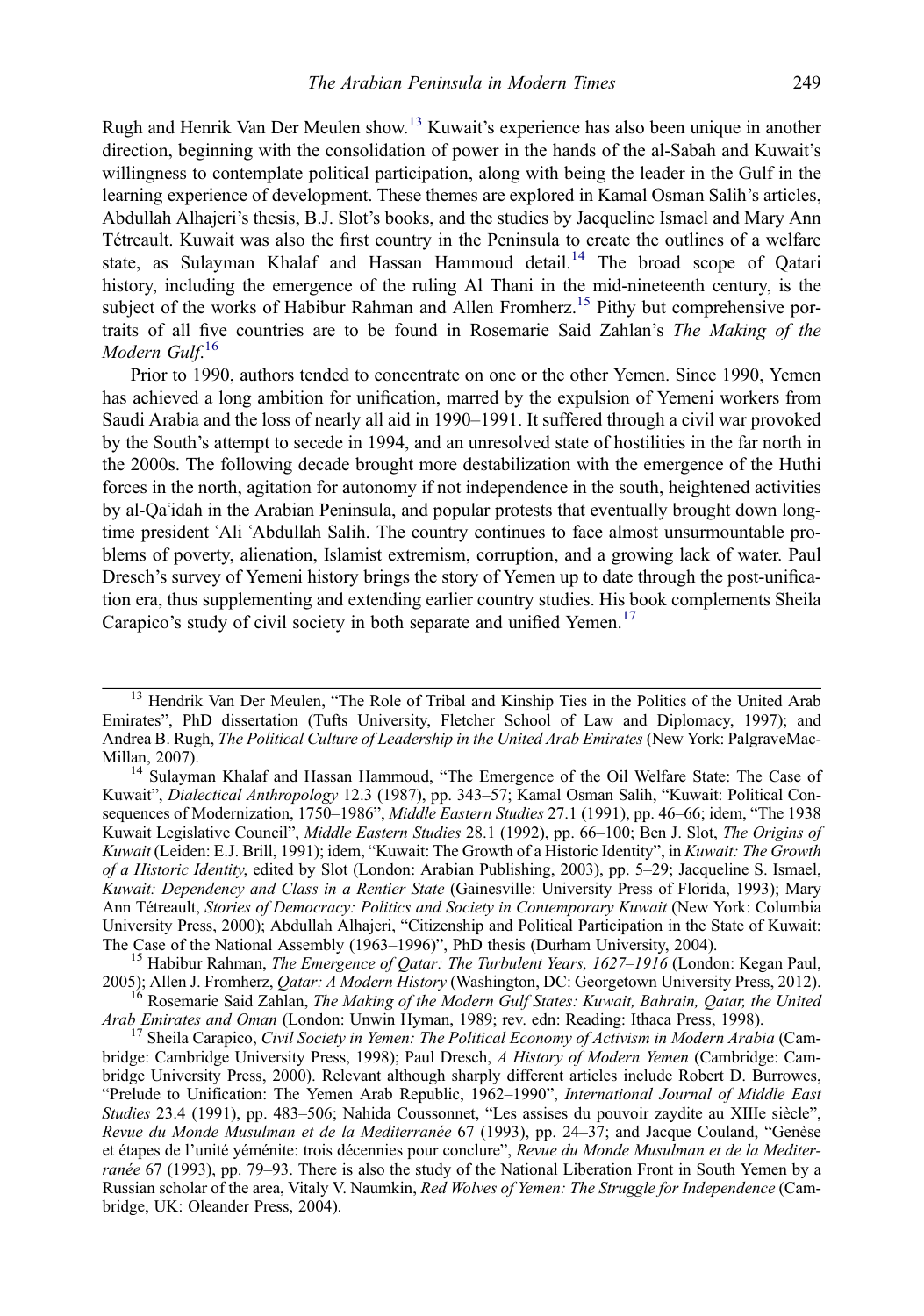One approach in country studies has been to use specific rulers as prisms through which to filter political developments. Saudi Arabia has been a particularly popular choice for this — as in the works by Sarah Yizraeli, Uwe Pfullmann, Joseph Kéchichian, and Alexei Vassiliev<sup>18</sup> but the undeniable personal impact of individual rulers on the course of modern history has also been examined for other countries, particularly Kuwait as discussed by Salwa Alghanem and B.J. Slot.<sup>19</sup> The anthropologist Gabriele vom Bruck has taken a slightly different view in elucidating the role of Yemen's sadat, the country's pre-revolution ruling class comprised of descendants of the Prophet Muhammad.<sup>20</sup>

Most work by scholars from the region on country-study topics has yet to be published. A few exceptions are Hussein Ghubash's revised French doctoral thesis on Oman, the revised thesis by Aqil Kazim on the UAE, and Sulaiman al-Farsi's revised thesis on Oman . Several other theses done in Britain remain unpublished and difficult to access. These include two on Oman, Said al-Hashimy's thesis on the Ibadi Imamate in Oman and Abdulmalik al-Hinai's study of state formation in Oman. $21$ 

#### 2.2 Sub-country studies

The broad country-wide emphasis only explains part of what has happened and why in these countries. Narrower or more focused studies on smaller geographic units have also been a feature of the recent literature. Much of this has been devoted to Saudi Arabia. But Saudi Arabia is a recent invention and its component parts have their own distinct pasts. The most prominent of them is of course Najd, the homeland of the Al Saʿud as well as the location of their capital at Riyadh. But Najd itself is divided into distinct components. So while Uwaidah

 $\frac{20}{\text{C}}$  Gabriele vom Bruck, *Islam, Memory, and Morality in Yemen: Ruling Families in Transition* (New York: Palgrave Macmillan, 2005).

<sup>21</sup> Said bin Muhammed bin Said al-Hashimy, "Imam Salim b. Rashid and the Imamate Revival in Oman 1331/1913 — 1338/1920", PhD thesis (University of Leeds, 1994); Hussein Ghubash, Oman: une démocratie islamique millénaire, la tradition de l'Imâma, l'histoire politique moderne (1500–1970) (Paris: Maisonneuve et Larose, 1998; translated into Arabic as 'Uman: al-dimuqrativah al-Islamivah, taqalid al-imamah fi al-tarikh al-siyasi al-hadith (1500–1970) [Beirut: Dar al-Jadid, 1997]; and translated into English as Oman: The Islamic Democratic Tradition [London: Routledge, 2006]); Aqil Kazim, The United Arab Emirates, A. D. 600 to the Present: A Socio-Discursive Formation in the Arabian Gulf (Dubai: Gulf Book Centre, 2000); Sulaiman H. al-Farsi, Democracy and Youth in the Middle East: Islam, Tribalism and the Rentier State in Oman (London: I.B. Tauris, 2013); Abdulmalik Abdullah al-Hinai, "State Formation in Oman, 1861– 1970", PhD thesis (London School of Economics, 2000); idem, "Aspects des antagonismes sociaux en Oman: marchands contre paysans (1861–1960)", in L'Oman contemporain: État, territoire, identité, edited by Marc Lavergne and Brigitte Dumortier (Paris: Éditions Karthala, 2002), pp. 43–54.

<sup>&</sup>lt;sup>18</sup> Sarah Yizraeli, The Remaking of Saudi Arabia: The Struggle Between King Sa'ud and Crown Prince Faysal, 1953–1962 (Tel Aviv: Tel Aviv University, Moshe Dayan Center for Middle Eastern and African Studies, 1997); idem, Politics and Society in Saudi Arabia: The Crucial Years of Development, 1960– 1982 (New York: Columbia University Press, 2012); Uwe Pfullmann, Ibn Saud: König zwischen Tradition und Fortschritt (Berlin: Edition Ost, 1999); idem, "Thronfolge in Saudi-Arabien: Vom Anfang der wahhabitischen Bewegung bis 1953; Der matrilinearer Background im ʿAbd al-ʿAziz-Zweig der Al Saʿud-Dynastie", Archiv Oriental 63.3 (1995), pp. 162–79; Joseph Kéchichian, Succession in Saudi Arabia; Alexei Vassiliev, King Faisal of Saudi Arabia: Personality, Faith and Times (London: Saqi Books, 2012).

<sup>&</sup>lt;sup>19</sup> Salwa Alghanem, *The Reign of Mubarak al-Sabah, Sheikh of Kuwait, 1896–1915* (London: I.B. Tauris, 1998); B.J. Slot, Mubarak Al-Sabah: Founder of Modern Kuwait, 1896–1915 (London: Arabian Publishing, 2005). In this regard, Uzi Rabi, "Oil Politics and Tribal Rulers in Eastern Arabia: The Reign of Shakhbut (1928–1966)", British Journal of Middle Eastern Studies 33.1 (2006), pp. 37–50, contributes a short study of Sa'id b. Taymur's contemporary, Shaykh Shakhbut of Abu Dhabi, an example of being perhaps the right man in the right place but at the wrong time.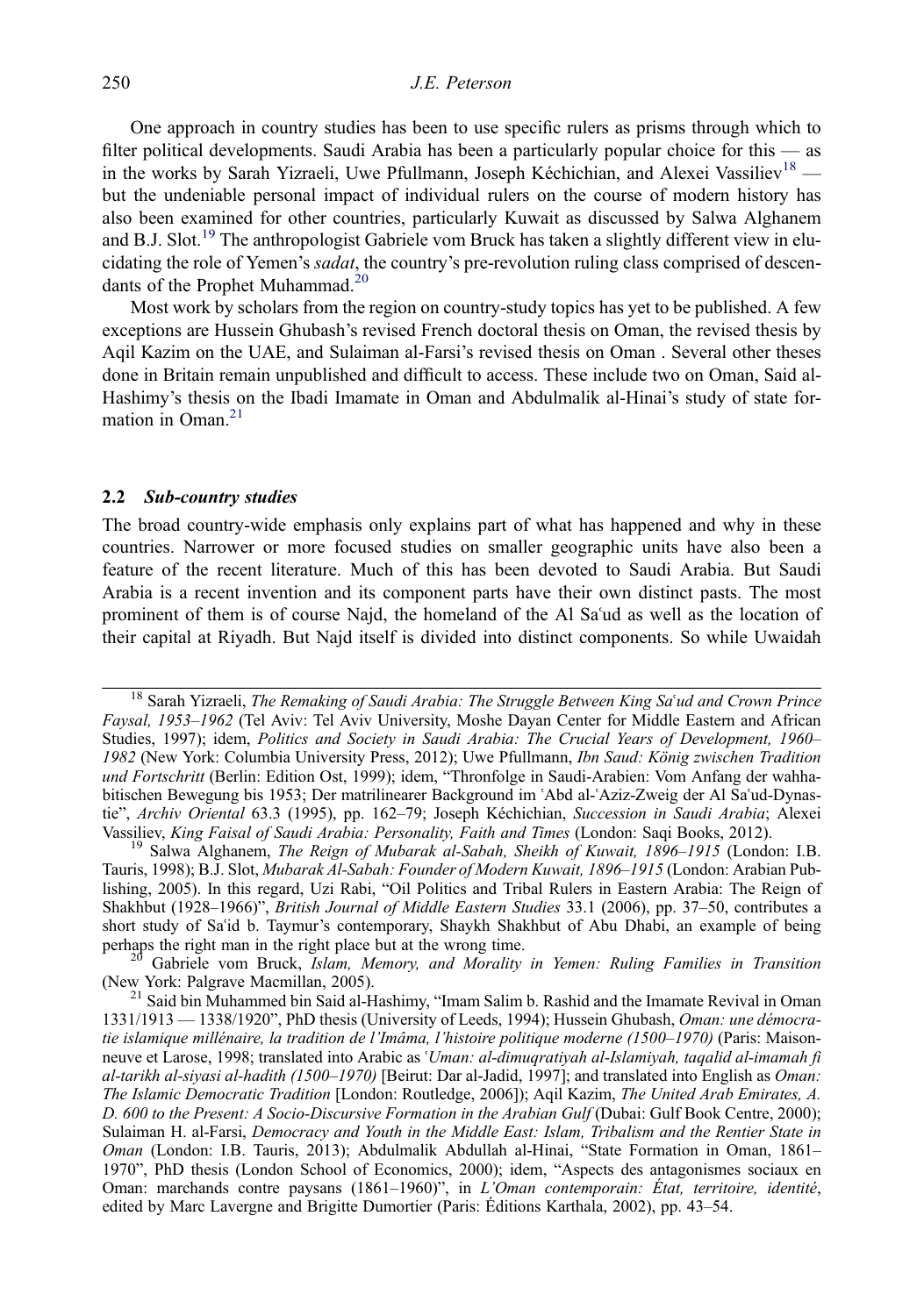al-Juhany explores the pre-Al Saʿud past, Madawi al-Rasheed and Michael Baran illuminate the role of the Al Rashid of Haʾil in northern Najd, who a century ago briefly supplanted the Al Saʿud as rulers of all Najd and Sebastian Maisel looks at ʿUnayzah, one of the most important centers of al-Qasim region.<sup>22</sup> The history of Riyadh has been laid out by William Facey.<sup>23</sup>

On the other side of the Peninsula, al-Hijaz has an even more storied past, in part because the holiest sites of Islam are to be found there in Makkah and al-Madinah. The early twentieth century following the demise of the Ottoman Empire, saw the struggle for control of al-Hijaz between the Hawashim (or Hashimis, the family that had exercised responsibility for the holy cities over centuries) and the Al Saʿud (the evangelizing expansionists from Najd) in favor of the latter. This conflict has been dissected in recent decades by Joshua Teitelbaum in his books and articles, as well as in the articles of William Ochsenwald, Joseph Kostiner, and Suleiman Mousa. In addition, Hijazi scholar Mai Yamani has examined the persistent lure of Hijazi nationalism. At the southern tip of the kingdom lies ʿAsir, incorporated into Saudi Arabia in the early half of the twentieth century but previously an independent Idrisi state, as Anne Bang shows.<sup>24</sup>

Oman has also received attention from Paolo Costa and myself because its capital, Muscat, was until 1970 one of the best preserved capitals in the world.<sup>25</sup> The history of its regions has

<sup>23</sup> William Facey, Riyadh: The Old City From Its Origins Until the 1950s (London: Immel, 1992). Facey is also co-author, along with Gillian Grant, of *Kuwait by the First Photographers* (London: I.B. Tauris,

<sup>25</sup> Paolo M. Costa, "Historical Interpretation of the Territory of Muscat", in Oman Studies: Papers on the Archaeology and History of Oman, edited by Paolo M. Costa and Maurizio Tosi, Serie Orientale Roma 63 (Rome: Istituto Italiano per il Medio ed Estremo Oriente, 1989), pp. 97–117; J.E. Peterson, Historical Muscat: An Illustrated Guide and Gazetteer (Leiden: Brill, 2007).

<sup>&</sup>lt;sup>22</sup> Madawi al-Rasheed, Politics in an Arabian Oasis: The Rashidi Tribal Dynasty (London: I.B. Tauris, 1991); idem, "Durable and Non-Durable Dynasties: The Rashidis and Sa'udis in Central Arabia", British Journal of Middle Eastern Studies 19.2 (1992), pp. 144–58 (reprinted as "Dynasties durable et non durables: le Al Rachîd et les Sa'ûd en Arabie centrale", Maghreb-Machrek 147 [1995], pp. 13–25); idem, "The Rashidi Dynasty: Political Centralization Among the Shammar of North Arabia", edited by R.L. Bidwell, G. Rex Smith, and J.R. Smart, New Arabian Studies 2 (1994), pp. 140–52; idem, "Tribal Confederations and Emirates in Central Arabia", in Tribes and Power: Nationalism and Ethnicity in the Middle East, edited by Faleh Abdul-Jabar and Hosham Dawod (London: Saqi, 2003), pp. 214–33; Michael Baran, "The Rashidi Amirate of Hayl: The Rise, Development and Decline of a Pre-Modern Arabian Principality, 1835–1921", PhD dissertation (University of Michigan, 1992); Uwaidah M. al-Juhany, Najd Before the Salafi Reform Movement: Social, Political, and Religious Conditions During the Three Centuries Preceding the Rise of the Saudi State (Reading, UK: Ithaca Press, in association with the King Abdul Aziz Foundation for Research and Archives, 2002); Sebastian Maisel, "The Transformation of 'Unayza: Where is the 'Paris of Najd' Today?", Arabian Humanities 2 (2013), online.

<sup>1998).</sup> <sup>24</sup> Suleiman Mousa, "Sharif Husayn and Developments Leading to the Arab Revolt", edited by R.B. Serjeant, R.L. Bidwell, and G. Rex Smith, New Arabian Studies 1 (1993), pp. 36–53; Joseph Kostiner, "Prologue of Hashemite Downfall and Saudi Ascendancy: A New Look at the Khurma Dispute, 1917–1919", in The Hashemites in the Modern Arab World: A Festschrift in Honour of the Late Professor Uriel Dann, edited by Asher Susser and Aryeh Shmuelevitz (London: Frank Cass, 1994), pp. 47–64; Anne K. Bang, The Idrisi State in ʿAsir, 1906–1934: Politics, Religion, and Personal Prestige (Bergen, Norway: Bergen Studies on the Middle East and Africa, 1996); Joshua Teitelbaum, The Rise and Fall of the Hashemite Kingdom of Arabia (London: C. Hurst, for the Tel Aviv University Moshe Dayan Center, 2001); idem, "'Taking Back' the Caliphate: Sharif Husayn ibn ʿAli, Mustafa Kemal, and the Ottoman Caliphate", Die Welt des Islams 40.3 (2000), pp. 412–24; idem, "Pilgrimage Politics: The Hajj and Saudi-Hashemite Rivalry, 1916–1925", in The Hashemites in the Modern Arab World: A Festschrift in Honour of the Late Professor Uriel Dann, edited by Asher Susser and Aryeh Shmuelevitz (London: Frank Cass, 1994), pp. 65–84; idem, "Sharif Husayn ibn ʿAli and the Hashemite Vision of the Post-Ottoman Order: From Chieftaincy to Suzerainty", Middle Eastern Studies 34.1 (1998), pp. 103–22; Mai Yamani, Cradle of Islam: The Hijaz and the Quest for an Arabian Identity (London: I.B. Tauris, 2004); William Ochsenwald, "Islam and Loyalty in the Saudi Hijaz, 1926–1939", *Die Welt des Islams* 47.1 (2007), pp. 7–32.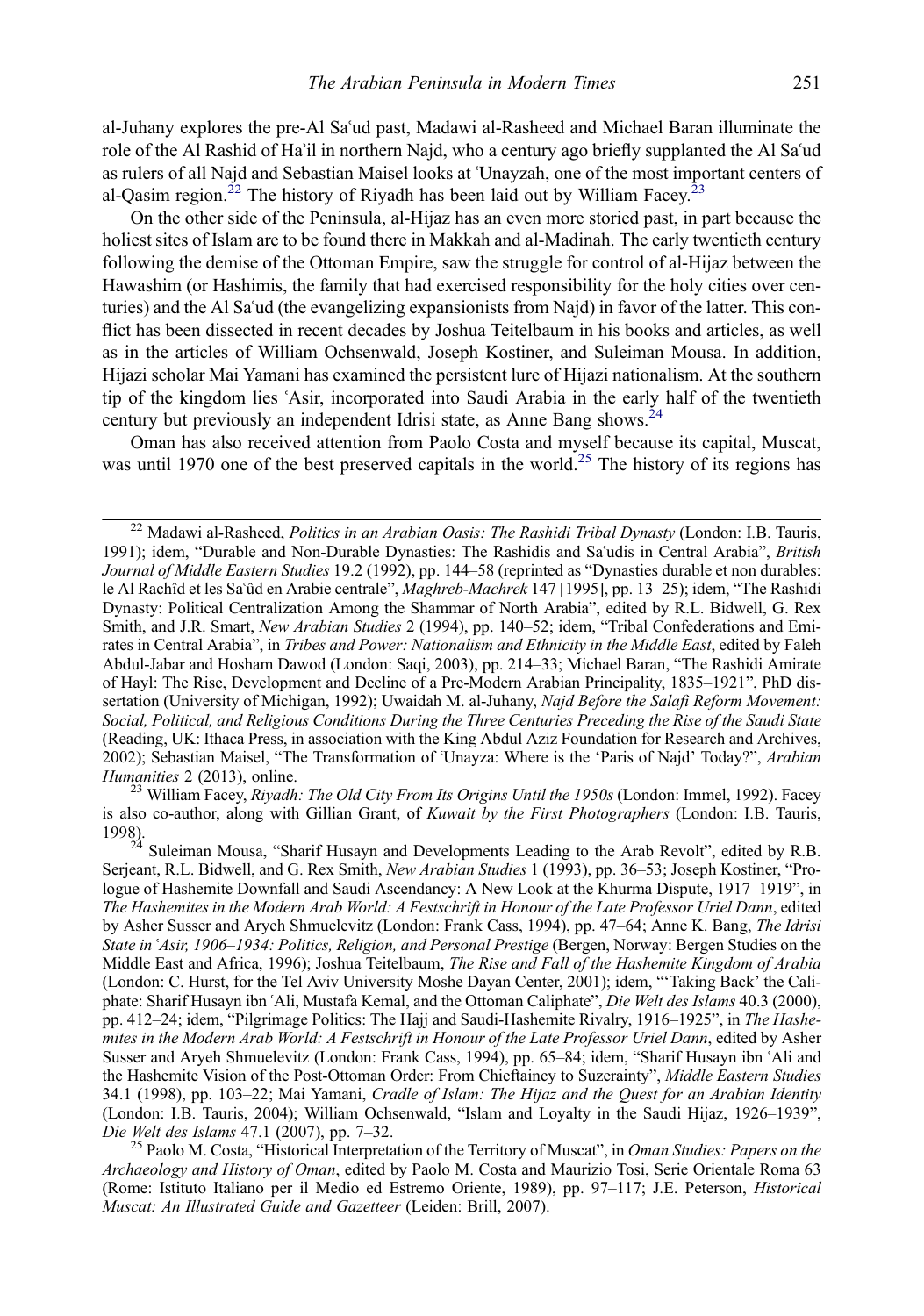been largely unexplored, although the survey of Qalhat under the Kings of Hormuz by Mohammed Redha Bhacker and Bernadette Bhacker can be mentioned. This is not true of Yemen where Shelagh Weir has studied the tribes of a far northern part of the country while Paul Dresch also examines tribal documents in a different area. Two articles look at other areas — E.J. Keall the faded town of Zabid in the Tihamah and H. Matsumoto a region farther inland. To the southwest, Linda Boxberger expands on works about the Hadramawt and the far eastern reaches of Yemen.<sup>26</sup> The troubled history of South Yemen and its unification with the north has received attention as well through the works of Noel Brehony and Stephen Day while Serge Elie examines the history of Socotra Island off southern Yemen. In the Gulf, Christopher Davidson has explored the explosive growth of Dubai and the emergence of Abu Dhabi.<sup>27</sup>

#### 2.3 Biographies and autobiographies

Works of this genre abound, adding to the richness of understanding and presenting different as well as more personal points of view. The majority of this category of the literature involves Westerners who have lived and worked in the region but there is a healthy sub-genre of studies of local personalities. Not surprisingly, given the crucial role of personal leadership in these states, many biographical works deal with rulers. The additions are welcome because of the paucity of material except on King ʿAbd al-ʿAziz of Saudi Arabia. It is not surprising that so much has been written on King ʿAbd al-ʿAziz, his life, his creation of the Third Saudi State, and his relations with foreign powers, given his pivotal role in modern history. The numbers of books, articles, and other studies on him virtually mushroomed in the 1960s and 1970s. One needs to be either foolhardy or extremely insightful to base work within the confines of that subject today. There is little original that can yet be written and the quality of writing ranges from incisive to hagiographic.<sup>28</sup> Another formative figure in Saudi Arabia's history, Muhammad b. ʿAbd al-Wahhab, the founder of the school of thought that Westerners often refer to as Wahhabism, continues to receive attention as well from Esther Peskes and by the publication after many years of the seminal doctoral dissertation by George Rentz.

Longtime Saudi Arabian minister, writer, and poet Ghazi Algosaibi is one of the few Gulf politicians to publish an autobiography. A more recent but equally imposing figure in Saudi history, King Faysal, is the subject of biographies by Joseph Kéchichian and Alexei Vassiliev, while David Ottaway has produced a study of Saudi Arabia's long-time ambassador to the

Qimam Multimedia, 2004).

 $^{26}$  Noel Brehony, *Yemen Divided: The Story of a Failed State in South Arabia* (London: I.B. Tauris, 2011); Stephen W. Day, Regionalism and Rebellion in Yemen: A Troubled National Union (Cambridge: Cambridge University Press, 2012); Serge D. Elie, "State-Community Relations in Yemen: Soqotra's Historical Formation as a Sub-National Polity", History and Anthropology 20 (2009), pp. 363-93.

 $t^{27}$  E.J. Keall, "Drastic Changes in 16th Century Zabid", Proceedings of the Seminar for Arabian Studies 21 (1991), pp. 79-96; H. Matsumoto, "The History of 'Uzlah and Mikhlaf in North Yemen", Proceedings of the Seminar for Arabian Studies 24 (1994), pp. 175–82; Linda Boxberger, On the Edge of Empire: Hadhramawt, Emigration, and the Indian Ocean, 1880s–1930s (Albany, NY: State University of New York Press, 2002); Mohammed Redha Bhacker and Bernadette Bhacker, "Qalhat in Arabian History: Context and Chronicles", Journal of Oman Studies 13 (2004), pp. 11–56; Paul Dresch, The Rules of Barat: Tribal Documents from Yemen (Sanaa: Centre Français d'Archéologie et de Sciences Sociales and Deutches ArchäologischesInstitut, 2006); Shelagh Weir, A Tribal Order: Politics and Law in the Mountains of Yemen (Austin: University of Texas Press, 2007); Christopher Davidson, Dubai: The Vulnerability of Success (London: Hurst; New York: Columbia University Press, 2008); idem, Abu Dhabi: Oil and Beyond (London: Hurst, 2009).<br><sup>28</sup> One recent work is Saʿid A. al-Harthi, *King Abdul Aziz: An International Perspective* (Riyadh: Al-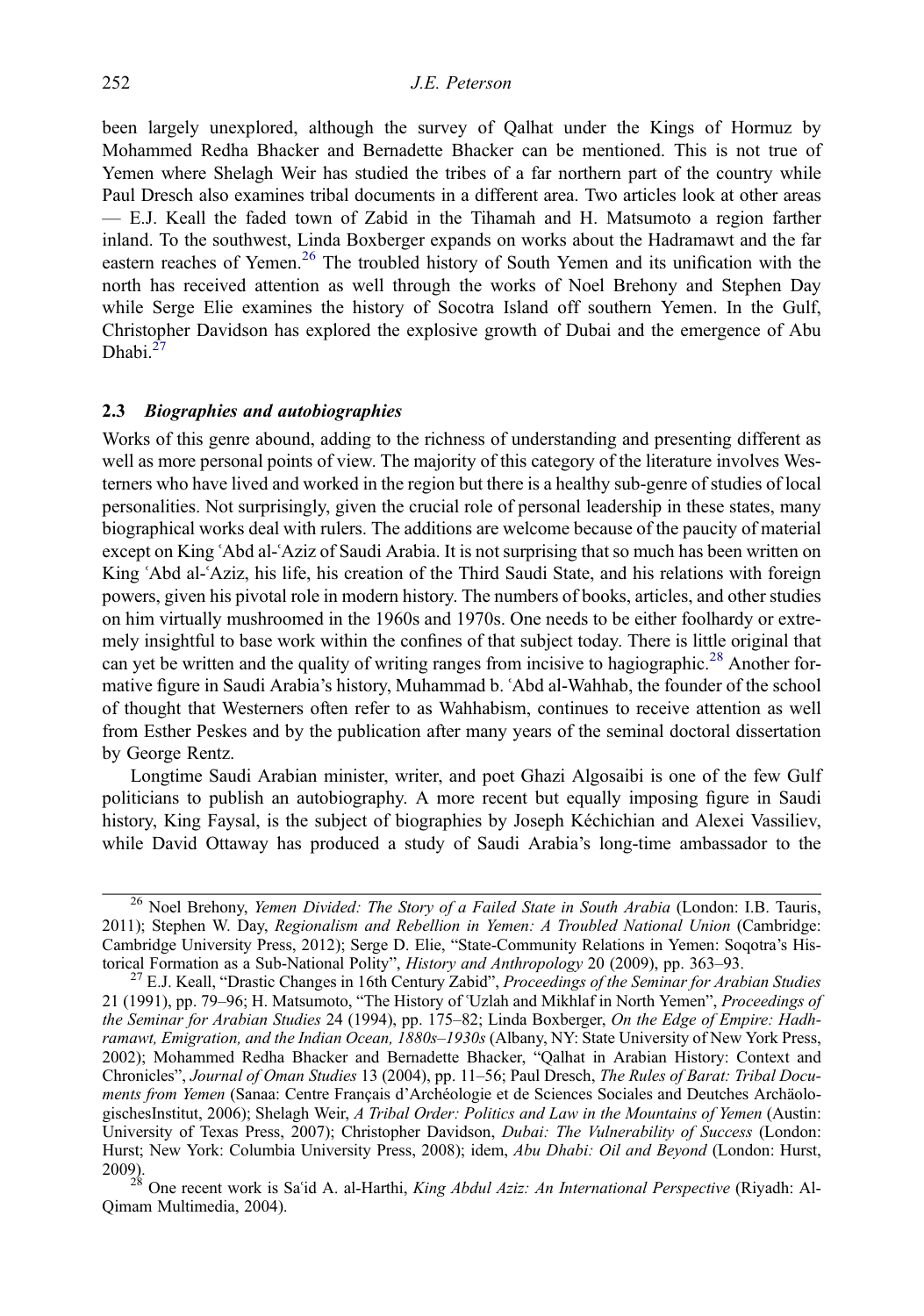USA, Prince Bandar b. Sultan.<sup>29</sup> From a different point of view, Mamoun Fandy has produced pen portraits of prominent Saudi dissident leaders and Steve Coll chronicles the history of the Bin Ladin family, far more complex than caricatured in the popular image of Usamah b. Ladin.<sup>30</sup>

Elsewhere in the Gulf, Robert Jarman has written on Amir Sabah of Kuwait and Andrew Wheatcroft on Amir Salman of Bahrain, both twentieth-century rulers.<sup>31</sup> A rare autobiography has been penned by Easa Saleh al-Gurg, a prominent Dubai businessman and former UAE ambassador to the UK. The study of established merchant families in the Gulf has been enhanced by a "biography" of Bahrain's best known family by family member Khalid M. Kanoo and by James Onley's articles on an earlier Perso-Bahraini family.32 In 1947, Imam Yahya took a radical step for Yemen and sent a small group of young men out of the country for education. These "Famous Forty" and the several hundred other Yemenis educated abroad until 1959 are the focus of Robert Burrowes' article. Another rare autobiography has been published by Mohsin Alaini, a prime mover behind the fledgling Yemen Arab Republic as frequent prime minister and foreign minister, and translated into English. In counterpoint, a voice from Aden and the founder of South Yemen's Communist Party, 'Abdullah Ba Dhib, is discussed by A.K. al-Ilbi.<sup>33</sup>

Westerners involved with Arabia have produced far more autobiographies and have been the subject of both casual and serious biographers. The substantial genre of travel writing, which revealed so many details of the lives of authors, has been largely superseded by guidebooks as mass tourism has entered the region. $34$  Britain has had the most substantial and enduring

UK: Macmillan, 1999); Steve Coll, *The Bin Ladens: An Arabian Family in the American Century* (New York: Penguin, 2008).

 $^{31}$  Andrew Wheatcroft, The Life and Times of Shaikh Salman bin Hamad Al-Khalifa: Ruler of Bahrain 1942–1961 (London: Kegan Paul, 1994); Robert L. Jarman, Sabah al-Salim al-Sabah, Amir of Kuwait, 1965–1977: A Political Biography (London: London Centre of Arab Studies, 2002).<br><sup>32</sup> Easa Saleh al-Gurg, *The Wells of Memory: An Autobiography* (London: John Murray, 1998); Khalid

M. Kanoo, The House of Kanoo: A Century of an Arabian Business (London: I.B. Tauris, 1998); James Onley, "Transnational Merchants in the Nineteenth Century Gulf: The Case of the Safar Family", in Transnational Connections and the Arab Gulf, edited by Madawi al-Rasheed (London: RoutledgeCurzon, 2005), pp. 59–89; idem, "Transnational Merchant Families in the Nineteenth and Twentieth Century Gulf", in The Gulf Family: Kinship Policies and Modernity, edited by Alanoud Alsharekh (London: Saqi, 2007), pp. 37– 56. <sup>33</sup> A.K. al-Ilbi, "L'apport de Abd Allah Badhib (1931–1976) à l'analyse de la formation socio-economi-

que du Yemen", Cahiers du GREMAMO 10 (1991), pp. 171-8; Robert D. Burrowes, "The Famous Forty and Their Companions: North Yemen's First-Generation Modernists and Educational Emigrants", Middle East Journal 59.1 (2005), pp. 81–97; Mohsin A. Alaini, 50 Years in Shifting Sands: Personal Experience in the Building of a Modern State in Yemen (trans. Hassan al-Haifi; Beirut: Dar An-Nahar, 2004).

<sup>34</sup> Fortunately, that effective demise of exploratory travel writing has not put an end to writing about travelers: Michael Wolfe (ed.), One Thousand Roads to Mecca: Ten Centuries of Travelers Writing About the Muslim Pilgrimage (New York: Grove, 1997); Terence Clark, "The British in Oman Since 1645", in Unfolding the Orient: Travellers in Egypt and the Near East, edited by Paul and Janet Starkey (Reading: Ithaca Press, 2002); Hilal al-Hajri, European Travel-Writing on Oman: Orientalism Reappraised (Bern: Peter Lang, 2006); idem, "British Travellers in Oman from 1627 to 1970", in Modern Oman: Studies on

<sup>&</sup>lt;sup>29</sup> Esther Peskes, Muhammad b. 'Abdalwahhab (1703–92) in Widerstreit: Untersuchungen zur Reckonstruktion der Fruhgeschichte der Wahabiya (Stuttgart: Franz Steiner Verlag, 1993); Ghazi A. Algosaibi, Yes, (Saudi) Minister! A Life in Administration (London: London Centre of Arab Studies, 1999); George S. Rentz, The Birth of the Islamic Reform Movement in Saudi Arabia: Muhammad b. ʿAbd alWahhab (1703/41792) and the Beginnings of Unitarian Empire in Arabia (edited with an introduction by William Facey; London: Arabian Publishing, 2004); Joseph A. Kéchichian, Faysal: Saudi Arabia's King for All Seasons (Gainesville: University Press of Florida, 2008); Alexei Vassiliev, King Faisal of Saudi Arabia: Personality, Faith and Times; David B. Ottaway, The King's Messenger: Prince Bandar bin Sultan and America's Tangled Relationship with Saudi Arabia (New York: Walker, 2008).<br><sup>30</sup> Mamoun Fandy, Saudi Arabia and the Politics of Dissent (New York: St Martin's Press; Basingstoke,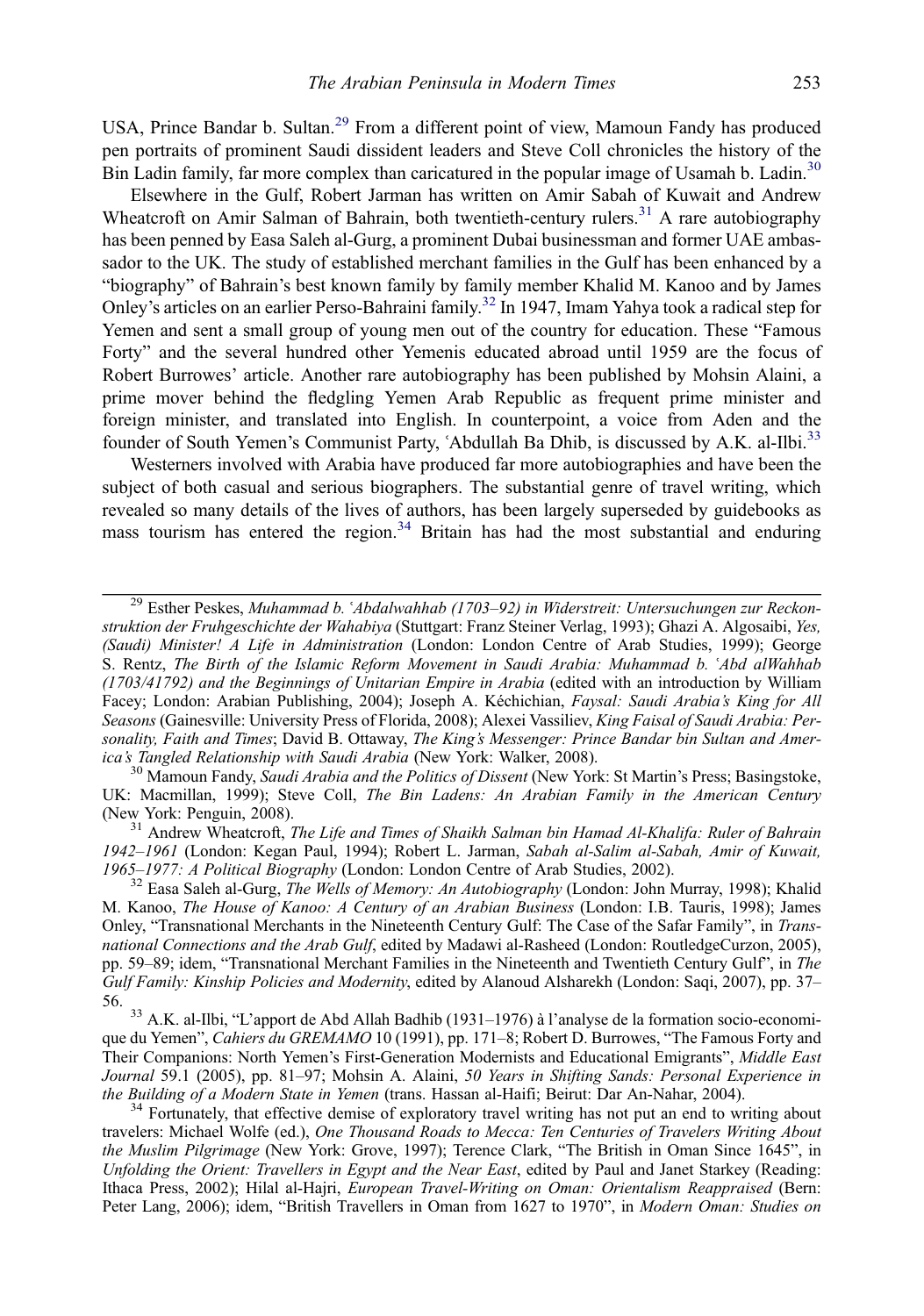relationship with Arabia and the Gulf of any Western power. Not only is there a long history of diplomatic ties with regional entities but the smaller Gulf States were British "protected states" as mentioned below. Consequently, British memoirs published in the last two decades have been written by Political Residents, Political Agents, and Resident Advisers in the Gulf and South Arabia. Through their pages, the reader can gain understanding of the transition from the Indian Political Service and from Sudan administration to the Gulf, which occurred in the decades prior to official British withdrawal from the Gulf in 1971.

A number of these books were penned prior to 1990 but more recently Julian Walker has written of his time in the Gulf while Michael Crouch, Nigel Groom, and John Harding recount their experiences in British-administered South Arabia.<sup>35</sup> Former Political Resident Bernard Burrows followed up an earlier chronicle of his time in the Gulf with a more general autobiography of his diplomatic career, as did retired ambassadors Ivor Lucas and Glencairn Balfour Paul.<sup>36</sup> The redoubtable Gertrude Bell, who held a variety of positions in Iraq and the Gulf States throughout the early twentieth century, is the subject of biographies by Georgina Howell and Liora Lukitz, and has had her diaries edited by Rosemary O'Brien. An attempt to explain the attitudes and behavior of British officialdom in the Gulf through their public school experiences was published by Paul Rich.<sup>37</sup>

Another treasure trove of British autobiography is the memoirs of military men serving in Arabia. Oman, with two internal wars, has been a particular focus of this genre, with post-1990 books by Johnny Cooper, who served with the Special Air Service (SAS) in Oman's 1950s al-Jabal al-Akhdar War, former commanders of the Oman armed forces Corran Purdon and John Graham, and former field officers David Gwynne-James and Allan Williams (served in Oman in the 1960s) and Peter Thwaites and Ian Gardiner (relate their experiences in the 1960s/1970s Dhufar War). Antony Cawston and Michael Curtis relate life in the Trucial Oman Scouts. Two other military memoirs of interest that include service in Arabia are by Peter de la Billière, who commanded British forces in the 1991 Kuwait War, and A.J. Deane-Drummond, a storied commander of the SAS. Finally, Xan Fielding has recounted the life of British army officer and politician Billy McLean, who saw action with the royalists during the 1960s North

Politics, Economy, Environment, and Culture of the Sultanate, edited by Andrzej Kapiszewski, Abdulrahman al-Salimi, and Andrzej Pikulski (Krakow: Ksiegarnia Akademicka, 2006), pp. 63–88; Alastair Hamilton, An Arabian Utopia: The Western Discovery of Oman (London: Oxford University Press for the Arcadian Library, 2010).

<sup>&</sup>lt;sup>35</sup> Michael Crouch, An Element of Luck: To South Arabia and Beyond (London: Radcliffe Press, 1993); Julian Walker, Tyro on the Trucial Coast (Durham, UK: Memoir Club, 1999); Nigel Groom, Sheba Revealed: A Posting to Bayhan in the Yemen (London: London Centre of Arab Studies, 2002); John Harding, Roads to Nowhere: A South Arabian Odyssey, 1960–1965 (London: Arabian Publishing, 2010). <sup>36</sup> Ivor Lucas, A Road to Damascus: Mainly Diplomatic Memoirs from the Middle East (London: Rad-

cliffe Press, 1997); Bernard Burrows, Diplomats in a Changing World (Durham, UK: The Memoir Club, 2001); Glencairn Balfour Paul, Bagpipes in Babylon: A Lifetime in the Arab World and Beyond (London: I.B. Tauris, 2006).<br><sup>37</sup> Paul Rich, *The Invasions of the Gulf: Radicalism, Ritualism and the Shaikhs* (Cambridge, UK: All-

borough Press, 1991; apparently derived from "The Rule of Ritual in the Arabian Gulf, 1858–1947: The Influence of English Public Schools", PhD dissertation [University of Western Australia, Perth, 1989]); Rosemary O'Brien (ed.), The Arabian Diaries, 1913–1914, by Gertrude Bell (Syracuse, NY: Syracuse University Press, 2000); Georgina Howell, Daughter of the Desert: The Remarkable Life of Gertrude Bell (London: Macmillan, 2006; published in the USA as Gertrude Bell [New York: Farrar, Straus and Giroux, 2007]); Liora Lukitz, A Quest in the Middle East: Gertrude Bell and the Making of Modern Iraq (London: I.B. Tauris, 2006). A related study of interest is Maria Holt, "Memories of Arabia and Empire: An Oral History of the British in Aden", Contemporary British History 18.4 (2004), pp. 93–112.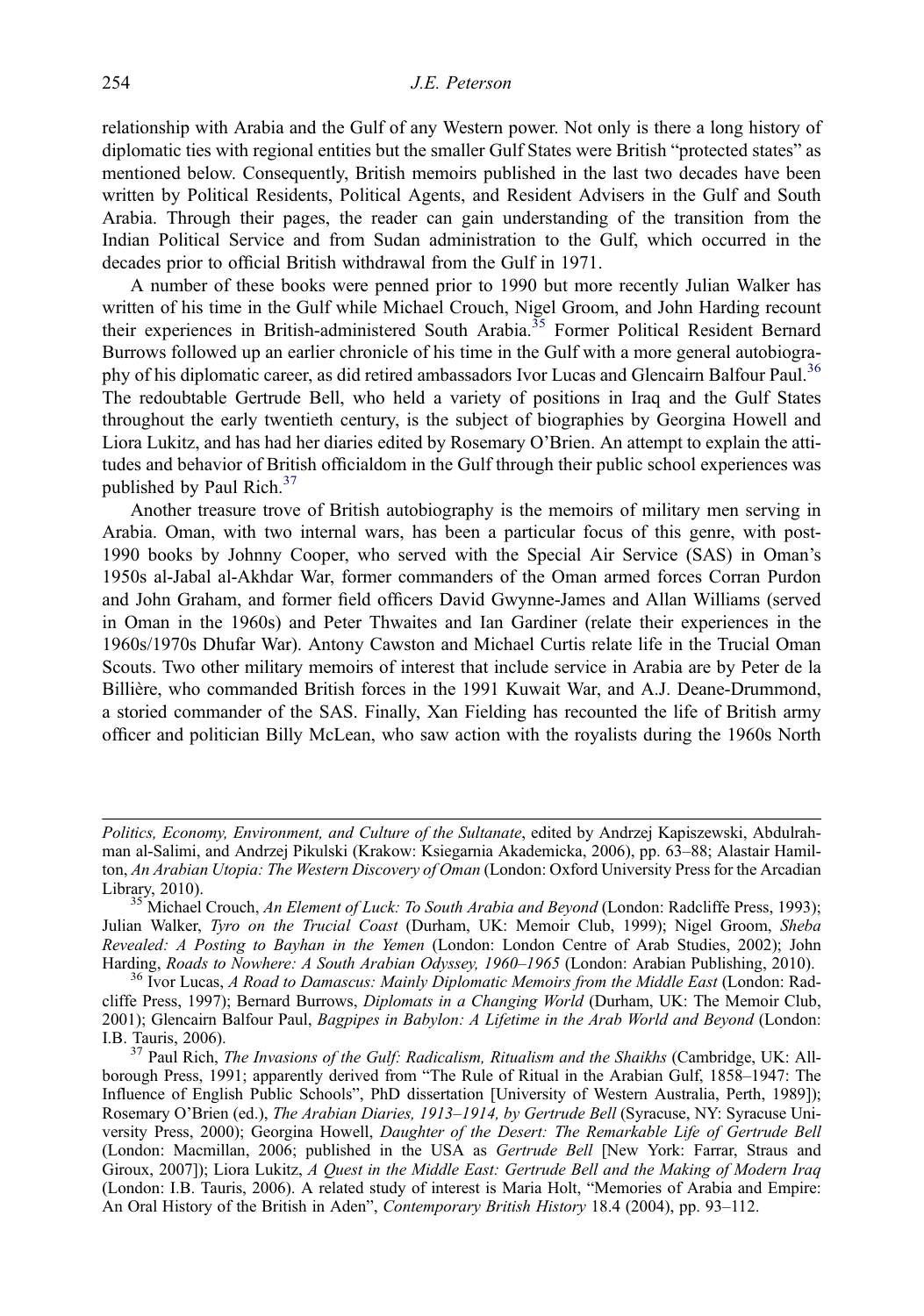Yemen civil war.<sup>38</sup> Prince Khalid b. Sultan, the commander of Arab forces during the 1991 liberation of Kuwait and son of the late Saudi Minister of Defense and Aviation, is probably the only Gulf military officer to pen an autobiography.<sup>39</sup>

The early days of Arabia's oil industry was dominated by larger-than-life men. Aileen Keating tells the story of Frank Holmes, a pioneering geologist who acquired and lost what became Arabia's biggest concessions. Early ARAMCO head Thomas Barger has published some of his correspondence of the late 1930s while Fahd al-Semmari and Jill Roberg have edited the recollections of a number of Americans who lived and worked in the kingdom and another set of interviews was collected by the University of California, Berkeley. Reem Alissa's study looks at the development of the Kuwait Oil Company camp at Ahmadi. Thomas Lippman published a biography of American diplomat and intelligence agent Bill Eddy. Speaking of Americans, Shaykh Sultan al-Qasimi, historian and the Ruler of Sharjah, has written a short biography of an apparently American cabin boy who became the virtual ruler of Oman's southern region of Dhufar in the nineteenth century. French medical doctor Claudie Fayein, who earlier published her autobiography of life in Yemen in the mid-twentieth century, recounts events in a more recent article.<sup>40</sup>

## 2.4 Boundaries and legal matters

Boundaries in the Arabian Peninsula have been one of the principal legal problems over the course of the twentieth century, a point underscored by Richard Schofield, John Wilkinson, Ibrahim Ibrahim, Husain Albaharna, and myself.<sup>41</sup> The British-sponsored 1922 conference at

 $38$  Xan Fielding, One Man in His Time: The Life of Lieutenant-Colonel N.L.D. ('Billy') McLean, DSO (London: Macmillan, 1990); Johnny Cooper with Anthony Kemp, One of the Originals: The Story of a Founder Member of the SAS (London: Pan, 1991); A.J. Deane-Drummond, The Arrows of Fortune (London: Leo Cooper, 1992); Corran Purdon, List the Bugle: Reminiscences of an Irish Soldier (Antrim, UK: Greystone Books, 1993); Peter de la Billière, Looking for Trouble: An Autobiography — from the SAS to the Gulf (London: HarperCollins, 1994); Peter Thwaites, completed by Simon Sloane, Muscat Command (London: Leo Cooper, 1995); John Graham, Ponder Anew: Reflections on the Twentieth Century (Staplehurst, UK: published privately by Spellmount, 1999); Ian Gardiner, In the Service of the Sultan: A First Hand Account of the Dhofar Insurgency (Barnsley, South Yorkshire: Pen & Sword Books, 2006); David Gwynne-James, Letters from Oman: A Snapshot of Feudal Times as Oil Signals Change (Colchester, UK: Blackwater Books, 2001); idem and Allan Williams, "Recollections of Service in the Sultan's Armed Forces, Muscat and Oman, 1962–1964", Asian Affairs 41.3 (2010), pp. 399–421; Antony Cawston, and Michael Curtis, Arabian Days: The Memoirs of Two Trucial Oman Scouts (privately published by Michael Curtis and printed by Cedar Colour, Chandler's Ford, Hants., 2010).<br><sup>39</sup> HRH Khaled Bin Sultan, *Desert Warrior* (London: HarperCollins, 1994).<br><sup>40</sup> Claudie Favein, "Le Yémen imamite dans les années ci

pp. 167–70; Carole Hicke, interviewer, American Perspectives of ARAMCO, the Saudi-Arabian Oil-Producing Company, 1930s to 1980s (Berkeley, CA: Bancroft Library, 1993; Regional Oral History Office, University of California); Sultan b. Muhammad al-Qasimi, The White Shaikh (Sharjah, privately printed, November 1996; also published in Arabic); Thomas Barger, Out in the Blue: Letters from Arabia, 1937– 1940 (n.p., 2000); Fahd al-Semmari and Jill A. Roberg (eds), Michael Crocker (comp.), Forever Friends: Americans Share Their Fondest Memories of Work Life in the Kingdom of Saudi Arabia, 1938–1998, 2nd edn (Riyadh: King Abdulaziz Foundation for Research and Archives, 2000); Aileen Keating, Mirage: Power, Politics, and the Hidden History of Arabian Oil (Amherst, NY: Prometheus Books, 2005); Thomas Lippman, Arabian Knight: Colonel Bill Eddy and the Rise of American Power in the Middle East (Vista, CA: Selwa Press, 2008); Reem I.R. Alissa, "Building for Oil: Corporate Colonialism, Nationalism and Urban Modernity in Ahmadi, 1946–1992", PhD dissertation (University of California, Berkeley,

2012).<br><sup>41</sup> John Wilkinson, *Arabia's Frontiers: The Story of Britain's Blue and Violet Lines* (London: I.B. Tauris; New York: St Martin's Press, 1991); Ibrahim Ibrahim, "Sovereign States and Borders in the Gulf Region: A Historical Perspective", in The Gulf Crisis: Background and Consequences, edited by Ibrahim Ibrahim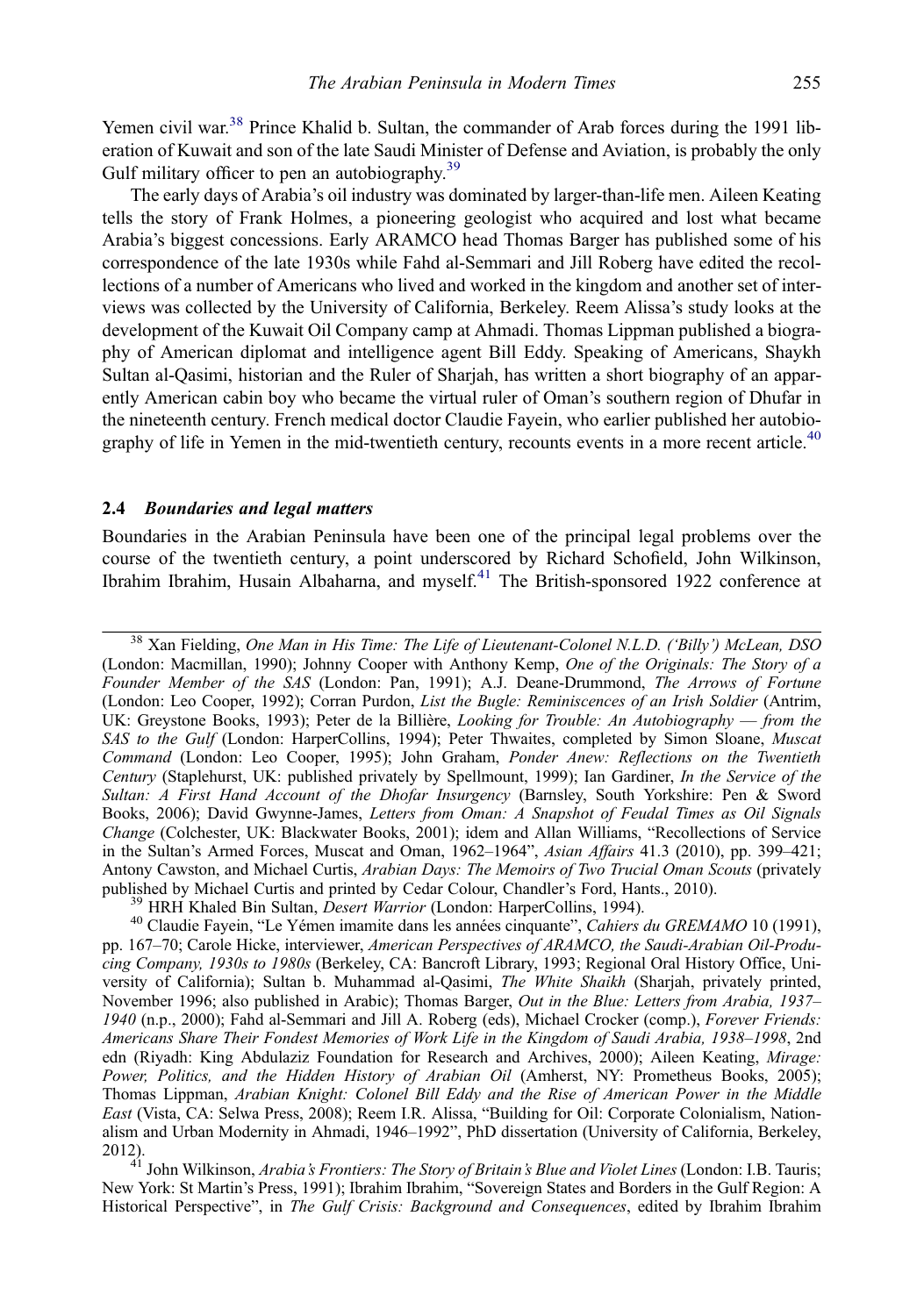al-ʿUqayr (now in Saudi Arabia) established the outline of borders between Saudi Arabia, Kuwait, and Iraq, as well as two Neutral Zones, as Eran Segal discusses while Anthony Toth elucidates the tribal aspect of the divisions. Yitzhak Gil-Har points out that the British also played a major role in delineating the Saudi-Jordanian border. John Willis has examined the question of borders in Yemen, including between former North and South Yemen. Most borders have been settled by comprehensive agreements in recent years — among them the Saudi-Yemeni border, which has been studied by Askar al-Enazy and in the book edited by Renaud Detalle.<sup>42</sup> So have most of the most contentious issues, such as the Saudi claims to al-Buraymi oasis (subject of an article by Tore Tingvold Petersen and book by Michael Quentin Morton), the dispute between Bahrain and Qatar over islands and the enclave of Zubarah (examined from a Bahraini point of view by the edited work by Jawad al-Arayed), and Iraq's claim to Kuwait (which has spawned a large literature, headed by studies by Richard Schofield, Maurice Mendelson and Susan Hulton, David Finnie, and Habibur Rahman). $43$  But one dispute that continues to fester is that of ownership of the islands of Abu Musa and the two Tunbs, seized by Iran in 1971 over the

<sup>42</sup> Yitzhak Gil-Har, "Delimitation Boundaries: TransJordan and Saudi Arabia", Middle Eastern Studies 28.2 (1992), pp. 374–84; Renaud Detalle (ed.), Tensions in Arabia: The Saudi-Yemeni Faultline (Baden-Baden: Nomos Verlagsgesellschaft, 2000); Anthony B. Toth, "The Transformation of a Pastoral Economy: Bedouin and States in Northern Arabia, 1850–1950", DPhil thesis (Oxford University, 2000); idem, "Conflict and a Pastoral Economy: The Costs of Akhwan Attacks on Tribes in Iraq, 1922–29", Critique 11.2 (2002), pp. 201-27; idem, "Tribes and Tribulations: Bedouin Losses in the Saudi and Iraqi Struggles Over Kuwait's Frontiers, 1921–1943", British Journal of Middle Eastern Studies 32.2 (2005), pp. 145–68; Askar H. al-Enazy, The Long Road from Taif to Jeddah: Resolution of a Saudi-Yemeni Boundary Dispute (Abu Dhabi: Emirates Center for Strategic Studies and Research, 2005); John M. Willis, "Unmaking North and South: Spatial Histories of Modern Yemen", PhD dissertation (New York University, 2007); idem, "Leaving Only Question Marks: Geographies of Rule in Modern Yemen", in Counter-Narratives: History, Contemporary Society, and Politics in Saudi Arabia and Yemen, edited by Robert Vitalis and Madawi al-Rasheed (New York: Palgrave, 2004), pp. 119–50; Eran Segal, "The Uqair Conference (1922) Revisited: Britain and the Question of Boundaries in the Arabian Peninsula", in Britain and the Middle East: From Imperial Power to Junior Partner, edited by Zoch Levey and Elie Podeh (Brighton: Sussex Academic Press, 2008), pp. 231–47. Although not dealing with border questions, a study on a somewhat related legal topic is Bernard Haykel, "Al-Shawkani and the Jurisprudential Unity of Yemen", Revue du Monde Musulman et de la Mediterranée 67 (1993), pp. 53–65.

<sup>43</sup> Maurice Mendelson and Susan C. Hulton, "La revendication par l'Irak de la souveraineté", Annuaire Français de Droit International 36 (1990), pp. 195–227, reprinted as "Iraq's Claim to Sovereignty Over Kuwait", in Territorial Foundations of the Gulf States, edited by Richard Schofield (London: UCL Press, 1994; SOAS/GRC Geopolitics Series); idem, Kuwait and Iraq: Historical Claims and Territorial Disputes, 2nd edn (London: Royal Institute of International Affairs, April 1991; 1993); idem, "Britain and Kuwait's Borders, 1902–23", in Kuwait: The Growth of a Historic Identity, edited by Ben J. Slot (London: Arabian Publishing, 2003), pp. 58-94; David Finnie, Shifting Lines in the Sand: Kuwait's Elusive Frontier with Iraq (London: I.B. Tauris, 1992); Tore Tingvold Petersen, "Anglo-American Rivalry in the Middle East: The Struggle for the Buraimi Oasis, 1952–1957", International History Review 14.1 (1992), pp. 71–91; Michael Quentin Morton, Buraimi: The Struggle for Power, Influence and Oil in Arabia (London: I.B. Tauris, 2013); Habibur Rahman, Making of the Gulf War: Origins of Kuwait's Long-standing Territorial Dispute with Iraq (Reading: Ithaca Press, 1996); Jawad Salim al-Arayed, A Line in the Sea: The Oatar v. Bahrain Dispute in the World Court (Berkeley, CA: North Atlantic Books, 2003).

<sup>(</sup>Washington: Georgetown University Center for Contemporary Arab Studies, 1992), pp. 3–17; Richard Schofield (edited by), Territorial Foundations of the Gulf States (London: University College of London Press, 1994); idem, "Down to the Usual Suspects: Border and Territorial Disputes in the Arabian Peninsula and Persian Gulf at the Millennium", in Iran, Iraq, and the Arab Gulf States, edited by Joseph A. Kechichian (New York: Palgrave, 2001), pp. 213–36; Husain M. Albaharna, British Extraterritorial Jurisdiction in the Gulf, 1913–1971 (Slough, UK: Archive Editions, 1998); J.E. Peterson, "Sovereignty and Boundaries in the Gulf States: Settling the Periphery", in *International Politics of the Persian Gulf*, edited by Mehran Kamrava (Syracuse: Syracuse University Press, 2011), pp. 21–49.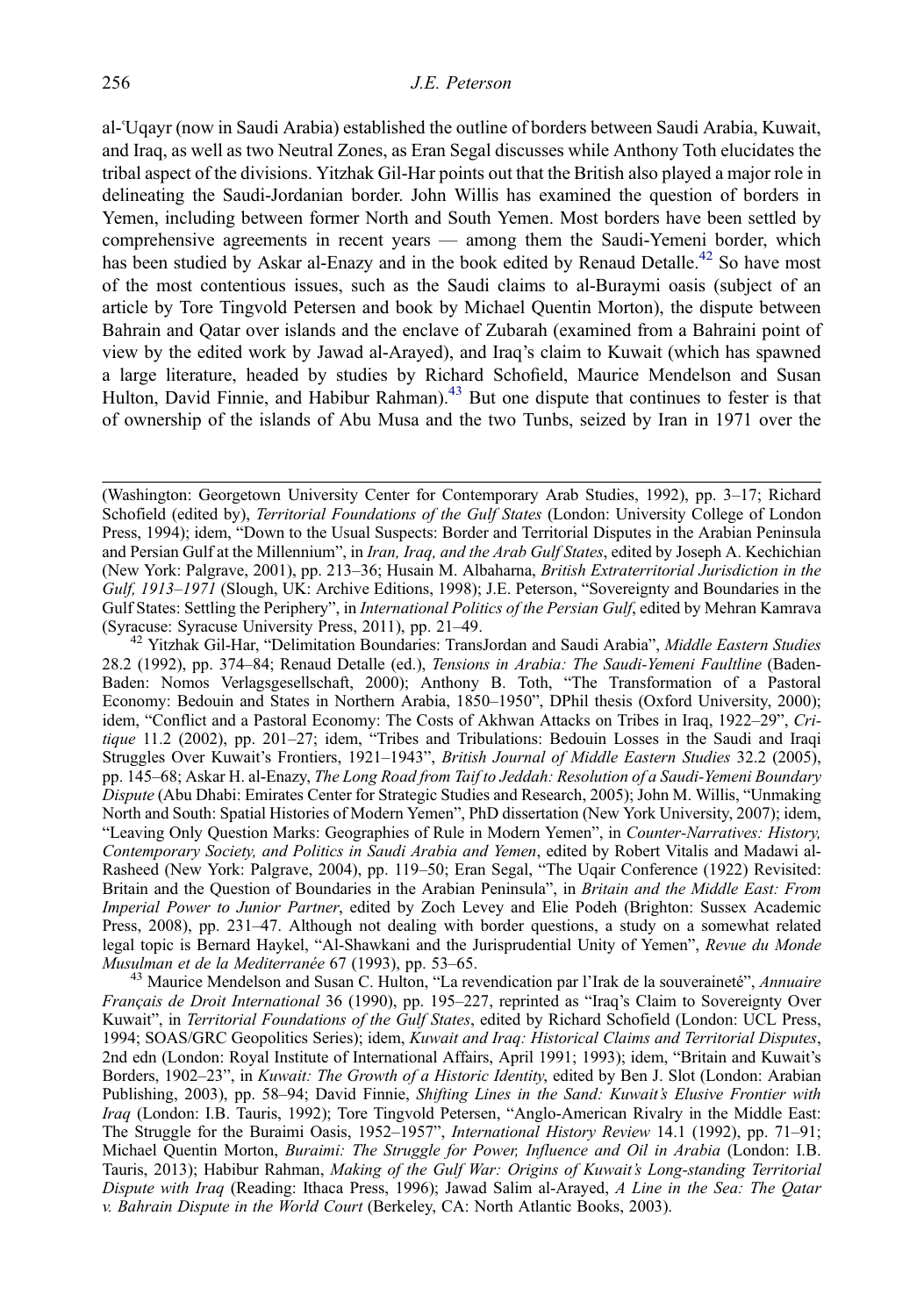strong objection of the UAE. Publications abound on both sides of the issue: the Iranian point of view is represented by Pirouz Mojtahed-Zadeh, Hooshang Amirahmadi, Farhang Mehr, and Jalil Roshandel while the UAE side has been taken by Mohamed Abdullah al-Roken, Hassan al-Alkim, and Thomas R. Mattair, with more neutral assessments provided by Richard Schofield and Richard A. Mobley.<sup>44</sup>

#### 2.5 Military and security

It will be obvious to any casual observer of the region that the topic of "Gulf security" receives global attention and that the literature, both scholarly and policy-oriented, is enormous — as well as being outside the scope of this survey. That includes publications on Western military activities. My annotated bibliography lists more than 2200 entries on the subject through 2004.<sup>45</sup> Jeffrey Macris, though, has published a careful study of the Gulf's role in World War II operations and Nicholas Stanley-Price has written on the role of the British airfield at Sharjah. A small nucleus of writing focuses on the history of armed forces and local conflicts in the Arabian Peninsula. Jerzy Zdanowski has written on Wahhabi military organization and the British-created and officered Trucial Oman Scouts have received thorough examination from Peter Clayton, Michael Mann, and Tom Walcot. Frank Edwards, Cliff Lord and David Birtles, and Jonathan Walker have written on similar forces and operations in South Arabia. I have published a study of Oman's two internal wars with Imamate forces in the north and Marxist insurgents in the south, and Walter Ladwig III, Geraint Hughes, Christopher Carlton, Marc DeVore, Ian Ilych Martinez, and Abdel  $k$ azzak Takriti have dealt with the British role in Oman during the Dhufar War.<sup>46</sup>

<sup>44</sup> Pirouz Mojtahed-Zadeh, The Islands of Tunb and Abu Musa: An Iranian Argument in Search of Peace nd Co-operation in the Persian Gulf, Occasional Paper 15 (London: University of London, School of Oriental and African Studies, Centre of Near and Middle Eastern Studies, 1995); Hooshang Amirahmadi ed.), Small Islands, Big Politics: The Tonbs and Abu Musa in Iranian Foreign Policy (New York: St Martin's Press, 1996); Farhang Mehr, A Colonial Legacy: The Dispute Over the Islands of Abu Musa and he Greater and Lesser Tumbs (Lanham, MD: University Press of America, 1997); Mohamed Abdullah al-Roken, "Historical and Legal Dimensions of the United Arab Emirates-Iran Dispute Over Three slands", in Perspectives on the United Arab Emirates, edited by Edmund Ghareeb and Ibrahim al-Abed London: Trident Press, 1997), pp. 139-59; Jalil Roshandel, "On the Persian Gulf Islands: An Iranian Perpective", in Security in the Persian Gulf: Origins, Obstacles and the Search for Consensus, edited by Lawrnce G. Potter and Gary G. Sick (New York: Palgrave, 2001), pp. 135–53; Hassan al-Alkim, "The Islands Question: An Arabian Perspective", in idem, pp. 155–70, Richard Schofield, "Anything But Black and White: A Commentary on the Lower Gulf Islands Dispute", in idem, pp. 171–87; Richard A. Mobley, The Tunbs and Abu Musa Islands: Britain's Perspective", Middle East Journal 57.4 (2003), pp. 627-45; nd Thomas R. Mattair, *The Three Occupied UAE Islands: The Tunbs and Abu Musa* (Abu Dhabi: Emirates Center for Strategic Studies and Research, 2005).

 $^{45}$  J.E. Peterson, Defense and Regional Security in the Arabian Peninsula and Gulf States, 1973–2004: An Annotated Bibliography (Dubai: Gulf Research Center, 2006). I will also use the author's prerogative to mention my historical overview of the subject in "The Historical Pattern of Gulf Security", in Security in the Persian Gulf: Origins, Obstacles and the Search for Consensus, edited by Lawrence G. Potter, and Gary G. Sick (New York: Palgrave, 2001), pp. 7–31.<br><sup>46</sup> Jerzy Zdanowski, "Military Organization of the Wahhabi Amirates (1750–1932)", edited by R.L.

Bidwell, G. Rex Smith, and J.R. Smart, New Arabian Studies 2 (1994), pp. 130–9; Peter Clayton, Two Alpha Lima: The First Ten Years of the Trucial Oman Levies and Trucial Oman Scouts (1950 to 1960) (London: Janus Publishing, 1994); Michael Mann, The Trucial Oman Scouts: The Story of a Bedouin Force (Wilby, Norwich, UK: Michael Russell, 1994); Cliff Lord and David Birtles, The Armed Forces of Aden 1839–1967 (Solihull, West Midlands, UK: Helion, 2000); Frank Edwards, The Gaysh: A History of the Aden Protectorate Levies 1927–61 and the Federal Regular Army of South Arabia 1963–67 (Solihull, UK: Helion, 2004); Jonathan Walker, Aden Insurgency: The Savage War in South Arabia 1962–1967 (Staplehurst, UK: Spellmount, 2005); Tom Walcot, "The Trucial Oman Scouts 1955 to 1971: An Overview",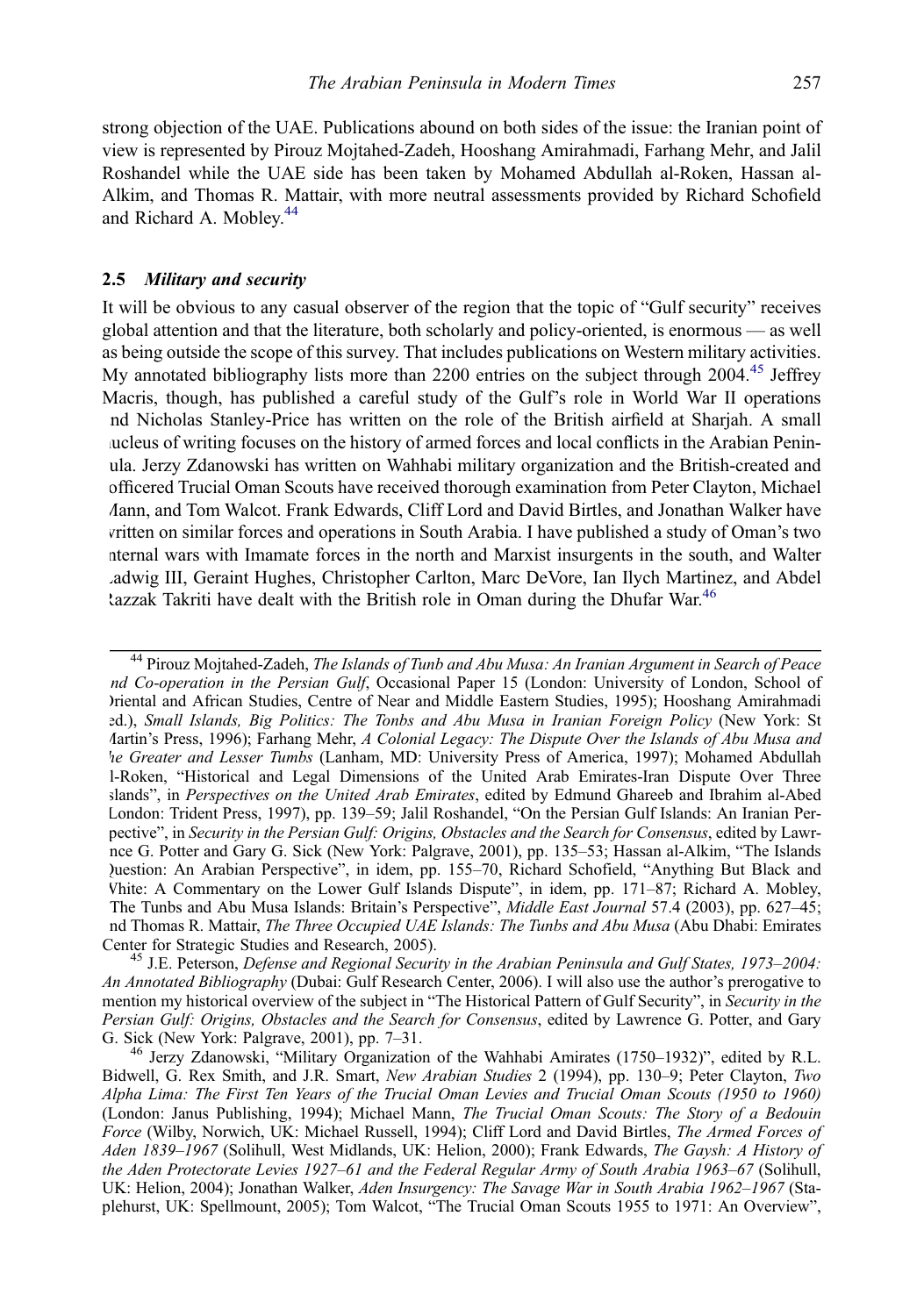## 3 Economic, social, and cultural history

#### 3.1 Economic history

An encouraging sign of diversification and intensification of efforts is the growing literature on economic, social, and cultural history, to a degree unthinkable before 1990. Whereas the story of oil exploration was a prominent feature of earlier writings, post-1990 literature has produced Anthony Cave Brown's sweeping history of ARAMCO (the Arabian American Oil Company). Robert Vitalis has challenged conventional history of ARAMCO and the American impact on Saudi Arabia while Steffen Hertog examines the experience of Saudi Arabia's first national oil enterprise, Petromin.<sup>47</sup> The history of oil exploration and production has also been explored for Oman by Terence Clark and for the UAE by David Heard.<sup>48</sup>

The Peninsula has experienced two distinct types of economic development or change. The six members of the GCC have all experienced high income from oil exports (and some, more latterly, from gas exports). Their state-directed income distribution, small populations and lack of other natural resources have driven what some have termed rentier economies that benefit certain sectors of the population more than others, as Rayed Krimly and Steffen Hertog demonstrate. The other type of economy is that of Yemen, similar to many Third World countries and characterized by limited and dwindling oil production, exploding population, persistent poverty, and growing water scarcity, as Ali al-Hagari has outlined.<sup>49</sup>

Asian Affairs 37.1 (2006), pp. 17–30; Jeffrey R. Macris, "The Persian Gulf Theater in World War II", Journal of the Middle East and Africa 1 (2010), pp. 97–107; Nicholas Stanley-Price, Imperial Outpost in the Gulf: The Airfield at Sharjah (UAE) 1932–1952 (Brighton, UK: Book Guild Publishing, 2012); J.E. Peterson, Oman's Insurgencies:The Sultanate's Struggle for Supremacy (London: Saqi, 2007); Walter Ladwig, III, "Supporting Allies in Counterinsurgency: Britain and the Dhofar Rebellion", Small Wars & Insurgencies 19 (2008), pp. 62–88; Christopher Carlton, Oman and Britain: Oman's Changing Military Relationship with Britain; Dependence or Special Relationship? (n.p., Lambert Academic Publishing, 2010); Geraint Hughes, "A 'Model Campaign' Reappraised: The Counter-Insurgency War in Dhofar, Oman, 1965– 1975", Journal of Strategic Studies 32 (2009), pp. 271–305; Marc DeVore, "The United Kingdom's Last Hot War of the Cold War: Oman, 1963–75", Cold War History 11 (2011), pp. 441–71; idem, "A More Complex and Conventional Victory: Revisiting the Dhofar Counterinsurgency", Small Wars & Insurgencies 23 (2012), pp. 144–73; Ian Illych Martinez, "The Battle of Mirbat: Turning Point in the Omani Dhofar Rebellion", Small Wars & Insurgencies 23.3 (2012), pp. 517-26; Abdel Razzaq Takriti, Monsoon Revolution: Republics, Sultans, and Empires in Oman, 1965–1976 (Oxford: Oxford University Press, 2013); idem, "The 1970 Coup in Oman Reconsidered", Journal of Arabian Studies 3.2 (2013), pp. 155–73.

 $^{47}$  Anthony Cave Brown, Oil, God and Gold: The Story of ARAMCO and the Saudi Kings (Boston: Houghton Mifflin, 1999); Robert Vitalis, America's Kingdom: Mythmaking on the Saudi Oil Frontier (Stanford: Stanford University Press, 2006); idem, "Aramco World: Business and Culture on the Arabian Oil Frontier", in The Modern Worlds of Business and Industry: Cultures, Technology, Labor, edited by Karen Merrill (Turnhout, Belgium: Brepols, 1999), pp. 3–25; idem, "Aramco World: Business and Culture on the Arabian Oil Frontier", in Counter-Narratives: History, Contemporary Society, and Politics in Saudi Arabia and Yemen, edited by Robert Vitalis and Madawi al-Rasheed (New York: Palgrave, 2004), pp. 151–82; Steffen Hertog, "Petromin: The Slow Death of Statist Oil Development in Saudi Arabia", Business History 50.5 (2008), pp. 645–67.

<sup>48</sup> Terence Clark, Underground to Overseas: The Story of Petroleum Development Oman (London: Stacey International, 2007); idem, "Oman: A Century of Oil Exploration and Development", Asian Affairs 39.3 (2008), pp. 388–99; David G. Heard, From Pearls to Oil: How the Oil Industry Came to the United Arab Emirates (Dubai: Motivate, 2011); idem, "Development of Oil in the Gulf: the UAE in Focus", in Oil and Regional Developments in the Gulf, edited by Rosemary Hollis (London: Royal Institute of International Affairs, Middle East Programme in association with Division of Research and Studies, Crown Prince Court of Abu Dhabi, 1998), pp. 34–68.

<sup>49</sup> Ali Saleh al-Hagari, "A Comparative Study of the Economies of the Yemen Arab Republic and the People's Democratic Republic of Yemen (1970–1988)", PhD dissertation (University of Nebraska-Lincoln, 1992); Rayed Khalid Krimly, "The Political Economy of Rentier States: A Case Study of Saudi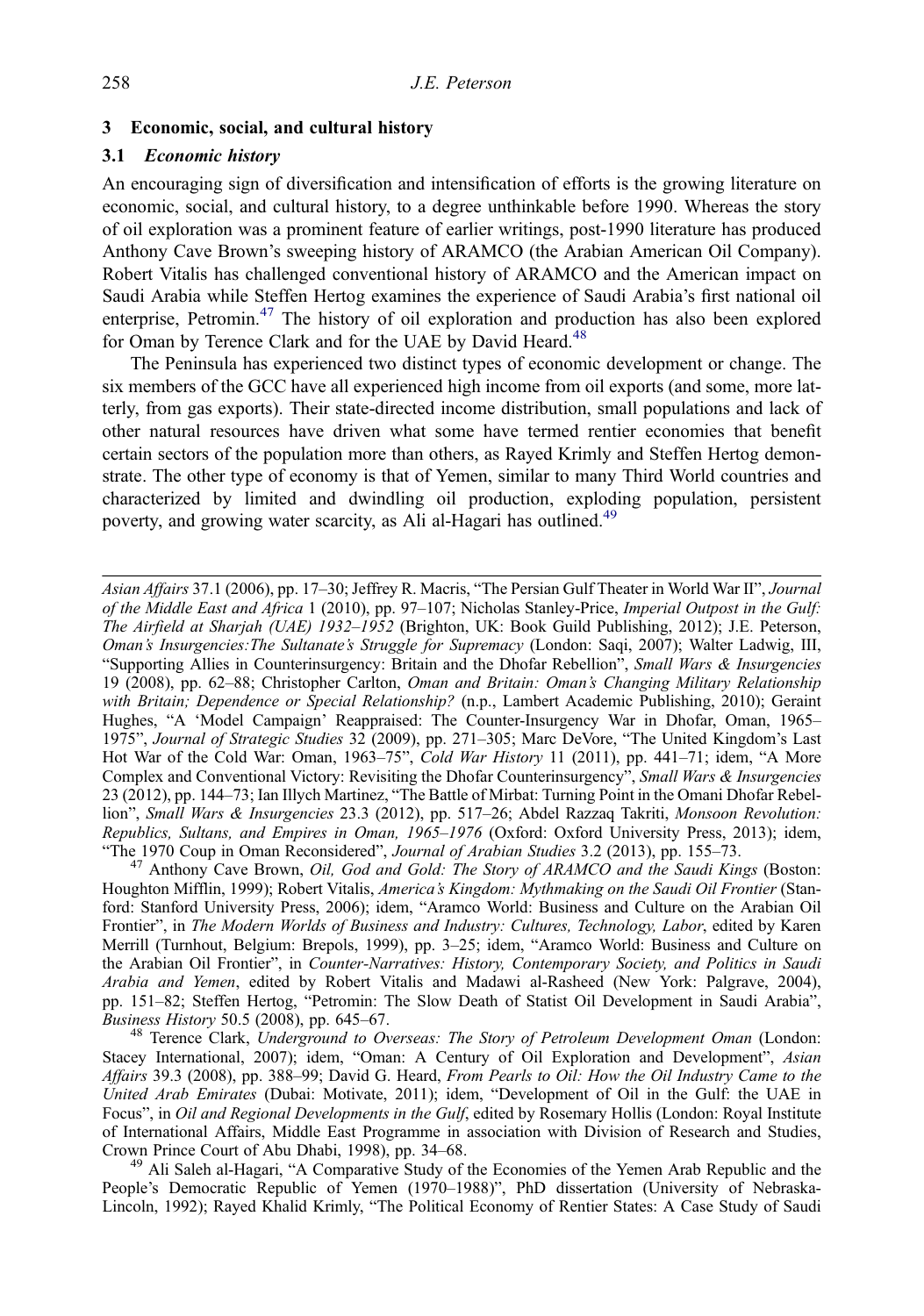A key element of economic history regarding the Peninsula has been that of trade. Rather than constituting a destination, the Peninsula served as a focal point for transit from East to West and West to East. Overland routes have been of key importance for millennia but Arabia also boasts a variety of ports with long and storied histories, as Mohamed El Amrousi, Willem Floor, and Nelida Fuccaro delineate. The interaction of the Gulf with the western Indian Ocean is examined by Fahad Bishara and Beatrice Nicolini.<sup>50</sup> The story of pearling, once the economic driver in much of the Gulf, has been chronicled by Robert Carter and Victoria Penziner Hightower while Yacoub Yusuf al-Hijji has written about aspects of Kuwait's traditional maritime experience.<sup>51</sup> More attention has been paid to the Red Sea and Gulf of Aden, as shown in the works by Colette Dubois, Michel Tuchscherer, Roxani Margariti, Hasan Shihab, C.G. Brower, Giancarlo Casale, Guido Steinberg, and André Raymond.<sup>52</sup>

 $^{51}$  Robert A. Carter, Sea of Pearls: Seven Thousand Years of the Industry that Shaped the Gulf (London: Arabian Publishing, 2012); Victoria Penziner Hightower, "In the Time Before Oil: A History and Heritage of Pearling in the United Arab Emirates", PhD dissertation (Florida State University, 2011); idem, "Pearling and Political Power in the Trucial States, 1850–1930: Debts, Taxes, and Politics", Journal of Arabian Studies 3.2 (2013), pp. 215–31; Yacoub Yusuf al- Hijji, The Art of Dhow-Building in Kuwait (London: London Centre of Arab Studies; Kuwait: Centre for Research and Studies on Kuwait, 2001); idem, Kuwait and the Sea: A Brief Social and Economic History (London: Arabian Publishing, 2010). <sup>52</sup> Hassan Saleh Shihab, "Aden in Pre-Turkish Times (1232–1538): The Arabian Entrepot of the Western

Asian Seas", in Gateways of Asia: Port Cities of Asia in the 13th-twentieth Centuries, edited by Frank Broeze (London: Kegan Paul International, 1997), pp. 17–32; André Raymond, "A Divided Sea: The Cairo Coffee Trade in the Red Sea Area During the Seventeenth and Eighteenth Centuries", edited by Leila Fawaz and C. A. Bayly, with the collaboration of Robert Ilbert, Modernity and Culture: From the Mediterranean to the Indian Ocean (New York: Columbia University Press, 2001); Colette Dubois, "The Red Sea Ports During the Revolution in Transportation", edited by Fawaz and Bayly, Modernity and Culture; Michel Tuchscherer, "Trade and Port Cities in the Red Sea-Gulf of Aden Region in the Sixteenth and Nineteenth Centuries", edited by Fawaz and Bayly, Modernity and Culture; C.G. Brower, "Pepper Merchants in the Booming Port of al-Mukha: Dutch Evidence for an Oceanwide Trading Network", Die Welt Des Islams 44.2

Arabia in the Oil Era, 1950–1990", PhD dissertation (George Washington University, 1993); Steffen Hertog, Princes, Brokers, and Bureaucrats: Oil and the State in Saudi Arabia (Ithaca, NY: Cornell University Press, 2010), adapted from "Segmented Clientalism: The Politics of Economic Reforms in Saudi Arabia", DPhil thesis (St Antony's College, University of Oxford, 2006); idem, "Shaping the Saudi State: Human Agency's Shifting Role in Rentier-State Formation", *International Journal of Middle East Studies* 39.4 (2007), pp. 539–63.

<sup>&</sup>lt;sup>50</sup> Mohamed Mohamed El Amrousi, "Beyond Muslim Space: Jeddah, Muscat, Aden and Port Said", PhD dissertation (University of California, Los Angeles, 2001); Fahad Ahmad Bishara, "A Sea of Debt: Histories of Commerce and Obligation in the Indian Ocean, c.1850–1940", PhD dissertation (Duke University, 2012); Guido Steinberg, "Ecology, Knowledge, and Trade in Central Arabia (Najd) During the Nineteenth and Early Twentieth Centuries", in Counter-Narratives: History, Contemporary Society, and Politics in Saudi Arabia and Yemen, edited by Robert Vitalis and Madawi al-Rasheed (New York: Palgrave, 2004), pp. 77– 102; Willem Floor, The Persian Gulf: The Economic and Political History of Five Port Cities, 1500–1730 (Washington DC: Mage Publishers, 2006); Giancarlo Casale, "The Ottoman Administration of the Spice Trade in the Sixteenth-century Red Sea and Persian Gulf', Journal of the Economic and Social History of the Orient 49.2 (2006), pp. 170–98; Nelida Fuccaro, Histories of City and State in the Persian Gulf: Manama Since 1800 (Cambridge: Cambridge University Press, 2009). Four more local studies of trade are Paul Dresch, "Guaranty of the Market at Huth", in Arabian Studies, edited by R.B. Serjeant and R.L. Bidwell (Cambridge: Cambridge University Press, 1990), pp. 63–91; R.T. Mortel, "Taxation in the Amirate of Mecca During the Medieval Period", Bulletin of the School of Oriental and African Studies 58.1 (1995), pp. 1–16; Mahmood Almahmood, "The Rise and Fall of Bahrain's Merchants in the Pre-Oil Era", PhD dissertation (American University, 2013); Beatrice Nicolini, "Re-Reading the Role of Oman Within Its international Trade Relations: From the Sixteenth Through to the Nineteenth Centuries", in Regionalizing Oman: Political, Economic and Social Dynamics, edited by Steffen Wippel (Dordrecht, Germany: Springer Sciences+Business Media, 2013), pp. 149–158.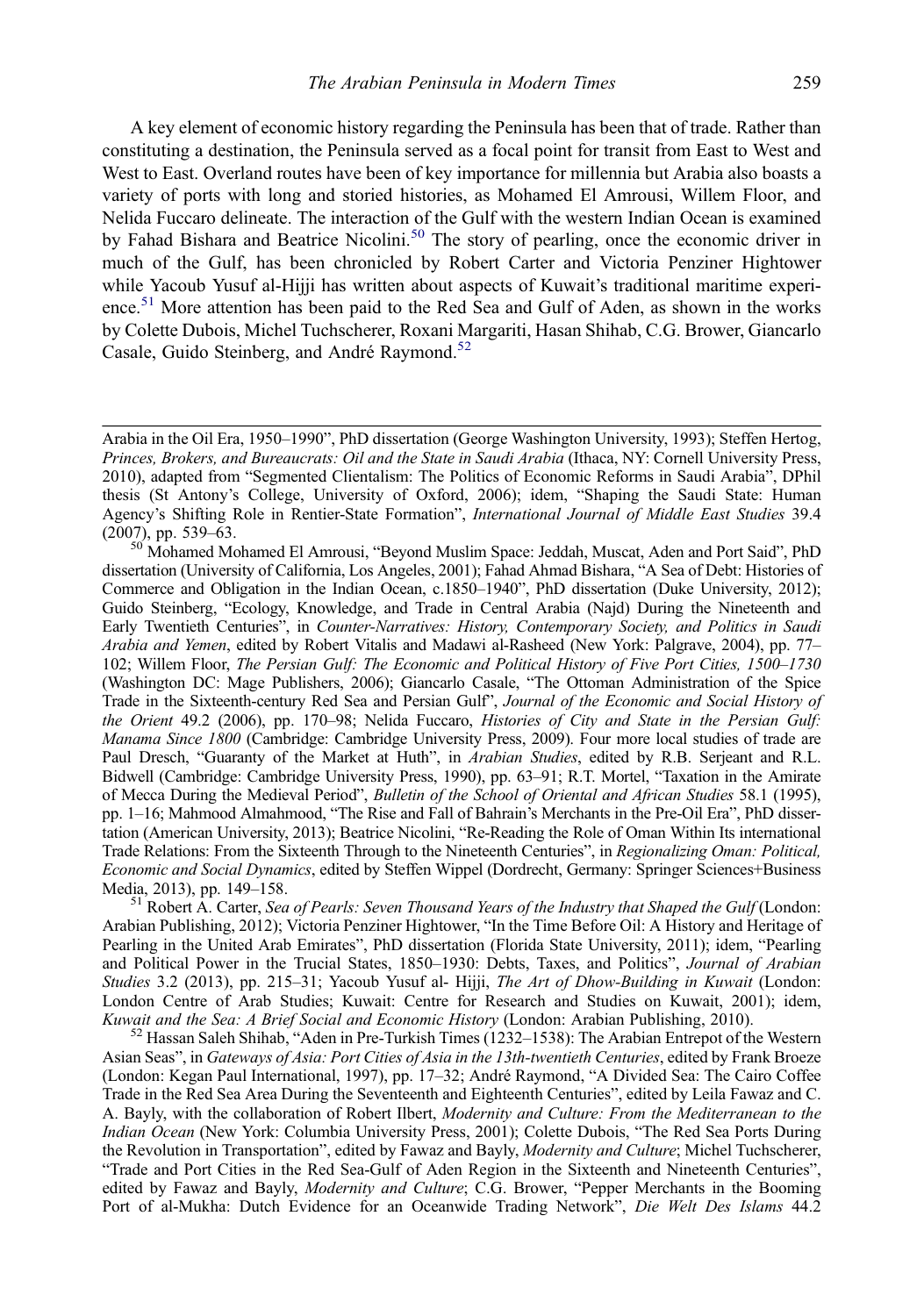#### 3.2 Culture and social history

Much of the emergence of Arabian social history deals with the role of elites and leadership. This was a central focus in Khaldoun al-Naqeeb's seminal study of society and state. Yemen has been the most studied area, as seen by the works of Isa Blumi, Gabriele vom Bruck, Paul Dresch, Aharon Gaimani, and A. Sayyad, which range from society in Ottoman times to the resistance of the Yemeni sayyids to Wahhabi penetration to ideological elites in South Yemen. On the other side of the Peninsula, historian James Onley and anthropologist Sulayman Khalaf look at leadership in the Gulf, Fatma al-Sayegh examines the role of merchant families in Dubai, and I draw conclusions about the role of ruling, merchant, and shaykhly families in recent Gulf history.<sup>53</sup> Perhaps the most pervasive form of social organization in the Peninsula is the tribe, although Donald Cole and Soraya Altorki question that assumption, and much of Arabian history has been seen as a perpetual struggle in political, economic, and social terms between the badu (bedouin, nomads) and the hadr (settled, townspeople), a conflict that Anh Nga Longva and Farah al-Nakib examine in relation to Kuwait. The tribes undoubtedly remain most powerful in Yemen and the tribes of northern Yemen are dominated by the Hashid and Bakil confederations, as explained by Paul Dresch.<sup>54</sup>

Other social histories deal with more specific topics. Aspects of women's lives and restricted roles in society have been studied by Eleanor Doumato in Saudi Arabia and the Gulf, Sophia Pandy in Bahrain, and Ulrike Freitag, Hanne Schönig, and Susanne Dahlgren in South Yemen. Another approach is Penelope Tuson's look at Western women in Arabia.<sup>55</sup> Soumven

 $^{53}$  Khaldoun Hasan al-Naqeeb, Society and State in the Gulf and Arab Peninsula (trans. L.M. Kenny; London: Routledge; Beirut: Center for Arab Unity Studies, 1990); A. Sayyad, "La formation de la société yéménite à la veille de la revolution", Cahiers du GREMAMO 10 (1991), pp. 179–93; Fatma al-Sayegh, "Merchants' Role in a Changing Society: The Case of Dubai, 1900–90", Middle Eastern Studies 34.1 (1998), pp. 87–102; Gabriele vom Bruck, "Disputing Descent-Based Authority in the Idiom of Religion: The Case of the Republic of Yemen", Die Welt des Islams 38.2 (1998), pp. 149–91; Paul Dresch, "Colonialistes, communistes et féodaux: rhétoriques de l'ordre au Sud-Yemen", in Pierre Bonte, Édouard Conte, and Paul Dresch (eds), Émirs et présidents: Figures de la parenté et du politique dans le monde arabe (Paris: CNRS Editions, 2001), pp. 219–46; Isa Blumi, "Shifting Loyalties and Failed Empire: A New Look at the Social History of Late Ottoman Yemen, 1872–1918", in Counter-Narratives: History, Contemporary Society, and Politics in Saudi Arabia and Yemen, edited by Robert Vitalis and Madawi al-Rasheed (New York: Palgrave, 2004), pp. 103–18; Aharon Gaimani, "The 'Orphans' Decree' in Yemen — Two New Episodes", Middle Eastern Studies 30.4 (2004), pp. 171–84; James Onley and Sulayman Khalaf, "Shaikhly Authority in the Pre-Oil Gulf: An Historical-Anthropological Study", History and Anthropology 17.3 (2006), pp. 189–208; J.E. Peterson, "Rulers, Merchants and Shaikhs in Gulf Politics", in The Gulf Family: Kinship Policies and Modernity, edited by Alanoud Alsharekh (London: Saqi, 2007), pp. 21–36.

<sup>54</sup> Paul Dresch, "The Tribes of Hashid wa-Bakil as Historical and Geographical Entities", in Arabicus Felix: Luminosus Britannicus; Essays in Honour of A.F.L. Beeston on his Eightieth Birthday, edited by Alan Jones (Oxford: Ithaca Press, 1991), pp. 8–24; Donald P. Cole and Soraya Altorki, "Was Arabia Tribal? A Reinterpretation of the Pre-Oil Society", Journal of South Asian and Middle Eastern Studies 15.4 (1992), pp. 71–87; Donald P. Cole, "Where have the Bedouin Gone?" Anthropological Quarterly 76.2 (2003), pp. 235–67; Anh Nga Longva, "Nationalism in Pre-Modern Guise: The Discourse on Hadhar and Badu in Kuwait", International Journal of Middle East Studies 38.2 (2006), pp. 171–87; Farah al-Nakib, "Revisiting Hadar and Badu in Kuwait: Citizenship, Housing, and the Construction of a Dichotomy". *International Journal of Middle East Studies* 46.1 (2014), pp. 5–30.

<sup>55</sup> Ulrike Freitag and Hanne Schönig, "Wise Men Control Wasteful Women: Documents on 'Customs and Tradition' in the Kathiri State Archive, Sayʾun", New Arabian Studies 5 (2000), pp. 67–96; Eleanor Abdella Doumato, Getting God's Ear: Women, Islam, and Healing in Saudi Arabia and the Gulf (New York: Columbia University Press, 2000); Penelope Tuson, Playing the Game: The Story of Western Women in Arabia, 1892–1939 (London: I.B. Tauris, 2003); Sophia Pandy, "Muslim Women's Changing

<sup>(2004),</sup> pp. 214–80; Roxani Eleni Margariti, Aden and the Indian Ocean Trade: 150 Years in the Life of a<br>Medieval Arabian Port (Chapel Hill: University of North Carolina Press, 2007).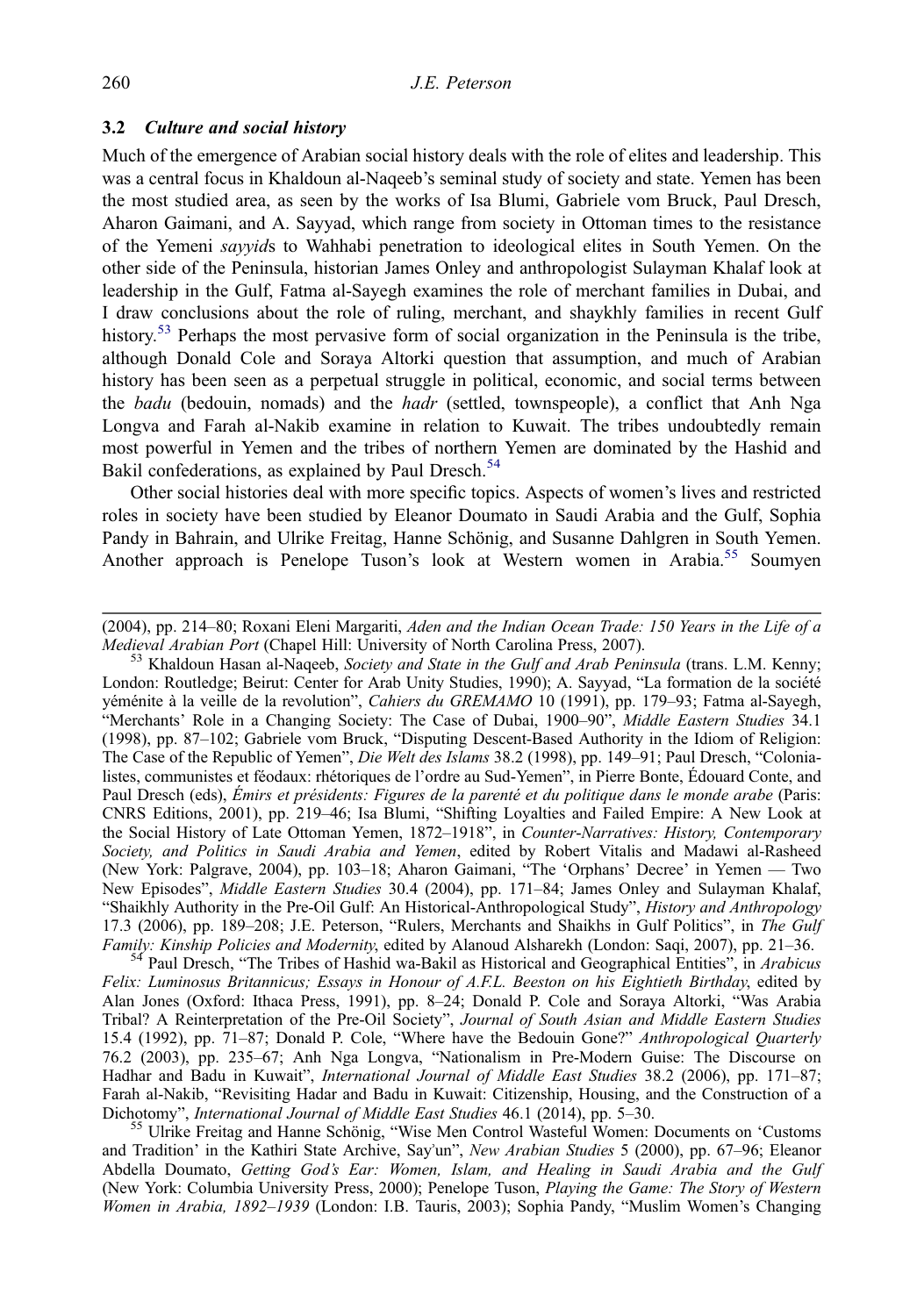Bandyopadhyay chronicles the development of an Omani interior town and Muhannad A. Albaqshi examines the expansion of Kuwait. Although the people of the Peninsula are predominantly Arab and Muslim, it should not be forgotten that the region is also home to an intriguing variety of religious, social, and/or ethnic minorities and communities who, in many cases, have been in the Peninsula for centuries. Some of these, such as the *hawalah* (Arabs from the Persian coast who resettled on the Arab littoral of the Gulf) and the Baluch (originally from the Pakistani and Iranian coast) have received little attention (except for the articles by Beatrice Nicolini and myself). Fortunately, however, Nelida Fuccaro has looked at Persians in Bahrain, Anie Montigny at Africans in Qatar (as well as Arabs in Iran), and Marc Valeri at "Zanzibaris" in Oman.<sup>56</sup> The role of Western medical missionaries in the Peninsula from the late nineteenth century on remains a fascinating topic, attracting the attention of Eleanor Doumato and Catherine Woodward for the Gulf, Fatma al-Sayegh for American missionaries in the UAE, Paul Armerding for American missionaries in Saudi Arabia, Lucile Fevrier for French missionaries in Yemen, and J.H. Proctor for Scottish missionaries in South Arabia.<sup>57</sup>

More cultural contributions include Nicolas Gavrielides on historical memory in Iraq and Kuwait, Nadia Rahman on the memory of UAE elders, Ulrike Freitag on the press in Yemen's Hadramawt, and Bernard Haykel on legal proceedings in eighteenth-century Yemen.<sup>58</sup>

<sup>56</sup> Anie Montigny, "Les Arabes de l'autre rive", CEMOTI: Cahiers d'études sur la Méditerranée orientale et le monde turcoiranien 22 (1996), pp. 51-81; idem, "L'Afrique oubliée des noirs du Qatar", Journal des Africanistes 72.2 (2002), pp. 213–25; Nelida Fuccaro, "Mapping the Transnational Community: Persians and the Space of the City in Bahrain, c.1869–1937", in Transnational Connections and the Arab Gulf, edited by Madawi al-Rasheed (London: RoutledgeCurzon, 2005), pp. 38–58; Marc Valeri, "Nation-Building and Communities in Oman Since 1970: The Swahili-Speaking Omani in Search of Identity", African Affairs 106.424 (2007), pp. 479–96; Beatrice Nicolini, "The Baluch Role in the Persian Gulf During the Nineteenth and Twentieth Centuries", Comparative Studies of South Asia, Africa and the Middle East 27.2 (2007), pp. 384–95; J.E. Peterson, "The Baluch Presence in the Persian Gulf", in Sectarian Politics in the Persian Gulf, edited by Lawrence G. Potter (London: Hurst, 2014), pp. 229–44.<br><sup>57</sup> Fatma al-Sayegh, "American Missionaries in the UAE Region in the Twentieth Century", *Middle* 

Eastern Studies 32.1 (1996), pp. 120–39; Lucile Fevrier, Yemen: Evénements vécus: Médecine coopérative française sur fond de révolution (Saint-Martens-Latem, Belgium: Les Editions de la Dyle, 2002); Eleanor Abdella Doumato, "An 'Extra Legible Illustration' of the Christian Faith: Medicine, Medical Ethics and Missionaries in the Arabian Gulf", Islam and Christian-Muslim Relations 13.4 (2002), pp. 377–90; Paul Armerding, Doctors for the Kingdom: The Work of the American Mission Hospitals in the Kingdom of Saudi Arabia, 1913–1955 (Grand Rapids, MI: Erdmans, 2003); J.H. Proctor, "Scottish Medical Missionaries in South Arabia, 1886–1979", Middle Eastern Studies 42.1 (2006), pp. 103–21; Catherine S. Woodward, "The Discourse and Experience of the Arabian Mission's Medical Missionaries: Part I, 1920–39", Middle Eastern Studies 47.5 (2011), pp. 779–805; idem, "The Discourse and Experience of the Arabian Mission's Medical Missionaries: Part II, 1939–60", *Middle Eastern Studies* 47.6 (2011), pp. 885–910.

<sup>58</sup> Nicolas Gavrielides, "State Formation, Historical Memory and Popular Culture in Iraq and Kuwait", in Statecraft in the Middle East: Oil, Historical Memory, and Popular Culture, edited by Eric Davis and Nicolas Gavrielides (Miami: Florida International University Press, 1991); Bernard Haykel, "Dissembling Descent, or how the Barber Lost his Turban: Identity and Evidence in Eighteenth-Century Zaydi Yemen", Islamic Law and Society 9.2 (2002), pp. 194–230; Nadia Rahman, "Place and Space in the Memory of United Arab Emirates Elders", in Popular Culture and Political Identity in the Arab Gulf States, edited by Alanoud Alsharekh and Robert Springborg (London: Saqi, 2008), pp. 31–39.

Religious Practices in Bahrain: The Impact of Modern Education", PhD dissertation (University of California, Santa Barbara, 2006); Susanne Dahlgren, "Revisiting the Issue of Women's Rights in Southern Yemen: Statutory Law, Sharia and Customs", Arabian Humanities 1 (2013), online; Muhannad A. Albaqshi, "The Social Production of Space: Kuwait's Spatial History", PhD dissertation (Illinois Institute of Technology, 2010); Soumyen Bandyopadhyay, Manah: An Arabian Oasis, an Arabian Legacy; Architecture and Social History of an Omani Settlement (Liverpool: Liverpool University Press, 2011).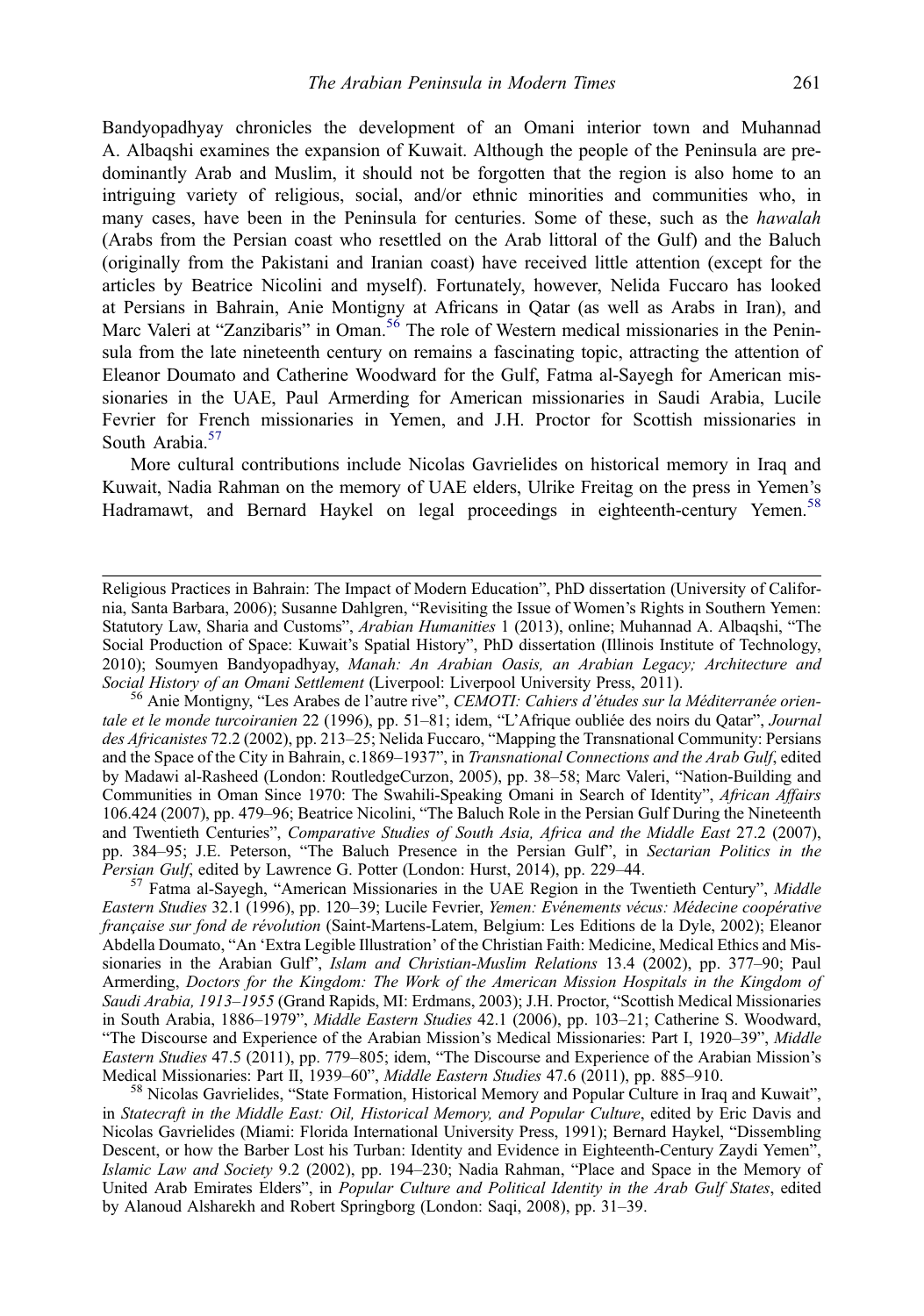Architectural history forms the basis of John Alexander Smith's study of Islamic gardens in Oman while Lealan Swanson regards historical houses in Yemen and Nancy Um concentrates on architecture in al-Mukha (Mocha). $59$ 

## 4 Diplomatic history

## 4.1 The international relations and foreign policies of regional states

Diplomatic history has continued to capture the attention of the largest number of scholars. Historical relations between states and powers within Arabia has been explored with regard to Saudi Arabia by Elie Podeh, to Kuwait by Uzi Rabi, to Yemen by Paul Dresch, and to Oman by Christopher Hedigan and Raghid El Solh's reprinting of a half-century old ARAMCO work.<sup>60</sup> The history of Omani foreign policy has been studied by Joseph Kéchichian and Majid al-Khalili while Jeremy Jones and Nicholas Ridout look at the role of culture in Oman's historical foreign policy and Saeed Badeeb and Faisal bin Salman al-Saud have dissected the pivotal period in Saudi-Iranian relations immediately prior to British withdrawal.<sup>61</sup>

## 4.2 The role of foreign powers

But the greatest volume of diplomatic history chronicles the involvement of foreign powers with Arabia. Most attention is given over to the ingress of European powers into the region although a welcome development has been the attention given to the Ottoman presence. The lion's share of studies of the Ottomans in Arabia covers Yemen, where Istanbul was dominant in the sixteenth and seventeenth centuries and then again in the late nineteenth to early twentieth centuries. Manfred Kropp, Salih Özbaran, and Frédérique Soudan have dealt with the earlier period while Caesar Farah, Thomas Kühn, Vincent Wilhite, and A.R. Yaccob have studied the more

<sup>&</sup>lt;sup>59</sup> John Alexander Smith, "The Islamic Garden in Oman: Sanctuary and Paradise", Garden History: The Journal of the Garden History Society 19.2 (Autumn 1991), pp. 187–208; Lealan Anderson Nunn Swanson, "Historical Considerations in Yemeni Vernacular Architecture: Houses from the Sulayid Dynasty (439/1047) to the Modern Period", PhD dissertation (Ohio State University, 1997); Nancy Um, The Merchant Houses of Mocha: Trade and Architecture in an Indian Ocean Port (Seattle: University of Washington Press, 2009).

<sup>&</sup>lt;sup>60</sup> Elie Podeh, "Ending an Age-Old Rivalry: The Rapprochement Between the Hashemites and the Saudis, 1956–1958", in The Hashemites in the Modern Arab World: A Festschrift in Honour of the Late Professor Uriel Dann, edited by Asher Susser and Aryeh Shmuelevitz (London: Frank Cass, 1994), pp. 85–108; Paul Dresch, "A Letter from Imam Yahya Concerning the Idrisi", edited by G. Rex Smith, J.R. Smart, and B. R. Pridham, New Arabian Studies 3 (1996), pp. 58–68; Raghid El Solh (ed.), Oman and the South-Eastern Shore of Arabia (London: Ithaca Press, 1997; a reprint of Arabian American Oil Company, Relations Department, Research Division, Oman and the Southern Shore of the Persian Gulf [Cairo, 1952]); Uzi Rabi, "Kuwait's Changing Strategic Posture: Historical Patterns", Journal of South Asian and Middle Eastern Studies 27.4 (2004), pp. 52–65; Christopher J. Hedigan, "Oman, Pakistan and Gwadur 1948–1958", in Modern Oman: Studies on Politics, Economy, Environment, and Culture of the Sultanate, edited by Andrzej Kapiszewski, Abdulrahman al-Salimi, and Andrzej Pikulski (Krakow: Ksiegarnia Akademicka, 2006), pp. 88–98.<br><sup>61</sup> Joseph A. Kechichian, *Oman and the World: The Emergence of an Independent Foreign Policy* (Santa

Monica, CA: Rand Corporation, 1995); Faisal bin Salman al-Saud, Iran, Saudi Arabia and the Gulf: Power Politics in Transition 1968–1971 (London: I.B. Tauris, 2004); Majid al-Khalili, "Oman's Foreign Policy: Foundations and Practice", PhD dissertation (Florida International University, 2005); Saeed M. Badeeb, Saudi-Iranian Relations 1932–1983 (London: Centre for Arab and Iranian Studies and Echoes, 1993), 2nd edn, Saudi-Iranian Relations 1932–1997 (London: Centre for Arab and Iranian Studies, 2006); Jeremy Jones and Nicholas Ridout, *Oman, Culture and Diplomacy* (Edinburgh: Edinburgh University Press, 2012).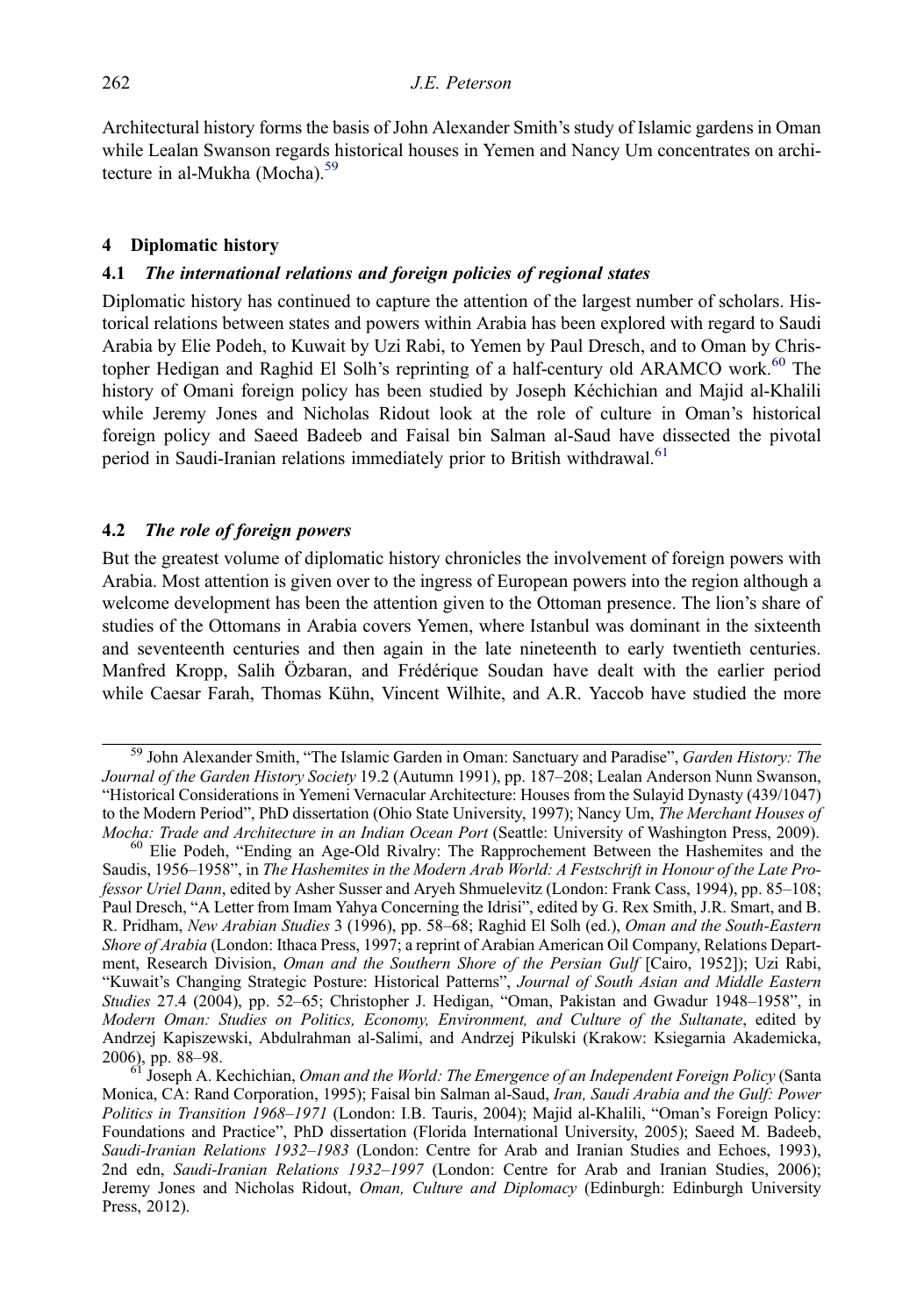recent episode.<sup>62</sup> Suraiya Faroqhi and Syed Tanvir Wasti have both written on the Ottoman presence in al-Hijaz, where they at least nominally controlled the holy places of Islam until defeated at the end of the First World War.<sup>63</sup> But it is in the Gulf that a small outpouring of Ottomanist work has first appeared in recent years, led principally by Frederick Anscombe and Zakariya Kurşun.<sup>64</sup> Persian relations with Arabia have been covered by Mohammad al-Muqadam, Mohammad Vosoughi, and J.F. Standish while R.T. Mortel has written on Mamluk-Hijazi ties.<sup>65</sup>

Beginning in the sixteenth century, various European powers vied for power and influence in the Gulf. The earliest of these were the Portuguese, who literally blazed a trail up East Africa and along the Arabian coast and into the Gulf, as described by João Teles e Cunha and the authors in the edited work of Rudi Matthee and Jorge Flores, whose efforts are supplemented by Joseph Chelhod's examination of the Portuguese in Yemen and by Dejanirah Silva Couto's look at Portuguese maps; they were followed closely by the Dutch as Willem Floor and Virginia Lunsford

<sup>62</sup> Manfred Kropp, "The Realm of Evil: the Struggle of Ottomans and Zaidis in the 16th-17th Centuries as Reflected in Historiography", in Yemen-Present and Past, edited by Bengt Knutsson et al. (Lund, Sweden: Lund University Press, 1994), pp. 87–96; Salih Özbaran, "The Ottoman Budgets of Yemen in the 16th Century", in Türkische Wirtschafts und Sozialgeschichte, edited by H.G.M. and R. Motika (Wiesbaden: Harrassowitz, 1995), pp. 231–9; A.R.B. Yaccob, "Anglo-Ottoman Rivalries in South West Arabia Prior to and during the First World War", PhD thesis (School of Oriental and African Studies, University of London, 1995); Frédérique Soudan, Le Yémen ottoman d'après la chronique d'al-Mawza'i (Cairo: Institut Français d'archéologie orientale, 1999); Caesar E. Farah, The Sultan's Yemen: Nineteenth Century Challenges to Ottoman Rule (London: I.B. Tauris, 2002); idem, "Anglo-Ottoman Confrontation in the Yemen, 1840–9", in Arabian Studies, edited by R.B. Serjeant and R.L. Bidwell (Cambridge: Cambridge University Press, 1990), pp. 137–69; idem, "Smuggling and International Politics in the Red Sea in the Late Ottoman Period", New Arabian Studies 5 (2000), pp. 47–66; Vincent Steven Wilhite, "Guerrilla War, Counterinsurgency, and State Formation in Ottoman Yemen", PhD dissertation (Ohio State University, 2003); Thomas Kühn, "Shaping Ottoman Rule in Yemen, 1872–1919", PhD dissertation (New York University, 2005); idem, "An Imperial Borderland as Colony: Knowledge Production and the Elaboration of Difference in Ottoman Yemen, 1872–1918", MIT Electronic Journal of Middle East Studies 3 (Spring 2003), pp. 5–17; idem, "Shaping and Reshaping Colonial Ottomanism: Contesting Boundaries of Difference and Integration in Ottoman Yemen, 1872–1919", Comparative Studies of South Asia, Africa and the Middle East 27.2

(2007), pp. 315–31.<br> $^{63}$  Syed Tanvir Wasti, "The Defence of Medina, 1916–19", *Middle Eastern Studies* 27.4 (1991), pp. 642–53; Suraiya Faroqhi, *Pilgrims and Sultans: The Hajj Under the Ottomans* (London: I.B. Tauris,

<sup>64</sup> Frederick F. Anscombe, The Ottoman Gulf: The Creation of Kuwait, Saudi Arabia, and Qatar (New York: Columbia University Press, 1997); idem, "An Anational Society: Eastern Arabia in the Ottoman Period", in Transnational Connections and the Arab Gulf, edited by Madawi al-Rasheed (London: RoutledgeCurzon, 2005), pp. 21–38; idem, "The Ottoman Empire in Recent International Politics-I: The Case of Kuwait", International History Review 28 (2006), pp. 537–45; idem, "The Ottoman Role in the Gulf", in *The Persian Gulf in History*, edited by Lawrence G. Potter (New York: Palgrave Macmillan, 2009), pp. 261–276; Zakariya Kurşun, The Ottomans in Qatar: A History of Anglo-Ottoman Conflicts in the Persian Gulf (Istanbul: Isis Press, 2002). Another relevant article should be noted: Mohammed al-Zulfa, "Omani-Ottoman Relations During the Reign of Imam Ahmad b. Saʿid, 1741–83, in the Light of a Recently Discovered Exchange of Letters Between the Imam and the Ottoman Sultan", in Arabian Studies, edited by R.B. Serjeant and R.L. Bidwell (Cambridge: Cambridge University Press, 1990), pp. 93–103.<br><sup>65</sup> R.T. Mortel, "Aspects of Mamluk Relations with Jedda During the Fifteenth Century: The Case of

Timraz al-Muʿayyadi", Journal of Islamic Studies 6.1 (1995), pp. 1–13; Mohammad Saad al-Muqadam, "Oman's Relations with Persia, 1737–1868", PhD thesis (University of Exeter, 1996); J.F. Standish, Persia and the Gulf: Retrospect and Prospect (Richmond, UK: Curzon Press, 1996; New York: St Martin's Press, 1998; including reprints of articles on "Britain and the Gulf" and "Bahrain and the Persian Claim"); Mohammad Bagher Vosoughi, "The Kings of Hormuz: From the Beginning Until the Arrival of the Portuguese", in The Persian Gulf in History, edited by Lawrence G. Potter (New York: Palgrave, 2009), pp. 89–104. Mention might also be made here of a seemingly unusual subject: Guy F. Isitt, "Vikings in the Persian Gulf", Journal of the Royal Asiatic Society, Series 3, 17.4 (2007), pp. 389-406.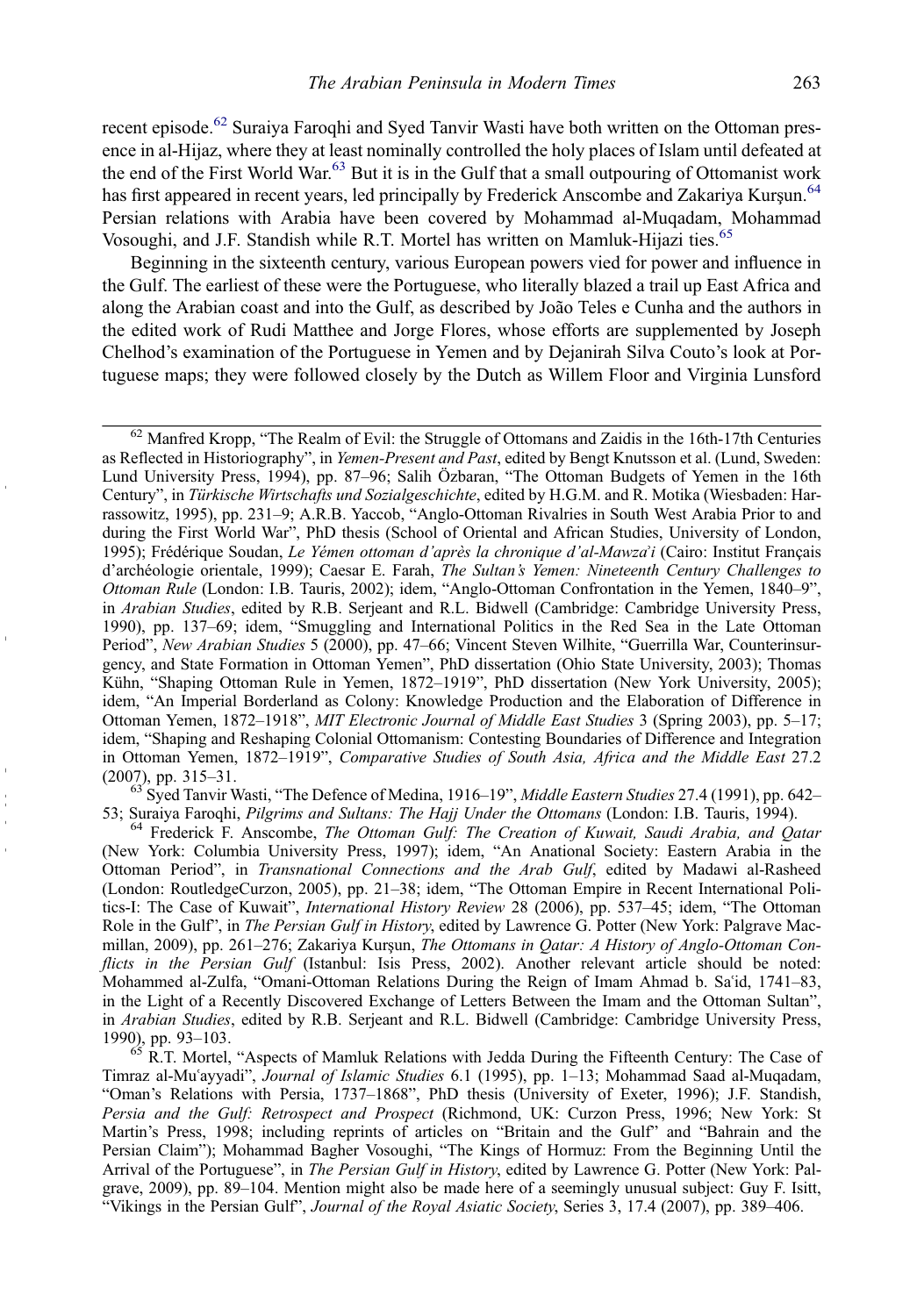outline.<sup>66</sup> The French arrived shortly afterwards and were engaged in a continuous but losing struggle with the British until well into the twentieth century. Surveys of French relations with the Gulf have been published by B.J. Slot, with Oman by Sultan al-Qasimi and Robert Oddos, while C. Veillon and Roger Joint Daguenet relate incidents involving the French in Yemen.<sup>67</sup> Other European challengers to Britain's predominance appeared late in the nineteenth century. Among them were Russia, chronicled by Efim Rezvan and Grigori Bondarevsky with a later look at Soviet policy in the Gulf by Mishel al-Mosaed. German interests emerged at roughly the same time but the recent literature by Helmut Mejcher and Fahd al-Semmari concentrates on twentieth-century German relations with Saudi Arabia. The Italian interest in the Red Sea and its favored position in pre-revolutionary Yemen are the subjects of R. Rainero's article.<sup>68</sup>

As befits the victors in the European rivalry in Arabia and the Gulf, the literature on the wide span of British interests, influence, and interference is voluminous, even considering that published in just the last two decades. More general studies include the surveys of Britain's role in the Gulf by Uzi Rabi, Saul Kelly, and myself while more specific approaches are in Robert Dalziel's study of maritime contacts, Rabi's overview of British possessions in the region, Harry Wieschhoff's view of the role of economics in the formulation of British policy toward the region, Robert Johnson's account of Anglo-Russian rivalry, and Clive Jones' look at British intelligence in the Dhufar War.<sup>69</sup>

<sup>66</sup> Joseph Chelhod, "Les Portugais au Yémen, d'après les sources arabes", Journal Asiatique (1995), pp. 1–18; Dejanirah Silva Couto, "Le Golfe dans la cartographie portugaise de la première moitié du XVIe siècle", in Atlas Historique du Golfe Persique, XVIe-XVIIIe siècles (Turnhout, Belgium: Brepols, 2006); João Teles e Cunha, "The Portuguese Presence in the Persian Gulf", in The Persian Gulf in History, edited by Lawrence G. Potter (New York: Palgrave, 2009), pp. 207–34; Rudi Matthee and Jorge Flores (eds), Portugal, the Persian Gulf, and Safavid Persia (Louven, Belgium: Peeters, 2011); idem, "The Portuguese Presence in the Persian Gulf: An Overview", in Imperial Crossroads: The Great Powers and the Persian Gulf, edited by Jeffrey R. Macris and Saul Kelly (Annapolis, MD: Naval Institute Press, 2012), pp. 1-12; Willem Floor, "Dutch Relations with the Persian Gulf", in Potter, The Persian Gulf in History, pp. 235–59; Virginia Lunsford, "The Dutch in the Persian Gulf", in Imperial Crossroads, edited by Macris and Kelly, pp. 13–30. Also relevant is Floor's The Persian Gulf: The Economic and Political History of Five Port Cities, 1500–1730; idem, The Persian Gulf: Dutch-Omani Relations; A Commercial & Political History, 1651–1806 (Odenton, MD: Mage Publishers, 2014).

 $^{67}$  C. Veillon, "L'affaire de Cheikh Said (1868–1914). Une tentative d'implantation française au Yémen", Cahiers du GREMAMO 10 (1991), pp. 39–51; Roger Joint Daguenet, "Le Meurtre d'Henry Lambert, Agent Consulaire de France à Aden (1855–1865)", Journal of the Royal Asiatic Society, 3rd Series, 2.2 (1992), pp. 175–90; Sultan b. Muhammad al-Qasimi, Les Relations entre Oman et la France (1715–1905) (trans. Abdeljelil and Mireille Temimi; Paris: L'Harmattan, 1995; also published in English as Omani-French Relations, 1715–1900 [trans. B.R. Pridham; Exeter: Forest Row, 1996]); Robert Oddos, "Deux siècles de relations franco-omanaises (1735–1920)", Revue historique 599 (1996), pp. 83–123; B. J. Slot, "French Relations with the Independent Shaikhdoms of the Lower Gulf", Liwa: Journal of the National Center for Documentation and Research 1.2 (2009), pp. 10–21.

<sup>&</sup>lt;sup>68</sup> Fahd Abdullah al-Semmari, "Saudi Arabian-German Political and Economic Relations 1926–1939", PhD dissertation (University of California, Riverside, 1989); Mishel Abdullah al-Mosaed, "USSR-Gulf States Relations since the British Withdrawal from East of Suez in 1971", PhD dissertation (University of Denver, 1990); R. Rainero, "Les ouvertures commerciales de l'Italie fasciste au Yemen: enjeux et realités (1926–1936)", Cahiers du GREMAMO 10 (1991), pp. 53-61; Efim Rezvan, Russian Ships in the Gulf, 1899–1903 (Reading: Ithaca Press, 1993); Helmut Mejcher, "Die Wiederaufnahme der diplomatischen Beziehungen zwischen Deutschland und Saudi-Arabien nach dem Zweiten Weltkrieg", Orient 42.3 (2001), pp. 469– 84; Grigori Bondarevsky, "Mubarak's Kuwait in Russian and German Policy", in *Kuwait: The Growth of a Historic Identity*, edited by. Ben J. Slot (London: Arabian Publishing, 2003), pp. 49–57.

 $^{69}$  Nigel Robert Dalziel, "British Maritime Contacts with the Persian Gulf and Gulf of Oman, 1850–1900", PhD thesis (University of Lancaster, 1989); K. Harry Wieschhoff, "The Salience of Economics in the Formulation of United Kingdom Foreign Policy: The Persian Gulf, 1945–1955", PhD thesis (University of Essex,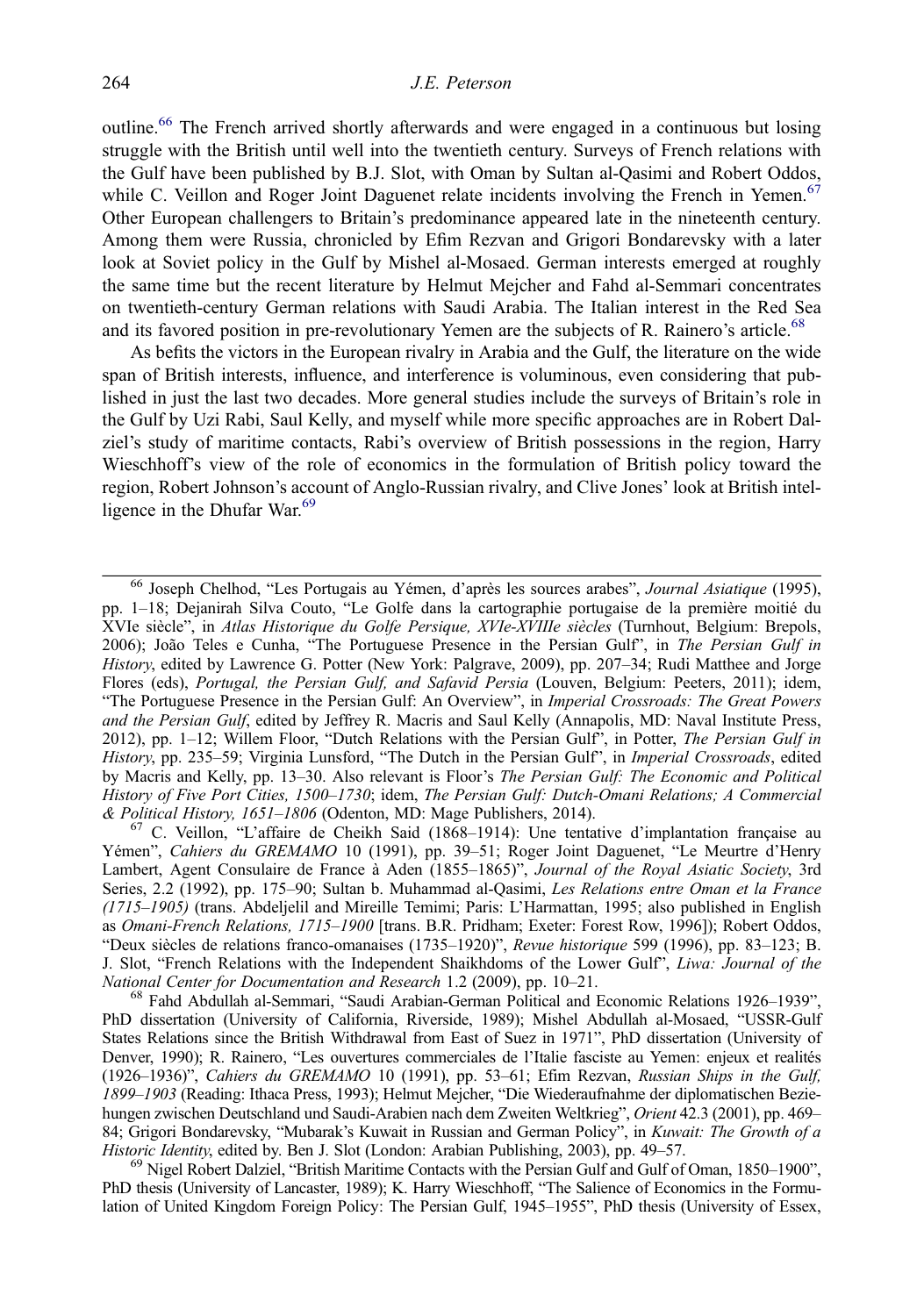By the mid-twentieth century, Britain had established a crown colony in Aden and protectorates over its hinterland, gathered the small Gulf States into de jure or de facto protected status, and effectively checked Saudi expansion. This required an administrative apparatus that was exceedingly modest given the vast territory under British control. Earlier works have concentrated on arrangements in Aden — although Simon Smith has made a more recent contribution — but Omer al-Omery and James Onley have written on the residency system in the Gulf and former ambassadors Richard Muir and Terence Clark have traced the history of British missions in Kuwait and Oman respectively, as have Robert Alston and Stuart Laing for Oman as well. Onley also treats the role of the Gulf in the British Empire, focusing on the reach of British India, while Robert Blyth discusses the struggle between British India and London for control in the Gulf. John Willis looks at the role of British India in Yemen while Christian Lekon narrows the subject to the British role in the Hadramawt.<sup>70</sup>

The somewhat wider subject of British relations with regional states and British activities has attracted a plethora of authors who have examined most aspects of the British presence. Shafi Aldamer looks at Anglo-Saudi relations around the period of World War II while relations with Kuwait in the pre-1961 period have been studied by Simon Smith, Andrew Loewenstein, and Miriam Joyce. Smith and Joyce also contribute studies of relations with Kuwait, Bahrain, Qatar, and the Trucial States, and an article on British relations with Yemen. Christopher

1990); J.E. Peterson, "Britain and the Gulf: At the Periphery of Empire", in The Persian Gulf in History, edited by Lawrence G. Potter (New York: Palgrave, 2009), pp. 277–93; Uzi Rabi, "Britain's 'Special Position' in the Gulf: Its Origins, Dynamics and Legacy", *Middle Eastern Studies* 42.3 (2006), pp. 351–64; idem, "British Possessions in the Persian Gulf and Southwest Arabia: The Last Abandoned in the Middle East", in Britain and the Middle East: From Imperial Power to Junior Partner, edited by Zoch Levey and Elie Podeh (Brighton: Sussex Academic Press, 2008), pp. 264–81; Saul Kelly, "The Gamekeeper versus the Mercenary Spirit: The Pax Britannica in the Gulf', in Imperial Crossroads: The Great Powers and the Persian Gulf, edited by Jeffrey R. Macris and Saul Kelly (Annapolis, MD: Naval Institute Press, 2012), pp. 49–59; Robert Johnson, "The Great Game and Power Projection", in Imperial Crossroads, edited by Macris and Kelly, pp. 31–48; Clive Jones, "A Guiding Hand or Controlling Grasp? Britain, Intelligence, and the War in Oman, 1970–1976", in Imperial Crossroads, edited by Macris and Kelly pp. 91–107. Sarah A. Kaiksow has also published an unusual case study of the psyche of a British soldier in the region: "Subjectivity and Imperial Masculinity: A<br>British Soldier in Dhofar (1968–1970)", Journal of Middle East Women's Studies 4.2 (2008), pp. 60–80.

<sup>70</sup> Omer Saleh al-Omery, "The Resident in the Gulf: British Power in Transition, 1858–1872", PhD thesis (University of Essex, 1989); Simon C. Smith, "Rulers and Residents: British Relations with the Aden Protectorate, 1937–1959", Middle Eastern Studies 31.3 (1995), pp. 509–23; Christian Lekon, "The British and Hadhramaut (Yemen), 1863–1967: A Contribution to Robinson's Multicausal Theory of Imperialism", PhD thesis (London School of Economics, 2000); Robert J. Blyth, "Britain Versus India in the Persian Gulf: The Struggle for Political Control, c.1928–48", Journal of Imperial and Commonwealth Affairs 28.1 (2000), pp. 901–11; James Onley, The Arabian Frontier of the British Raj: Merchants, Rulers, and the British in the Nineteenth-Century Gulf (Oxford: Oxford University Press, 2007; adapted from "The Infrastructure of Informal Empire: A Study of Britain's Native Agency in Bahrain, c.1816– 1900", DPhil thesis (St Antony's College, University of Oxford, 2001); idem, "The Politics of Protection in the Gulf: The Arab Rulers and the British Resident in the Nineteenth Century", New Arabian Studies 6 (2004), pp. 30–92; idem, "Britain's Native Agents in Arabia and Persia in the Nineteenth Century", Comparative Studies of South Asia, Africa, and the Middle East 24.1 (2004), pp. 131–9; idem, "Britain and the Gulf Shaikhdoms, 1820–1971: The Politics of Protection", Occasional Paper 4 (Doha, Qatar: Georgetown University, Center for International and Regional Studies, 2009); Richard Muir, "Kuwait", in Hugh Arbuthnott, Terence Clark, and Richard Muir, British Missions Around the Gulf, 1575–2005: Iran, Iraq, Kuwait, Oman (Folkestone, Kent, UK: Global Oriental, 2008), pp. 169–226; Terence Clark, "Oman", in British Missions Around the Gulf, pp. 229–53; John M. Willis, "Making Yemen Indian: Rewriting the Boundaries of Imperial Arabia", International Journal of Middle East Studies 41.1 (2009), pp. 23–38; Robert Alston and Stuart Laing, Unshook Till the End of Time: A History of Relations Between Britain and Oman 1650–1970 (London: Gilgamesh, 2012).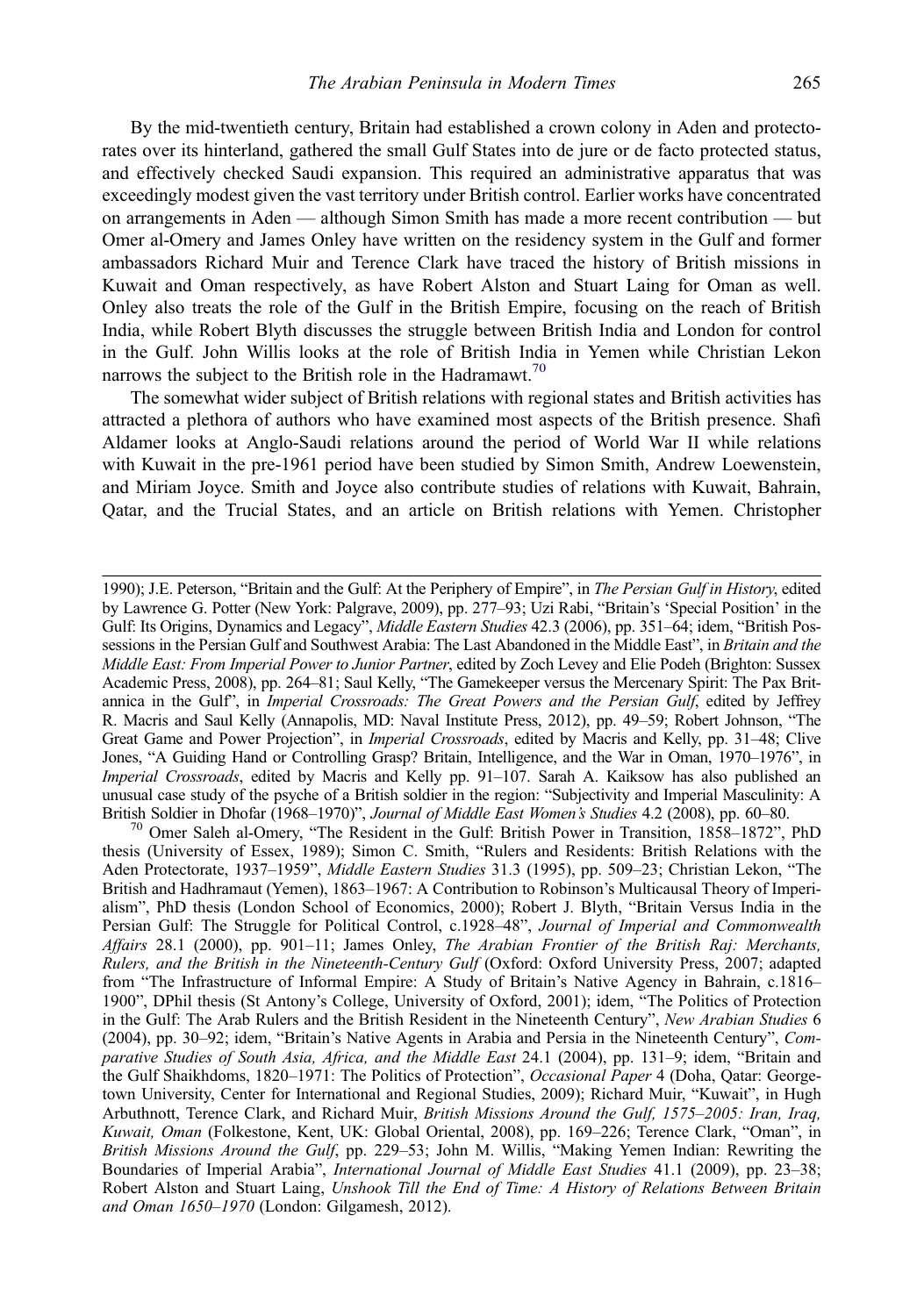Davidson also looks at Britain and the Trucial States (as do Miriam Joyce and Helene von Bismarck) while Hussain al-Mousawi, Lawrence Timpe, and Miriam Joyce Haron examine aspects of the several centuries of the British–Omani relationship. Timothy Paris studies the British role in al-Hijaz, where the Hashimis were eventually defeated by the Al Saʿud and forced to accept the British offer of thrones in Syria, Iraq, and Transjordan.<sup>71</sup> The gradual British drawdown from its East of Suez prominence, culminating in official withdrawal from the Gulf in 1971, received considerable attention in pre-1990 works to which John Darwin contributes another study. At the other end of the microscope, Suliman (Soli) Shahvar looks at the impact of the Indo-European Telegraph Line and P.J.L. Frankl and Christopher Gandy have written about specific British initiatives in Saudi Arabia and Yemen respectively.<sup>72</sup>

It should of course be remembered that the British presence in Arabia was not always harmonious and accepted by regional political entities or their neighbors. In some ways, the British need to take military action to secure the interests of themselves and their clients rivaled their efforts to maintain their position through quiet administration and diplomacy. This was certainly true in Aden and the Protectorate when rising Arab nationalism in the 1960s forced the British out of their last military redoubt in the Middle East, as Spencer Mawby, Peter Hinchcliffe, John Ducker, and Maria Holt make clear. But Britain also saw Jamal ʿAbd al-Nasir's intervention in

<sup>&</sup>lt;sup>71</sup> Shafi Aldamer, Saudi Arabia and Britain: Changing Relations, 1939–1953 (Reading, UK: Ithaca Press, 2003); Hussain Ben al-Seyed Yousuf Hashim al-Mousawi, "A History of Omani-British Relations, with Special Reference to the Period 1888–1920", PhD thesis (University of Glasgow, 1990); G. Lawrence Timpe, "British Foreign Policy Toward the Sultanate of Muscat and Oman, 1954–1959", PhD thesis (University of Exeter, July 1991); Miriam Joyce, Kuwait, 1945–1996: An Anglo-American Perspective (London: Frank Cass, 1998); idem, Ruling Shaikhs and Her Majesty's Government, 1960–1969 (London: Frank Cass, 2003); idem (Miriam Joyce Haron), "Britain and the Sultan of Muscat and Oman and Dependencies, 1958–59", Diplomacy and Statecraft 4.1 (1993), pp. 90–102; idem, "On the Road Towards Unity: The Trucial States from a British Perspective, 1960–66", Middle Eastern Studies 35.2 (1999), pp. 45–60; Andrew B. Loewenstein, "'The Veiled Protectorate of Kowait': Liberalized Imperialism and British Efforts to Influence Kuwaiti Domestic Policy During the Reign of Sheikh Ahmad al-Jaber, 1938–50", Middle Eastern Studies 36.2 (2000), pp. 103–23; Simon C. Smith, Kuwait, 1950–1965: Britain, the al-Sabah, and Oil (Oxford: Oxford University Press for the British Academy, 1999); idem, Britain's Revival and Fall in the Gulf: Kuwait, Bahrain, Qatar, and the Trucial States, 1950–71 (London: Routledge, 2004); idem, "Revolution and Reaction: South Arabia in the Aftermath of the Yemeni Revolution", Journal of Imperial and Commonwealth History 28.3 (2000), pp. 193–208; idem, "The Making of a Neo-Colony? Anglo-Kuwaiti Relations in the Era of Decolonization", Middle Eastern Studies 37.1 (2001), pp. 159–72; Timothy J. Paris, Britain, the Hashemites and Arab Rule 1920–1925: The Sherifian Solution (London: Frank Cass, 2003); Christopher M. Davidson, "Arab Nationalism and British Opposition in Dubai, 1920–66", Middle Eastern Studies 43.6 (2007), pp. 879–92; Helene von Bismarck, British Policy in the Persian Gulf, 1961–1968: Conceptions of Informal Empire (Basingstoke, UK: Palgrave Macmillan, 2013); idem, "'A Watershed in Our Relations with the Trucial States': Great Britain's Policy to Prevent the Opening of an Arab League Office in the Persian Gulf in 1965", *Middle Eastern Studies* 47.1 (2011), pp. 1–24.

<sup>&</sup>lt;sup>72</sup> John Darwin, "Britain's Withdrawal from East of Suez", in *Munich to Vietnam: Australia's Relations* with Britain and the United States Since the 1930s, edited by Carl Bridge (Carlton, Victoria: Melbourne University Press, 1991); P.J.L. Frankl, "Lieutenant Jopp's Report on a Visit to Hufuf, 1257/1841", edited by R.B. Serjeant, R.L. Bidwell, and G. Rex Smith, New Arabian Studies 1 (1993), pp. 215–27; Suliman Shahvar, "The Formation of the Indo-European Telegraph Line: Britain, the Ottoman Empire and Persia, 1855– 1865", PhD thesis (School of Oriental and African Studies, University of London, 1998); idem, "Communications, Qajar Irredentism and the Strategies of British India: The Makran Coast Telegraph and British Policy of Containing Persia in the East (Baluchistan)", Parts 1 and 2, Iranian Studies 39.3 and 39.4 (2006), pp. 329– 51 and 569–95; Christopher Gandy, "A Mission to Yemen: August 1962–January 1963", British Journal of Middle Eastern Studies 25.2 (1998), pp. 247–74.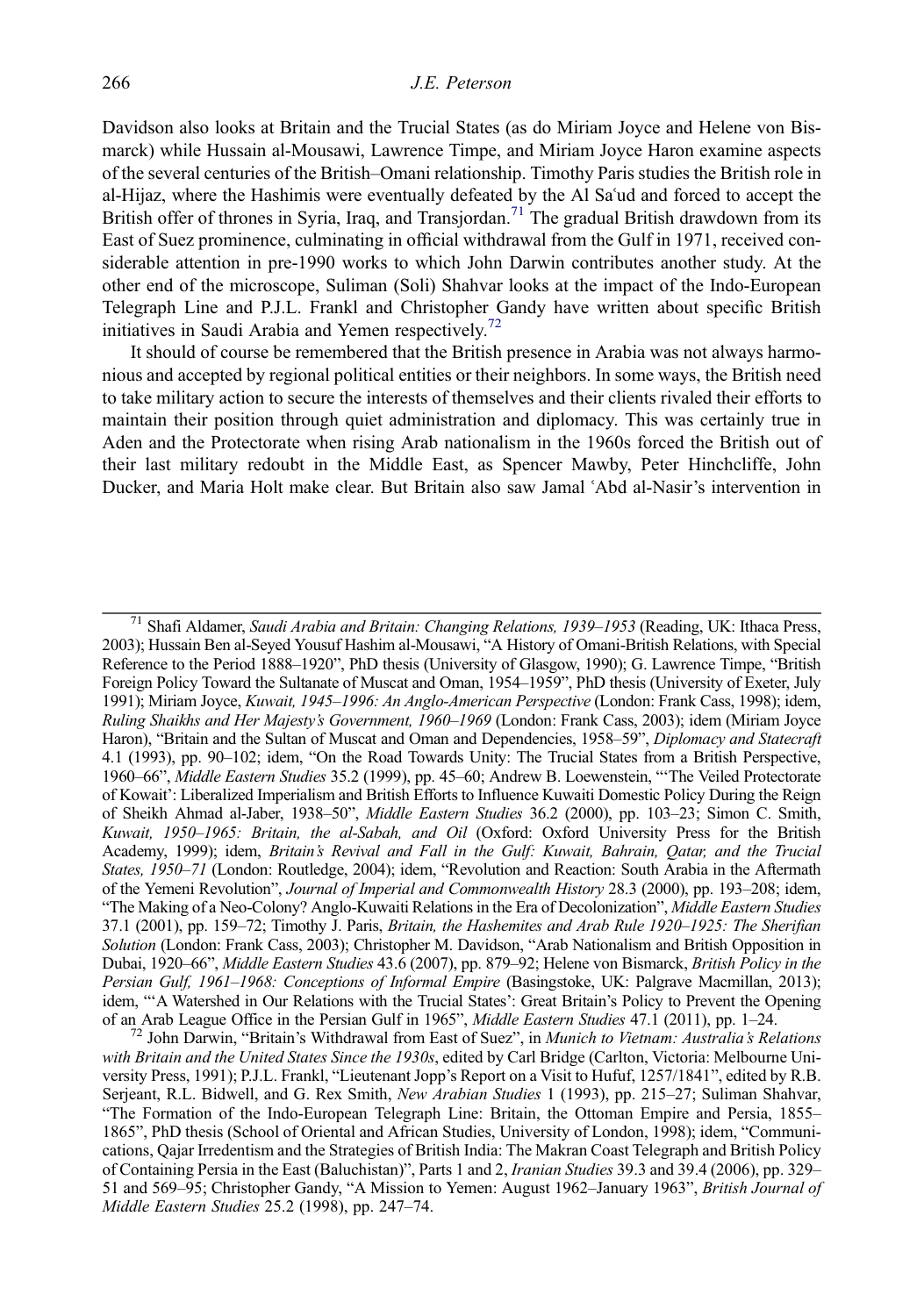the North Yemen civil war of the same period as the fundamental threat behind the unrest in both north and south, as Clive Jones and Rory Cormac write.<sup>73</sup>

British military action had an even longer pedigree on the Gulf side of the Peninsula, beginning with the campaigns against the Qawasim of what the British then termed the "Pirate Coast" (and which later became known as the Trucial Coast). This subject was covered in earlier years but Mubarak al-Otabi and Charles E. Davies add new light. British activity in Saudi Arabia fell into the category of military assistance, which Joseph Kostiner examines for the period of the 1930s and Nikolas Gardner discusses for the period of the 1960s–70s. The insertion of British troops into Kuwait when Iraq seemed to threaten that country upon its independence in 1961 has been treated in the past but Nigel Ashton reviews the topic. Another side of British security concerns involved internal developments in the Gulf States and the emergence of opposition movements perceived as radical threats, as Miriam Joyce describes in the case of Bahrain in the 1950s and Hasan Alhasan describes in the 1980s after independence.<sup>74</sup> A few studies look at the security scene from a broader point of view: Rod Thornton describes British strategy in countering Arab insurgencies and William Roger Louis adds what must be hoped is the final coda on British withdrawal.<sup>75</sup>

 $^{73}$  Clive Jones, Britain and the Yemen Civil War, 1962–1965: Ministers, Mercenaries and Mandarins; Foreign Policy and the Limits of Covert Action (Brighton, UK: Sussex Academic Press, 2004); idem, "'Among Ministers, Mavericks and Mandarins': Britain, Covert Action and the Yemen Civil War, 1962– 64", Middle Eastern Studies 40.1 (2004), pp. 99–126; idem, "Britain, Covert Action and the Yemen Civil War, 1962–1967", in Britain and the Middle East: From Imperial Power to Junior Partner, edited by Zoch Levey and Elie Podeh (Brighton: Sussex Academic Press, 2008), pp. 248–63; Spencer Mawby, British Policy in Aden and the Protectorates, 1955–67 (London: Routledge, 2005); idem, "Britain's Last Imperial Frontier: The Aden Protectorates, 1952–59", Journal of Imperial and Commonwealth History 29.2 (2001), pp. 75–100; idem, "A Crisis of Empire: The Anglo-Ottoman Dispute Over the Aden Frontier, 1901–1905", Diplomacy and Statecraft 18.1 (2007), pp. 27–52; idem, "The Clandestine Defence of Empire: British Special Operations in Yemen, 1951–1964", Intelligence and National Security 17.3 (2002), pp. 105– 30; Peter Hinchcliffe, John T. Ducker, and Maria Holt, Without Glory in Arabia: The British Retreat from Aden (London: I.B. Tauris, 2006); Michael James Esdaile, "Aden and the End of Empire, 1937–1960", PhD dissertation (Harvard University, 2011); Rory Cormac, "Coordinating Covert Action: The Case of the Yemen Civil War and the South Arabian Insurgency", Journal of Strategic Studies 36 (2013), pp. 692-717.

 $^{74}$  Mubarak al-Otabi, "The Qawasim and British Control of the Arabian Gulf", PhD thesis (University of Salford, 1989); Charles E. Davies, The Blood-Red Flag: An Investigation into Oasimi Piracy, 1797–1820 (Exeter: University of Exeter Press, 1997); idem, "Britain, Trade and Piracy: The British Expeditions Against Raʾs al-Khaima of 1809–10 and 1819–20" in Global Interests in the Arab Gulf, edited by Charles E. Davies (Exeter: University of Exeter Press, 1992), pp. 29–66; Joseph Kostiner, "Britain and the Challenge of the Axis Powers in Arabia: The Decline of British-Saudi Cooperation in the 1930s", in Britain and the Middle East in the 1930s: Security Problems, 1935–39, edited by Michael J. Cohen and Martin Kolinsky (Houndmills, UK: Macmillan, 1992), pp. 128–43; Nigel Ashton, "A Microcosm of Decline: British Loss of Nerve and Military Intervention in Jordan and Kuwait, 1957 and 1961", Historical Journal 40.4 (1997), pp. 1069–83; Miriam Joyce, "The Bahraini Three on St. Helena, 1956–1961", Middle East Journal 54.4 (2000), pp. 613–23; Nikolas Gardner, "The Harold Wilson Government, Airwork Services Limited, and the Saudi Arabian Air Defence Scheme, 1965–73", Journal of Contemporary History 42.2 (2007), pp. 345–63; Hasan Tariq Alhasan, "The Role of Iran in the Failed Coup of 1981: The IFLB in Bahrain", Middle East Journal 65.4 (2011), pp. 603–17.<br><sup>75</sup> William Rogers Louis, "The British Withdrawal from the Gulf, 1967–71", Journal of Imperial and

Commonwealth History 31.1 (2003), pp. 83–108; Rod Thornton, "Countering Arab Insurgencies: The British Experience", Contemporary Security Policy 28.1 (2007), pp. 7-27. But Lewis was not the last: Shohei Sato, "Britain's Decision to Withdraw from the Persian Gulf, 1964–68: A Pattern and a Puzzle", Journal of Imperial and Commonwealth History 37.1 (2009), pp. 99–117. A geographically narrower piece on the subject is Lord Wright of Richmond, "Memories of 1971: A Historic Year in the Emirates", Asian Affairs 42.2 (2011), pp. 300–8.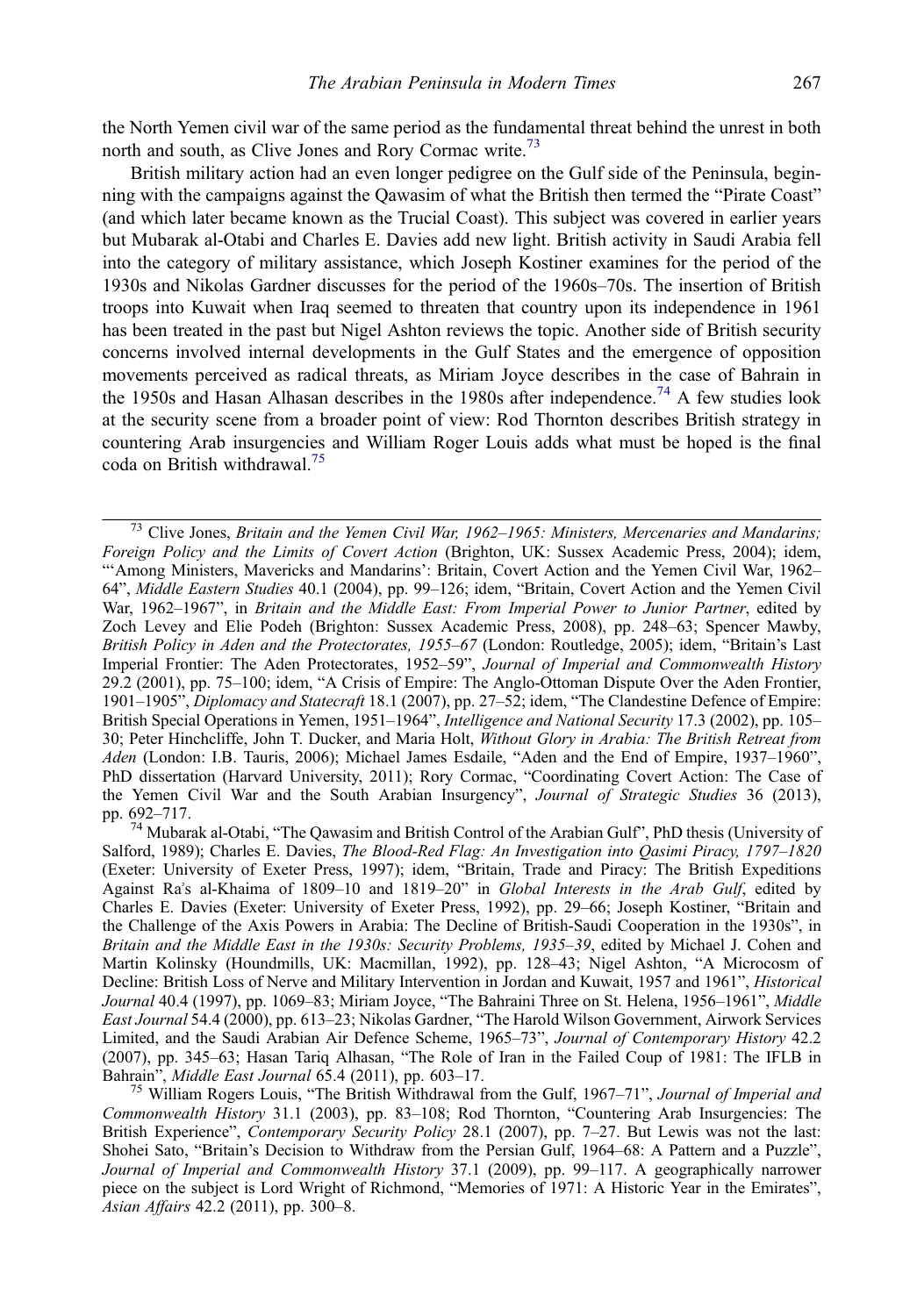It was, after all, British withdrawal in 1971 that sparked American interest in "protecting" the Gulf, even if that interest did not translate into direct action for a decade or more to come. Certainly, the USA had official interests well before 1971, as Moiara de Moraes Ruehsen, William Fain, Reuven Hollo, Michael Palmer, Gary Sick, and Naif Bin Hethlain demonstrate, while Fred Lawson discusses the US position vis-à-vis opposition movements in the region.<sup>76</sup> Victor McFarland contributes a look at the relationship during the succeeding decade and Amy Austin Holmes examines the US Naval presence in Bahrain from World War II on.<sup>77</sup> But the transition from a British umbrella to an American one was not smooth and the two powers clashed discreetly over al-Buraymi Oasis and Kennedy's recognition of the Yemen Arab Republic in 1962, among other points of tension. The intertwining of Anglo-American interests in the Gulf during the 1940s through the 1960s has been studied by Simon Davis, Taylor Fain, Tore Tingvold Petersen, and Miriam Joyce, and Simon Smith, as well as by Petersen and Jeffrey Macris in the 1970s.78

Washington's closest bilateral relationship was with Saudi Arabia, in large part because of the kingdom's gigantic oil reserves but also because of American involvement in that country's development and Riyadh's emerging role on the Arab stage. Rachel Bronson has published one of the latest overviews of US–Saudi relations while a former ambassador, Parker Hart, wrote about the

<sup>76</sup> Moiara de Moraes Ruehsen, "The Advent of American Hegemony in the Persian Gulf, 1953-1956", PhD dissertation (Johns Hopkins University SAIS, 1992); Fred H. Lawson, Opposition Movements and U.S. Policy Toward the Arab Gulf States (New York: Council on Foreign Relations Press, 1992); Michael A. Palmer, Guardians of the Gulf: A History of America's Expanding Role in the Persian Gulf, 1833– 1992 (New York: Free Press, 1992); Reuven Hollo, "Oil and American Foreign Policy in the Persian Gulf (1947–1991)", PhD dissertation (University of Texas at Austin, 1995); W. Taylor Fain, American Ascendance and British Retreat in the Persian Gulf Region (New York: Palgrave Macmillan, 2008); Gary G. Sick, "The United States and the Persian Gulf in the Twentieth Century", in The Persian Gulf in History, edited by Lawrence G. Potter (New York: Palgrave, 2009), pp. 295–310; Naif Bin Hethlain, Saudi Arabia and the US Since 1962: Allies in Conflict (London: Saqi, 2010). For more on dissidence in the Peninsula, see Joseph A. Kechichian, *Extremism and Opposition Movements on the Arabian Peninsula* (New Delhi: Observer Research Foundation, 2006).

 $^{77}$  Victor R.S. McFarland, "Living in Never-Never Land: The United States, Saudi Arabia, and Oil in the 1970s", PhD dissertation (Yale University, 2014); Amy Austin Holmes, "The Base that Replaced the British Empire: De-Democratization and the American Navy in Bahrain", Journal of Arabian Studies 4.1 (2014), pp. 20–37.

 $\frac{78}{78}$  Tore Tingvold Petersen, "Anglo-American Rivalry in the Middle East"; idem, Richard Nixon, Great Britain and the Anglo-American Alignment in the Persian Gulf and Arabian Peninsula: Making Allies Out of Clients (Brighton, UK: Sussex Academic Press, 2009); idem, "Richard Nixon, Great Britain, and the Anglo-American Strategy of Turning the Persian Gulf into an Allied Lake", in Imperial Crossroads: The Great Powers and the Persian Gulf, edited by Jeffrey R. Macris and Saul Kelly (Annapolis, MD: Naval Institute Press, 2012), pp. 75–89; Simon Davis, "Keeping the Americans in Line? Britain, the United States, and Saudi Arabia, 1939–1945: Inter-Allied Rivalry in the Middle East Revisited", Diplomacy and Statecraft 8.1 (1997), pp. 96–136; Joyce, Kuwait, 1945–1996: An Anglo-American Perspective; idem, "Preserving the Sheikhdom: London, Washington, Iraq and Kuwait, 1958-61", Middle Eastern Studies 31.2 (1995), pp. 281–92; W. Taylor Fain, "John F. Kennedy and Harold Macmillan: Managing the 'Special Relationship' in the Persian Gulf Region, 1961–63", *Middle Eastern Studies* 38.4 (2002), pp. 95–122; idem, "'Unfortunate Arabia': The United States, Great Britain and Yemen, 1955–63", Diplomacy and Statecraft 12.2 (2001), pp. 125–52; C. Smith, Ending Empire in the Middle East: Britain, the United States and Post-War Decolonization, 1945–1973 (Abingdon, Oxon.: Routledge, 2012); Jeffrey R. Macris, The Politics and Security of the Gulf: Anglo-American Hegemony and the Shaping of a Region (London: Routledge, 2010; adapted from "The Anglo-American Gulf: Britain's Departure and America's Arrival in the Persian Gulf", PhD dissertation [Johns Hopkins University, 2007]); idem, "Why Didn't America Replace the British in the Persian Gulf?", in Imperial Crossroads: The Great Powers and the Persian Gulf, edited by Jeffrey R. Macris and Saul Kelly (Annapolis, MD: Naval Institute Press, 2012), pp. 61–74.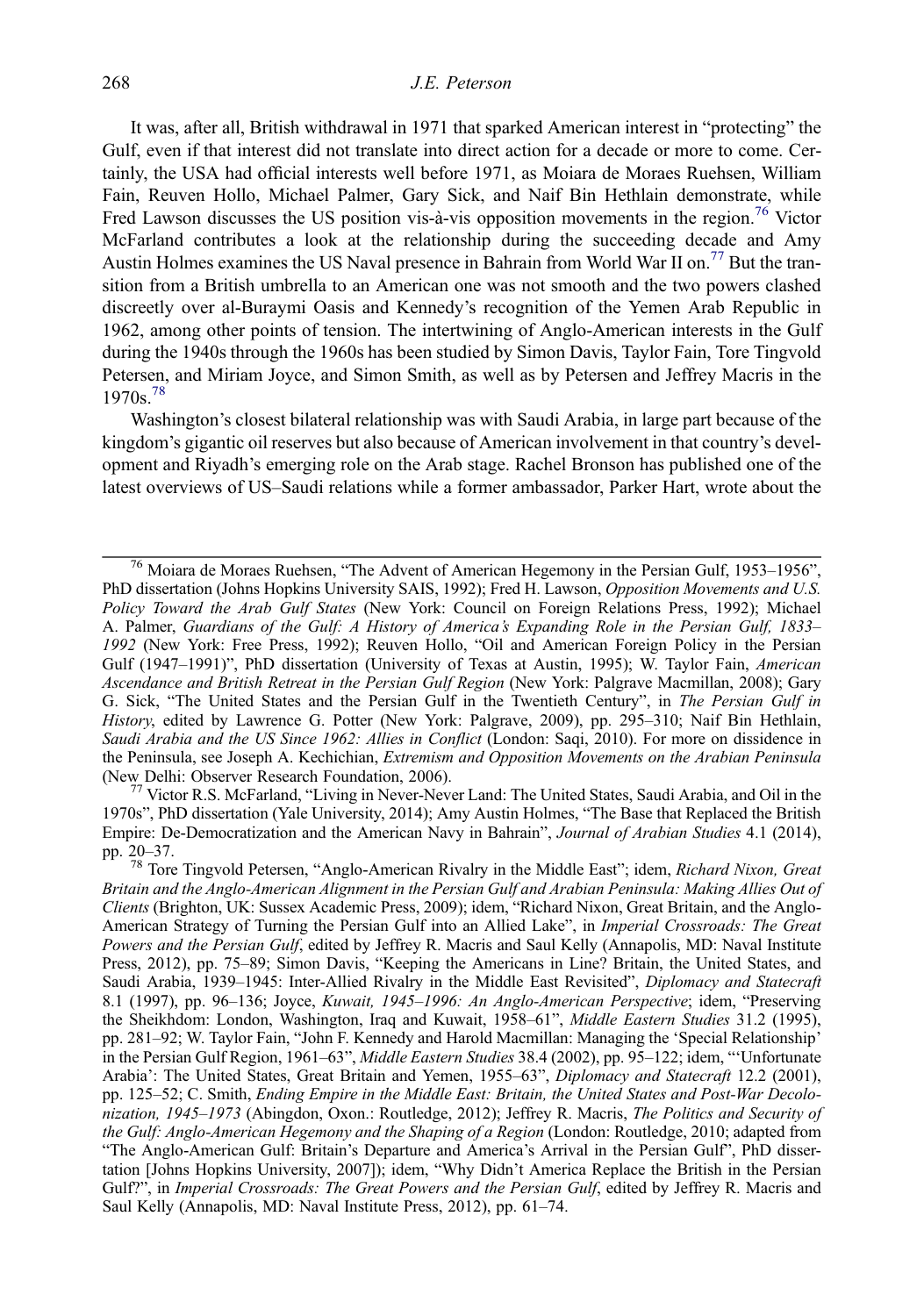early years of the relationship, as have Nathan Citino, Fahad al-Nafjan, Bruce Nardulli, Abdulmuhsin Ruwaithy, David Lesch, and Helmut Mejcher. Jason Campbell looks at later years in the relationship while Fawaz Gerges builds upon earlier works dissecting American-Saudi cooperation in countering the Yemen revolution in the  $1960s^{79}$  The story of American relations with Oman (which was the second Arab state to enter into diplomatic relations with Washington and the first to send an envoy to the USA) is covered by Miriam Joyce and Mohammed al-Khudhairi.<sup>80</sup>

#### 5 Islam and Islamism

#### 5.1 Wahhabism

The attacks of 11 September 2001 and the emergence of al-Qaʿidah and like-minded groups on the global stage have created a cottage industry of publications on Islamism, Islamist extremism, and terrorism. Most of these works fall outside the scope of this survey but it should be noted that Wahhabism — the conservative Salafi interpretation of Sunni Islam prevailing in Saudi Arabia — has received increased critical attention as well. The historical linkages between the religious reformer Muhammad ʿAbd al-Wahhab (and his descendants, known as the Al al-Shaykh) and the holders of political power Al Sa'ud, as well as the historical, theological, and social context in which the movement emerged in Najd has been explained by Khalid al-Dakhil, Muhammad al-Freih, Michael Cook, Guido Steinberg, Abdulaziz al-Fahad, Natana J. Delong-Bas, David Commins, and Michael Crawford.<sup>81</sup> In addition, Hala Fattah has explored the Wahhabi influence

<sup>&</sup>lt;sup>79</sup> Fahad Mohammed al-Nafjan, "The Origins of Saudi-American Relations: From Recognition to Diplomatic Representation (1931–1943)", PhD dissertation (University of Kansas, 1989); Abdulmuhsin Rajallah al-Ruwaithy, "American and British Aid to Saudi Arabia, 1928–1945", PhD dissertation (University of Texas at Austin, 1990); David W. Lesch, "The Saudi Role in the American-Syrian Crisis of 1957", Middle East Policy 1.3 (1992), pp. 33–48; Fawaz A. Gerges, "The Kennedy Administration and the Egyptian-Saudi Conflict in Yemen: Coopting Arab Nationalism", Middle East Journal 49.2 (1995), pp. 292–311; Parker T. Hart, Saudi Arabia and the United States: Birth of a Security Partnership (Indianapolis: Indiana University Press, 1998); Nathan J. Citino, *From Arab Nationalism to OPEC: Eisenhower, King Sa'ud, and the* Making of U.S.-Saudi Relations (Bloomington: Indiana University Press, 2002; a reworking of the author's "Eisenhower, King Saʿud, and the Politics of Arab Nationalism: United States-Saudi Relations, 1952–1960", PhD dissertation [Ohio State University, 1999]); Bruce R. Nardulli, "Dance of Swords: United States Military Assistance to Saudi Arabia, 1942–1964", PhD dissertation (Ohio State University, 2002); Helmut Mejcher, "King Faisal ibn Abdul Aziz Al Saud in the Arena of World Politics: A Glimpse from Washington, 1950–1971", British Journal of Middle Eastern Studies 31.1 (2004), pp. 5–25; Rachel Bronson, Thicker Than Oil: America's Uneasy Relationship with Saudi Arabia (Oxford: Oxford University Press, 2006); Jason H. Campbell, "The Ties That Bind: The Events of 1979 and the Escalation of U.S.-Saudi Security Relations During the Carter and Reagan Administrations", in Imperial Crossroads: The Great Powers and the Persian Gulf, edited by Jeffrey R. Macris and Saul Kelly (Annapolis, MD: Naval Institute Press, 2012), pp. 129–46.<br><sup>80</sup> Mohammed Sulaiman al-Khudhairi, "The Sultanate of Muscat and the United States: A Study of

Mutual Cooperation Between Sultan Said and the American Merchants", PhD thesis (University of Essex, 1989); Miriam Joyce, "Washington and Treaty-Making with the Sultan of Muscat and Oman", Middle Eastern Studies 30.1 (1994), pp. 145–54.<br><sup>81</sup> Muhammad al-Freih, "The Historical Background of the Emergence of Muhammad Ibn Abd al-

Wahab and His Movement", PhD dissertation (University of California, Los Angeles, 1990); Michael Cook, "On the Origins of Wahhabism", Journal of the Royal Asiatic Society, 3rd Series, 2.2 (1992), pp. 191–202; Khalid S. al-Dakhil, "Social Origins of the Wahhabi Movement", PhD dissertation (University of California, Los Angeles, 1998); idem, "Wahhabism as an Ideology of State Formation", in Religion and Politics in Saudi Arabia: Wahhabism and the State, edited by Mohammed Ayoob and Hasan Kosebalaban (Boulder, CO: Lynne Rienner, 2008), pp. 23–38; Guido Steinberg, Religion und Staat in Saudi-Arabien: die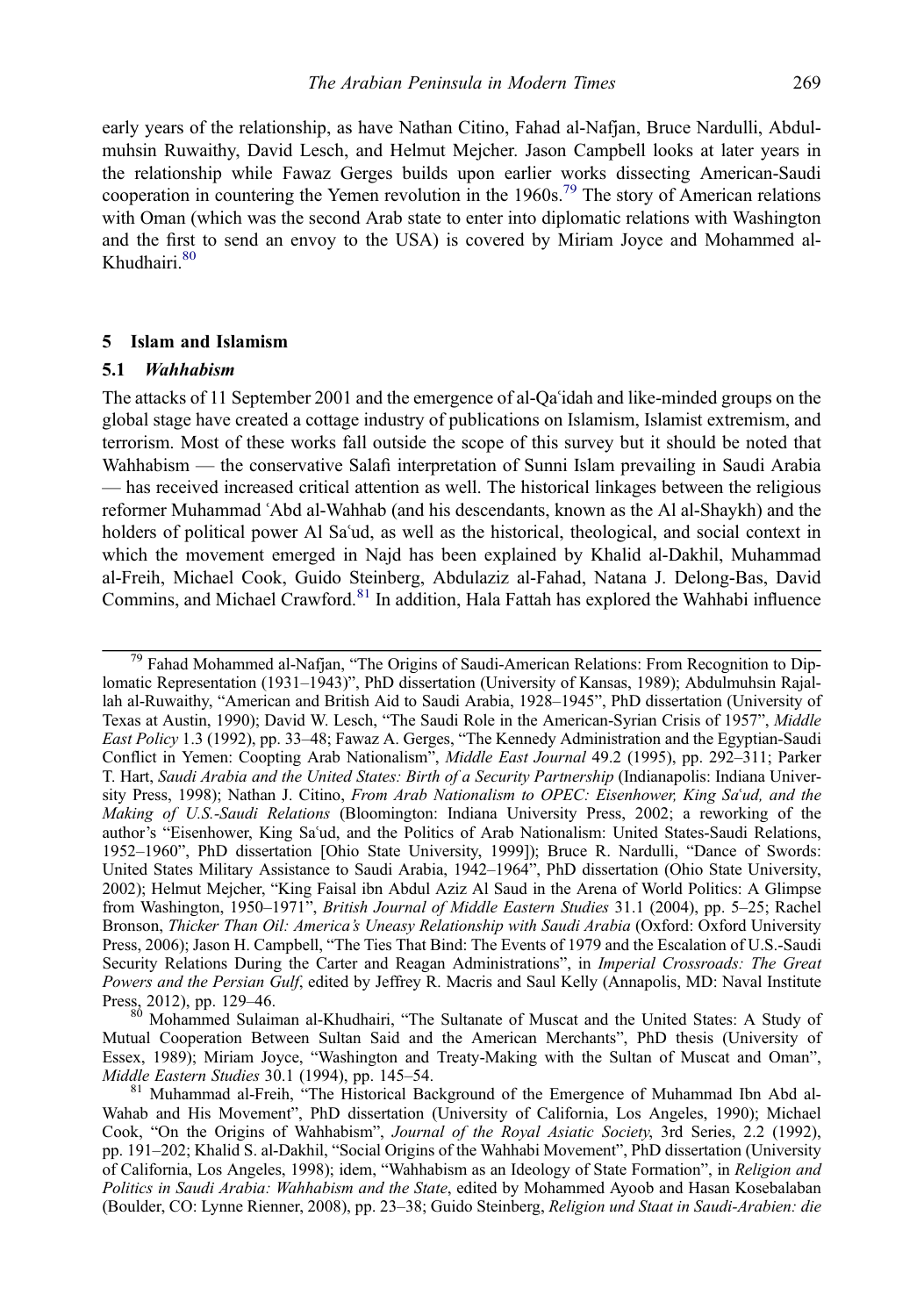in Iraq, Scott Reese looks at Salafi influences in Aden and the Indian Ocean, Abdulla Zaid has studied the Ikhwan (the harnessing of the tribes of the Najd as the flying wings of the Saudi expansionism before being crushed by King 'Abd al-'Aziz), and Yaroslav Trofimov gives a detailed account of the takeover of the Great Mosque of Makkah in 1979 by descendants of the Ikhwan, also called Neo-Ikhwan, a subject also studied by Pascal Ménoret.<sup>82</sup>

#### 5.2 Islamic sects and minorities

Other scholars have worked on the Shiʿah and other Islamic sects. Studies of the Twelver Shiʿah (Jaʿfaris or Ithnaʿasharis) predominate, with Laurence Louër providing a view throughout the Gulf, Guido Steinberg investigating the Shiʿah of Saudi Arabia's Eastern Province (now numbering several million), Werner Ende illuminating the little-known Nakhawilah community of al-Madinah, and Fouad Ibrahim tracing the rise of Shiʿah political opposition in the Eastern Province. Mark Sedgwick also provides a look at Sufism in al-Hijaz earlier in the twentieth century.<sup>83</sup> Amongst other studies of Islamic sects, Gabriele vom Bruck has tackled the centrality of the Zaydi (Fiver Shiʿah) imamate in Yemen, S. Jiwa discusses Ismaʿilis (Sevener Shiʿah) in Yemen, John Wilkinson discusses the development of Ibadism in Oman, Valerie Hoffman and Amal Ghazal throw light on Ibadism in Oman and Zanzibar, and Molly Patterson examines the role of South Arabia in introducing Islam to East Africa.<sup>84</sup>

<sup>83</sup> Werner Ende, "The Nakhawila: A Shiʿite Community in Medina, Past and Present", Die Welt des Islams 37.3 (1997), pp. 263–348; Mark J.R. Sedgwick, "Saudi Sufis: Compromise in the Hijaz, 1925– 40", Die Welt des Islams 37.3 (1997), pp. 349–68; Guido Steinberg, "The Shiʿites in the Eastern Province of Saudi Arabia (al-Ahsaʾ 1913–1953)", in The Twelver Shia in Modern Times: Religious Culture and Political Culture, edited by Rainer Brunner and Werner Ende (Leiden: E.J. Brill, 2001), pp. 236–54; Fouad Ibrahim, The Shiʿis of Saudi Arabia (London: Saqi, 2006); Laurence Louër, Transnational Shia Politics: Religious and Political Networks in the Gulf (New York: Columbia University Press, 2008).<br><sup>84</sup> Gabriele vom Bruck, "Being a Zaydi in the Absence of an Imam: Doctrinal Revisions, Religious

Instruction, and the (Re-)Invention of Ritual", in Le Yémen Contemporain, edited by Rémy Leveau, Franck Mermier, and Udo Steinbach (Paris: Éditions Karthala, 1999), pp. 169–92; S. Jiwa, "The Genesis of Ismaʿili Daʿwa Activities in the Yemen", British Society for Middle Eastern Studies Bulletin 15.1–2 (1988), pp. 50–64; J.C. Wilkinson, Ibadism: Origins and Early Development in Oman (Oxford: Oxford University Press, 2010); Valerie J. Hoffman, "The Articulation of Ibadi Identity in Modern Oman and Zanzibar", Muslim World 94.2 (2004), pp. 201–16; Amal N. Ghazal, Islamic Reform and Arab Nationalism: Expanding

wahhabitischen Gelehrten 1902-1953 (Würzburg: Ergon, 2002); idem, "The Wahhabi Ulama and the Saudi State: 1745 to the Present", in Saudi Arabia in the Balance: Political Economy, Society, Foreign Affairs, edited by Paul Aarts and Gerd Nonneman (London: Hurst, 2005), pp. 11–34; Abdulaziz H. al-Fahad, "From Exclusivism to Accommodation: Doctrinal and Legal Evolution of Wahhabism", New York University Law Review 79.2 (2004), pp. 485–519; David Commins, The Wahhabi Mission and Saudi Arabia (London: I.B. Tauris. 2006).

<sup>&</sup>lt;sup>82</sup> Abdulla S. Zaid, "The Ikhwan Movement of Najd, Saudi Arabia, 1908–1930", PhD dissertation (University of Chicago, 1989); Hala Fattah, "'Wahhabi' Influences, Salafi responses: Shaikh Mahmud Shukri and the Iraqi Salafi Movement, 1745–1930", Journal of Islamic Studies 14.2 (2003), pp. 127–48; Natana J. Delong-Bas, Wahhabi Islam: From Revival and Reform to Global Jihad (London: I.B. Tauris, 2004); idem, "Wahhabism and the Question of Religious Tolerance", in Religion and Politics in Saudi Arabia: Wahhabism and the State, edited by Mohammed Ayoob and Hasan Kosebalaban (Boulder, CO: Lynne Rienner, 2008), pp. 11– 21; Michael Crawford, "The Daʿwa of Ibn ʿAbd al-Wahhab Before the Al Saʿud", Journal of Arabian Studies 1.2 (2011), pp. 147–61; Scott S. Reese, "Salafi Transformations: Aden and the Changing Voices of Religious Reform in the Interwar Indian Ocean", International Journal of Middle East Studies 44.1 (2012), pp. 71– 92; Yaroslav Trofimov, The Siege of Mecca: The Forgotten Uprising in Islam's Holiest Shrine and The Birth of Al Qaeda (New York: Doubleday; London: Penguin Books, 2007); Pascal Ménoret, "Fighting for the Holy Mosque: The 1979 Mecca Insurgency", in *Treading on Hallowed Ground: Counterinsurgency Operations in* Sacred Spaces, edited by C. Christine Fair and Sumit Ganguly (New York: Oxford University Press, 2008).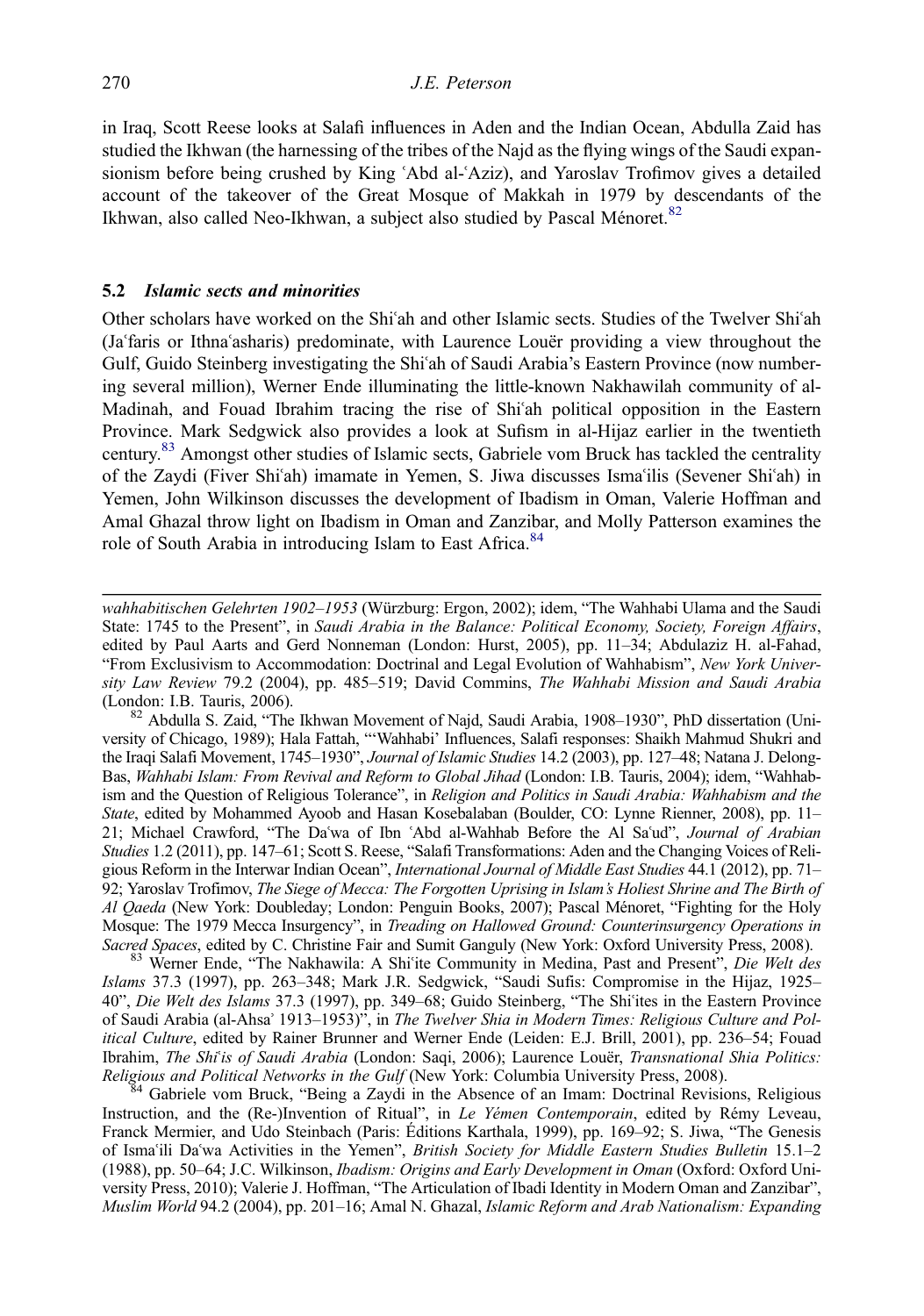#### 6 Popular topics

There remains a body of work that might be given, for lack of a better term, the title of "Popular Topics" because of the numbers of studies and scholars devoted to two fields relating to Yemen, which continues to exhibit the most research and publication of any area of the Arabian Peninsula, and to highlight some works that reach beyond the Peninsula to other areas of the Indian Ocean.

#### 6.1 Indian Ocean studies

Holistic treatments of the Indian Ocean littorals have seen a growing attraction in the past two decades, beginning with K.N. Chaudhuri's companion volume on the Indian Ocean as a historical economic whole and complemented by the works of Richard Hall, Patricia Risso, Redha Bhacker, Mandana Limbert, and Kenneth McPherson.<sup>85</sup> Studies with narrower focus include elucidations of the slave trade by Janet Ewald, Thomas Ricks, Jerzy Zdanowski, Johan Mathew, and Hideaki Suzuki, as well as Giancarlo Casale's exploration of Ottoman influence and Patricia Risso on India's role while Amal Ghazal, Thomas McDow, and Beatrice Nicolini discuss the connections with Africa (and with the Makran Coast in the case of Nicolini).<sup>86</sup>

the Crescent from the Mediterranean to the Indian Ocean (1880s–1930s) (London: Routledge, 2010; adapted from her "Islam and Arabism in Zanzibar: The Omani Elite, the Arab World and the Making of an Identity, 1880s–1930s", PhD dissertation [University of Alberta, 2005]); idem, "The Other 'Andalus': The Omani Elite in Zanzibar and the Making of an Identity, 1880s–1930s", MIT Electronic Journal of Middle East Studies 5 (Fall 2005), pp. 43–58; idem, "The Other Frontiers of Arab Nationalism: Ibadis, Berbers, and the Arabist-Salafi Press in the Interwar Period", International Journal of Middle East Studies 42.1 (2010), pp. 105–22; Molly Benjamin Patterson, "South Arabian Maritime Expansion and the Origins of East African Islam: 1200–1500", PhD dissertation (University of Wisconsin-Madison, 2009).<br><sup>85</sup> K.N. Chaudhuri, *Asia Before Europe: Economy and Civilisation of the Indian Ocean from the Rise of* 

Islam to 1750 (Cambridge: Cambridge University Press, 1990); Patricia Risso, Merchants and Faith: Muslim Commerce and Culture in the Indian Ocean (Boulder, CO: Westview Press, 1995); Richard Hall, Empires of the Monsoons: A History of the Indian Ocean and Its Invaders (London: HarperCollins, 1998); Mandana Limbert, "Personal Memories: Revolutionary States and Indian Ocean Migrations", MIT Electronic Journal of Middle East Studies 5 (Fall 2005), pp. 21–33; Kenneth McPherson, "Port Cities as Nodal Points of Change: The Indian Ocean, 1890s–1920s", edited by Leila Fawaz and C.A. Bayly, with the collaboration of Robert Ilbert, Modernity and Culture: From the Mediterranean to the Indian Ocean (New York: Columbia University Press, 2001), pp. 73–95; M. Reda Bhacker, Trade and Empire in Muscat and Zanzibar: The Roots of British Domination (London: Routledge, 1992); idem, "The Cultural Unity of the Gulf and the Indian Ocean: A Longue Durée Historical Perspective", in The Persian Gulf in History, edited by Lawrence G. Potter (New York: Palgrave, 2009), pp. 163–71.

<sup>86</sup> Janet J. Ewald, "Crossers of the Sea: Slaves, Freedmen, and Other Migrants in the Northwestern Indian Ocean, c.1750–1914", American Historical Review 105.1 (2000), pp. 69–91; Beatrice Nicolini, Makran, Oman, and Zanzibar: Three-Terminal Cultural Corridor in the Western Indian Ocean (1799– 1856) (Leiden: E.J. Brill, 2004); Giancarlo L. Casale, The Ottoman Age of Exploration (New York: Oxford University Press, 2010); Thomas Franklin McDow, "Arabs and Africans: Commerce and Kinship from Oman to the East African Interior, c.1820–1900", PhD dissertation (Yale University, 2008); Thomas M. Ricks, "Slaves and Slave Traders in the Persian Gulf, 18th and 19th Centuries: An Assessment", Slavery and Abolition 9.3 (1988), pp. 60–70; Patricia Risso, "India and the Gulf: Encounters from the Mid-Sixteenth to the Mid-Twentieth Centuries", in The Persian Gulf in History, edited by Lawrence G. Potter (New York: Palgrave, 2009), pp. 189–203; Jerzy Zdanowski, "The Manumission Movement in the Gulf in the First Half of the Twentieth Century", Middle Eastern Studies 47.6 (2011), pp. 863–83; Johan Mathew, "Margins of the Market: Trafficking and the Framing of Free Trade in the Arabian Sea 1870s to 1960s", PhD dissertation (Harvard University, 2012); Hideaki Suzuki, "Baluchi Experiences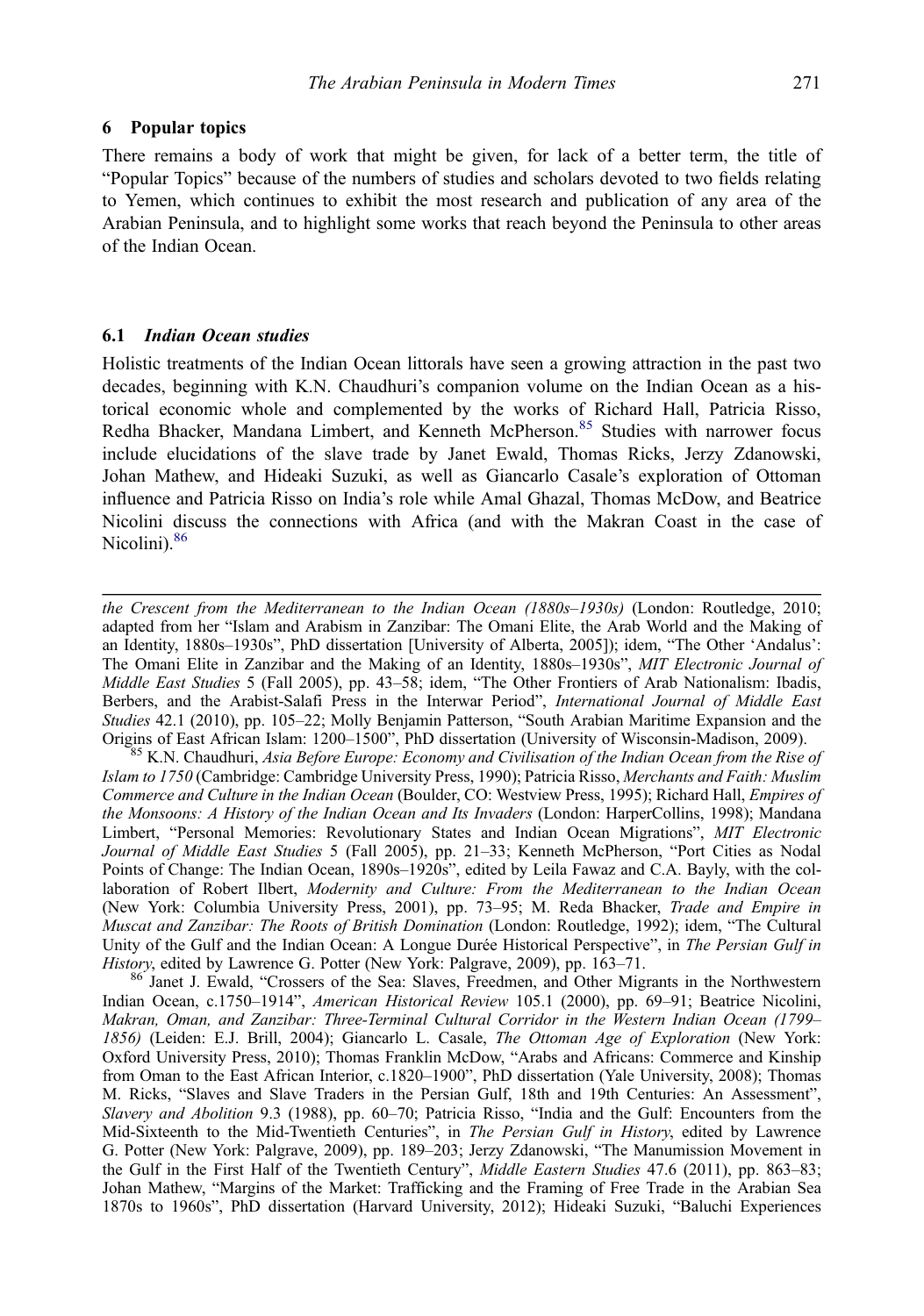#### 6.2 The Hadramawt and its diaspora

Since Yemeni unification in 1990, southern Yemen has been opened to development, tourism, and ... scholars. Nowhere in the south has the focus of scholarship prospered more than the Hadramawt, the wadi of the eastern part of south Yemen with its storied cities of Shibam, Tarim, and Sayʾun. Not only is the Hadramawt famous as a center of learning controlled by its sayyid families (descendants of the Prophet Muhammad), but for the Hadrami diaspora across the Indian Ocean. The Hadramawt's traditional prosperity depended far more on remittances from abroad than its agriculture. Engseng Ho, Linda Boxberger, Ulrike Freitag, and Leif Manger trace the contours of the diaspora<sup>87</sup> and Kazuhiro Arai and Ahmed Abushouk zero in on the Hadrami influence in southeast Asia, Friedhelm Hartwig analyzes the Hyderabad connection, Sumit Mandal concentrates on Java, and Natalie Mobini-Kesheh dissects the presence in the Netherlands East Indies.<sup>88</sup> Back at home, Sylvaine Camelin expands on earlier studies of social stratification and Freitag delineates the Hadramawt's religious role.<sup>89</sup>

#### 6.3 The Jews of Yemen

Another "popular topic" with a burgeoning literature also comes from Yemen. The Yemeni Jewish community has dwindled from a pre-Israel peak of perhaps 50,000 to only a few hundred today (increasingly threatened by both Zaydi and Sunni Islamists). But the relocation of the community to Israel has both sustained scholarly interest in it and made it easier for scholars to study and write about it. Thus, the works of Reuven Ahroni, BatZion Eraqi Klorman, Yehuda Nini, Tudo Parfitt, Yosef Tobi, Ari Ariel, and Aharon Gaimani look at the Jewish community in the modern era, particularly the nineteenth and twentieth

 $88$  Sumit K. Mandal, "Finding Their Place: A History of Arabs in Java Under Dutch Rule, 1800–1924", PhD thesis (Columbia University, 1994); Natalie Mobini-Kesheh, The Hadrami Awakening: Community and Identity in the Netherlands East Indies, 1900–1942 (Ithaca, NY: Cornell University Press, 1999); Friedhelm Hartwig, Hadramaut und das indische Fürstentum von Hyderabad; Hadramitische Sultanatsgründungen und Migration im 19. Jahrhundert (Würzburg, 2000); Kazuhiro Arai, "Arabs Who Traversed the Indian Ocean: The History of the al-ʿAttas Family in Hadramawt and Southeast Asia, c.1600–c.1960", PhD dissertation (University of Michigan, 2004); Ahmed Ibrahim Abushouk, "Al-Manar and the Hadhrami Elite in the Malay-Indonesian World: Challenge and Response", Journal of the Royal Asiatic Society, Series 3, 17.3

(2007), pp. 301–22. 89 Sylvaine Camelin, "Reflections on the System of Social Stratification in Hadhramaut", in *Hadrami* 89 Sylvaine Camelin, "Reflections on the System of Social Stratification in Hadhramaut", in Hadrami Traders, Scholars, & Statesmen in the Indian Ocean, 1750s–1960s, edited by Ulrike Freitag and W. Clarence-Smith (Leiden: Brill, 1997), pp. 147–56; Ulrike Freitag, "Hadhramaut: A Religious Center for the Indian Ocean in the Late Nineteenth and Early Twentieth Centuries", Studia Islamica 89 (1999), pp. 165–83.

Under Slavery and the Slave Trade of the Gulf of Oman and the Persian Gulf, 1921–1950", Journal of the Middle East and Africa 4.2 (2013), pp. 205–23.<br><sup>87</sup> Ulrike Freitag, "Hadhrami Migration in the 19th and 20th Centuries", *Journal of the British-Yemeni* 

Society (1999); Boxberger, On the Edge of Empire: Hadhramawt, Emigration, and the Indian Ocean, 1880s–1930s; Engseng Ho, The Graves of Tarim: Genealogy and Mobility Across the Indian Ocean (Berkeley: University of California Press, 2006); idem, "Empire Through Diasporic Eyes: A View from the Other Boat", Comparative Studies in Society and History 46.2 (2004), pp. 210–37; idem, "Le don précieux de la généalogie", in Émirs et présidents: Figures de la parenté et du politique dans le monde arabe, edited by Pierre Bonte, Édouard Conte, and Paul Dresch (Paris: CNRS Editions, 2001), pp. 79–110; Leif Manger, The Hadrami Diaspora: Community-Building on the Indian Ocean Rim (New York: Bergbahn Books, 2010). On Hadrami movements within the Arabian Peninsula, see Abdullah M. Alajmi, "House-to-House Migration: The Hadrami Experience in Kuwait", Journal of Arabian Studies 2.1 (2012), pp. 1–17.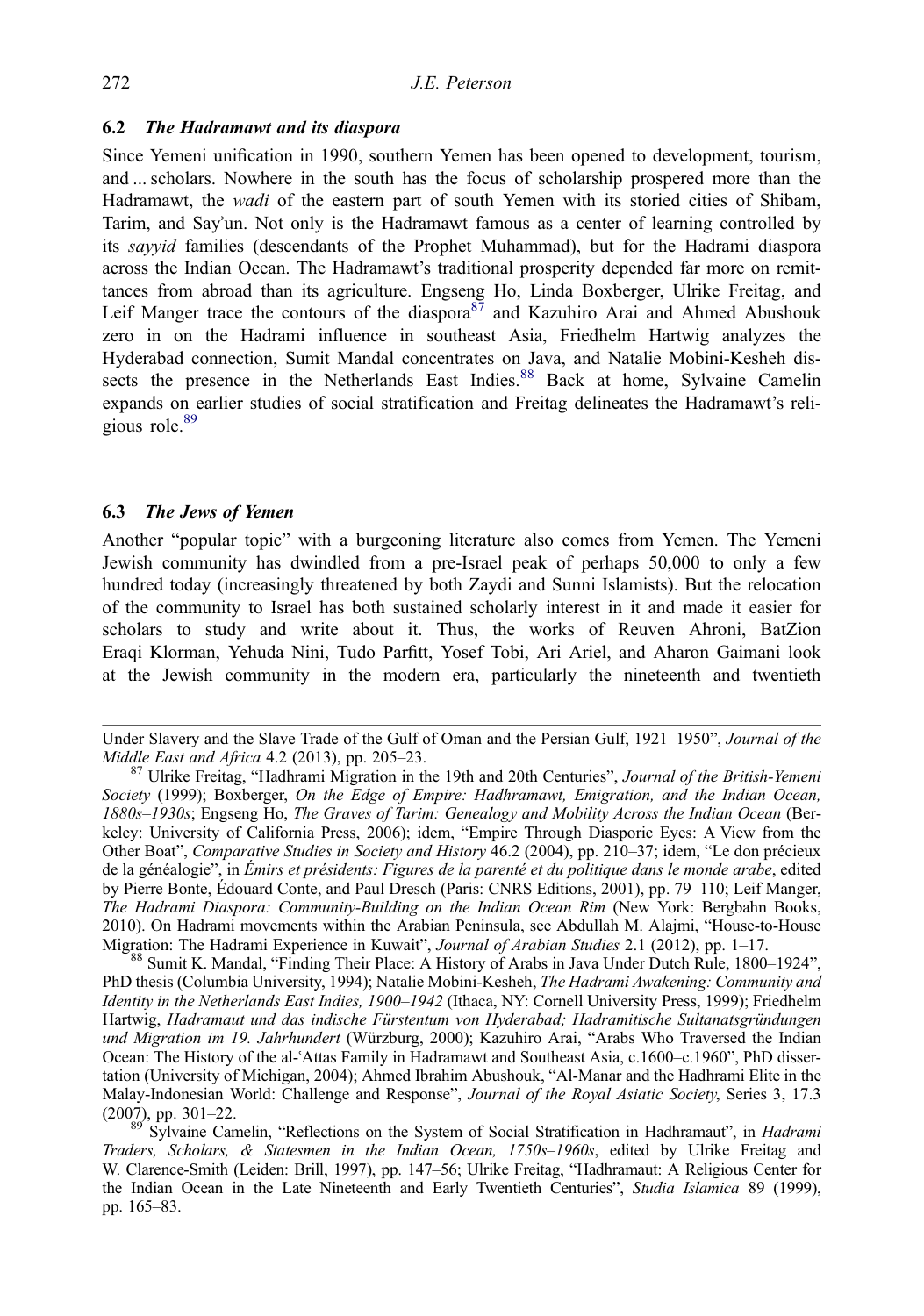centuries.<sup>90</sup> Meanwhile, Ahroni, Isaac Hollander, and Renate Meissner focus their attention on Jews in southern Yemen and Aden.<sup>91</sup>

#### 7 Conclusion

What can be said in conclusion given such a myriad of purposes and expressions in writing? Most obviously (and perhaps equally banally), time marches on. The concerns of scholarly interest, the methodologies, and the persistent range of lacunae — all have changed or evolved over the past several decades. Undeniably, the range of scholarship (in terms of geographic origin as well as topics of examination) and the numbers of scholars has increased. Naturally, this is a most welcome development, given that in 1990 the Arabian Peninsula was probably the leaststudied part of the Middle East.

It would have been difficult two decades ago to hold a conference at which the subjects cited in this essay were presented (let alone to hold it in the Gulf itself). Three decades ago, it would have been virtually impossible. I participated in a conference on the Arabian Peninsula and Gulf at Oxford a few years ago. Looking around at the other participants, I was moved to remark to a colleague of my age that somehow we had become the older generation. This was quite a shock. I had always regarded the older generation to be composed of such stellar names as George Rentz, Bob Serjeant, Bayly Winder, J.B. Kelly, Robert Landen, and Briton Cooper Busch. The torch is being passed yet again.

My experience in the Peninsula and Gulf spans some forty years. Much has happened in regards to the difficulties and challenges of conducting research in the region. In the early 1970s, visas for most researchers were difficult to come by. There were few institutions able or willing to sponsor scholars and those that existed tended to have no interest in sponsorship or understanding of the purpose of such research.

In the last few decades, some institutions in the region have emerged and sponsored seminars, conferences, and publications. To be sure, their principal interest is in Arabic-language works but the volume of English publications has grown as well. Abu Dhabi has been a leader in this regard as the publications lists of the Emirates Center for Strategic Studies and Research and the National Center for Documentation and Research (NCDR) show. The private Gulf Research Center, previously headquartered in Dubai, also publishes extensively in English. Kuwait's Journal of the Arabian Peninsula and Gulf Studies was an early leader in the region, as was Bahrain's al-Watheeka. Oman's Journal of Oman Studies has continued to produce excellent

<sup>&</sup>lt;sup>90</sup> Reuven Ahroni, *Yemenite Jewry: Origins, Culture, and Literature* (Bloomington: Indiana University Press, 1986); idem, Jewish Emigration from the Yemen 1951–98: Carpet Without Magic (Richmond, Surrey, UK: Curzon, 2001); Yehuda Nini, The Jews of the Yemen, 1800–1914 (New York: Harwood Academic Publishers, 1991); BatZion Eraqi Klorman, The Jews of Yemen in the Nineteenth Century: A Portrait of a Messianic Community (Leiden: E.J. Brill, 1993); idem, "Messiahs and Rabbis: the Yemeni Experience", Revue des études juives 151.12 (1992), pp. 77-94; idem, "Muslim Supporters of Jewish Messiahs in Yemen", Middle Eastern Studies 29.4 (1993), pp. 714–25; idem, "Jewish and Muslim Messianism in Yemen", International Journal of Middle East Studies 22.2 (1990), pp. 201–28; idem, "The Forced Conversion of Jewish Orphans in Yemen", International Journal of Middle East Studies 33.1 (2001), pp. 23-47; Tudo Parfitt, The Road to Redemption: The Jews of the Yemen, 1900–1950 (Leiden: E.J. Brill, 1996); Yosef Tobi, The Jews of Yemen: Studies in Their History and Culture (Leiden: E.J. Brill, 1999); Ari Ariel, "Trust Networks, Migration, and Ethno-National Identity: Jewish Migration from Yemen to Palestine in the Late Nineteenth and Twentieth Centuries", PhD dissertation (Columbia University, 2009); Aharon Gaimani, "Rabbi Yihye Yitzhak Halevi and His Relations with Imam Yahya", *Middle Eastern Studies* 46.2 (2010), pp. 235–50.

<sup>&</sup>lt;sup>91</sup> Reuben Ahroni, *The Jews of the British Crown Colony of Aden: History, Culture, and Ethnic* Relations (Leiden: E.J. Brill, 1994); Isaac Hollander, Jews and Muslims in Lower Yemen: A Study in Protection and Restraint, 1918–1949 (Leiden: E.J. Brill, 2005); Renate Meissner, Die Südjemenitschen Juden: Versuch einer Rekonstruktion ihrer Traditionellen Kultur vor dem Exodus (Frankfurt: Peter Lang, 1999).